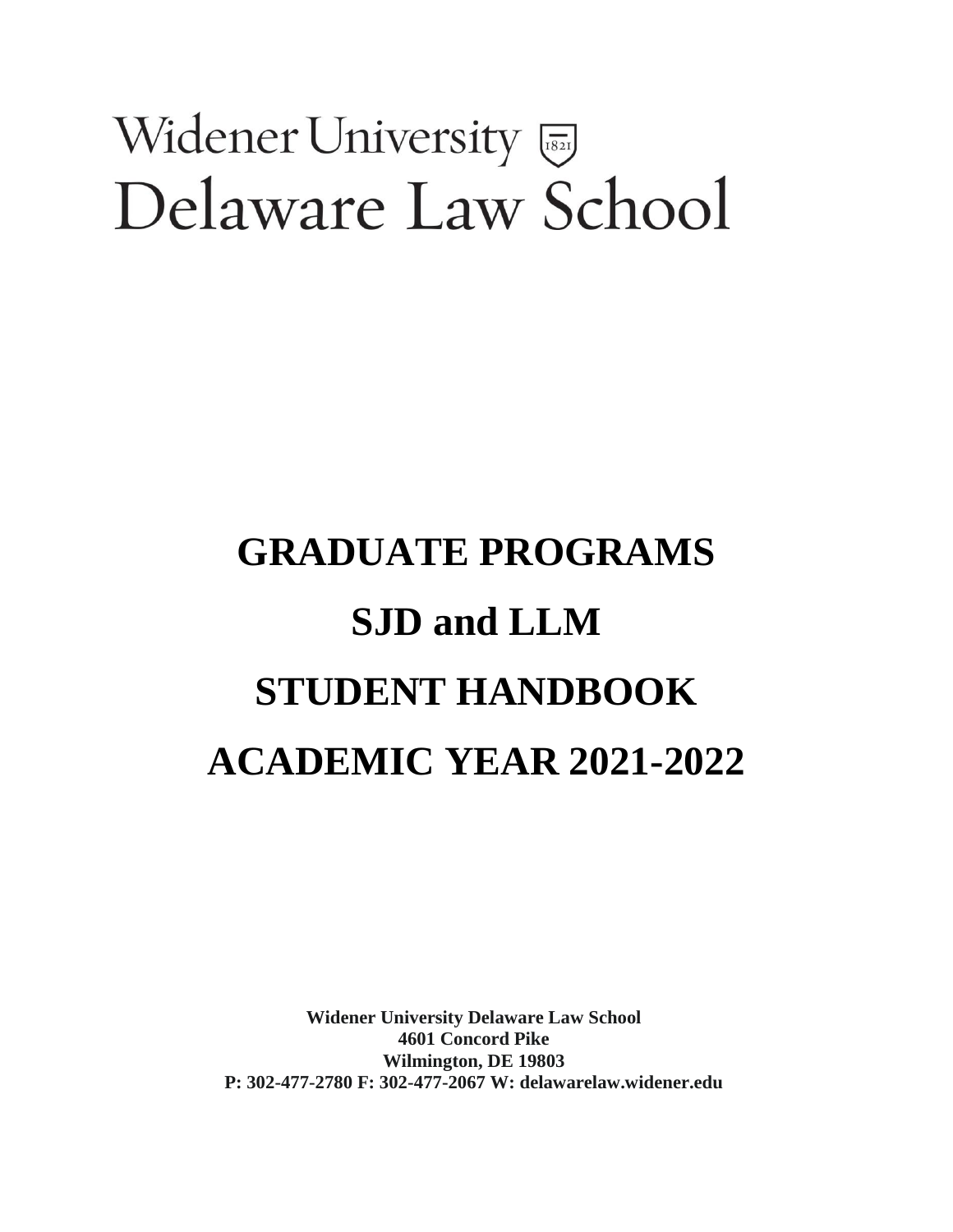#### **RESERVATION OF RIGHTS STATEMENT**

It is the policy of Widener University not to discriminate on the basis of sex, gender, pregnancy status, age, race, national origin or ethnicity, religion, disability, status as a veteran of the Vietnam era or other covered veteran, sexual orientation, gender identity, marital status or genetic information in its educational programs, admissions policies, employment practices, financial aid, or other school-administered programs or activities. This policy is enforced under various federal and state laws, including Title VII of the Civil Rights Act of 1964 as amended by the Civil Rights Act of 1991, Title IX of the Education Amendments of 1972, Section 504 of the Rehabilitation Act of 1973, the Age Discrimination in Employment Act and the Americans with Disabilities Act. Further, in compliance with state and federal laws, Widener University will provide the following information upon request to the Senior Vice President, Administration & Finance, Widener University, One University Place, Chester, PA 19013, (610) 499-4151: (a) copies of documents pertinent to the University's accreditations, approvals, or licensing by external agencies or governmental bodies; (b) reports on crime statistics and information on safety policies and procedures; and (c) information regarding gender equity relative to intercollegiate athletic programs. Comments or requests for information regarding services and resources for disabled students should be directed to: Director of Disability Services, Widener University, One University Place, Chester, PA 19013, (610) 499-1270, or Office of Student Affairs, Delaware Campus of Widener University, P.O. Box 7474, Wilmington, DE 19803, (302) 477-2142.

This publication contains information, policies, procedures, regulations, and requirements that were correct at the time of publication. In keeping with the educational mission of the University, the information, policies, procedures, regulations, and requirements contained herein are continually being reviewed, changed, and updated. Consequently, this document cannot be considered binding and must be used solely as an informational guide. Students are responsible for keeping informed of official policies and meeting all relevant requirements.

The University reserves the right and authority at any time to alter any or all of the statements contained herein, to modify the requirements for admission and graduation, to change or discontinue programs of study, to amend any regulation or policy affecting the student body, to increase tuition and fees, to deny admission, to revoke an offer of admission, and to dismiss from the University any student at any time, if it is deemed by the University to be in the best interest of the University, the University community, or the student to do so. The provisions of this publication are subject to change without notice, and nothing in this publication may be considered as setting forth terms of a contract between a student or a prospective student and Widener University.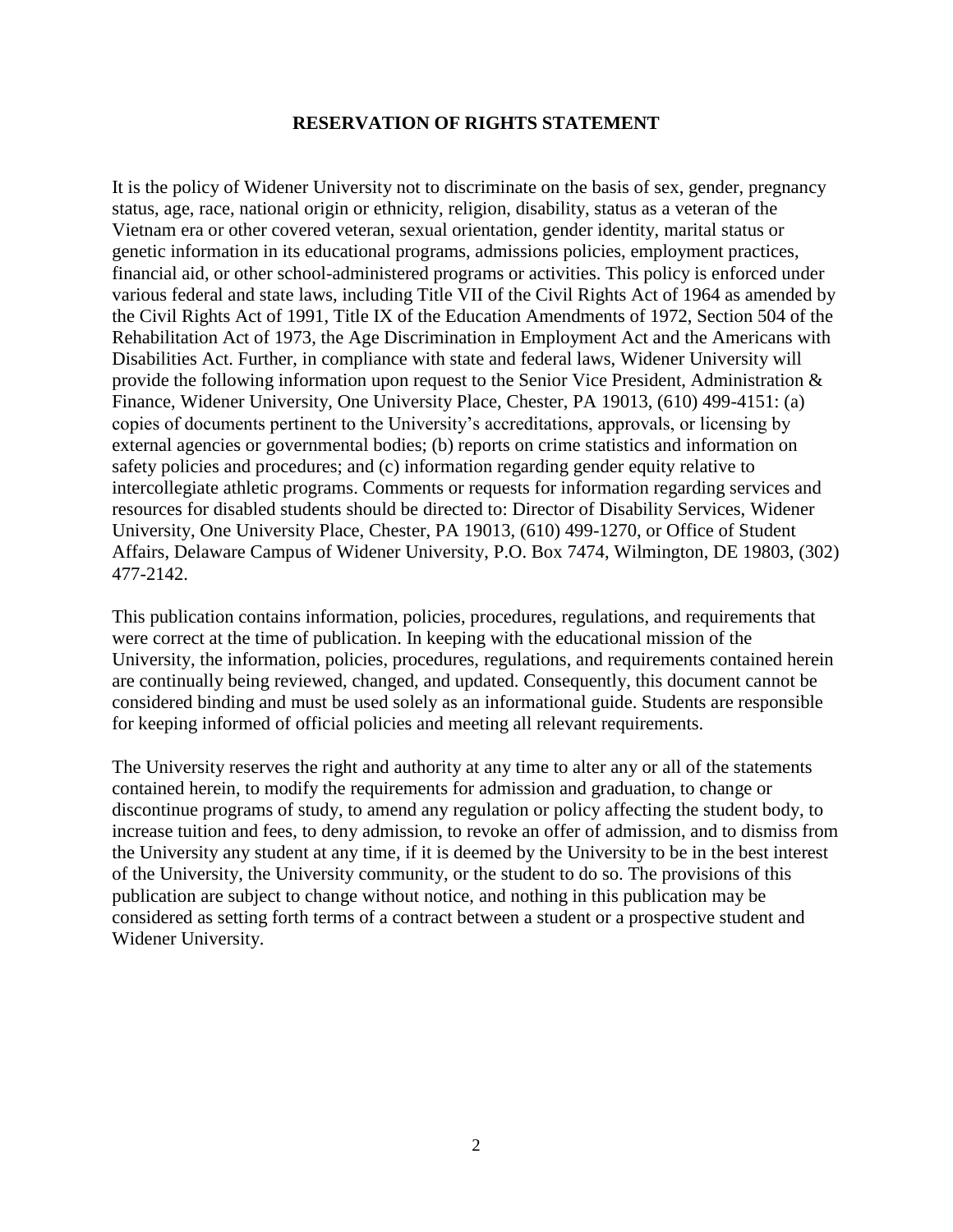## **TITLE IX NOTICE**

Title IX of the Education Amendments of 1972 ("Title IX") prohibits discrimination based on sex and gender in educational programs and activities which receive federal financial assistance. Such programs include recruitment, admissions, financial aid and scholarships, athletics, course offerings and access, hiring and retention, and benefits and leave. Title IX also protects students and employees from unlawful sexual harassment (including sexual violence) in university programs and activities. In compliance with Title IX, the university prohibits discrimination and harassment based on sex in employment as well as in all programs and activities.

The university's Title IX Coordinator monitors compliance with Title IX and its accompanying regulations. Individuals with questions or concerns about Title IX and/or those who wish to file a complaint of noncompliance may contact the university's Title IX Coordinator or Deputy Title IX Coordinators as follows:

The university's Title IX Coordinator is Keesha Chavis, One University Place, Chester, PA 19013, 610-499-1301, kchavis@widener.edu. The university has also appointed several Deputy Title IX Coordinators. Students on all campuses are encouraged to contact the Chief of Campus Safety, Widener University Law Schools, Deputy Title IX Coordinator, Delaware Law School, 4601 Concord Pike, Concord Hall, Wilmington, DE 19803, 302-477-2202. Students on the Chester, Pennsylvania campus and Continuing Studies students with Title IX issues are encouraged to contact Catherine Feminella, Assistant Dean for Student Development and Engagement, Deputy Title IX Coordinator, One University Place, Chester, PA 19013, 610-499- 4392, cafeminella@widener.edu. Students and employees at the Delaware Law School with Title IX issues are encouraged to contact Susan Goldberg, Associate Dean for Student Services, Deputy Title IX Coordinator, 4601 Concord Pike, Wilmington, DE 19803, 302-477-2173, slgoldberg@widener.edu. Students and employees at the Commonwealth Law School with Title IX issues are encouraged to contact Mary Catherine Scott, Esq., Supervising Attorney, Central PA Law Clinics, Director of Student Organizations, Deputy Title IX Coordinator, 3605 Vartan Way, 2nd Floor, Harrisburg, PA 17110, 717-541-0320, [mcscott9055@mail.widener.edu.](mailto:mcscott9055@mail.widener.edu)

The United States Department of Education's Office for Civil Rights (OCR) is the division of the federal government charged with enforcing compliance with Title IX. Information regarding the OCR can be found at: www.ed.gov/about/offices/list/ocr/index.html. Questions about Title IX may be directed to the OCR as well as to the university's Title IX Coordinator or Deputy Title IX Coordinators.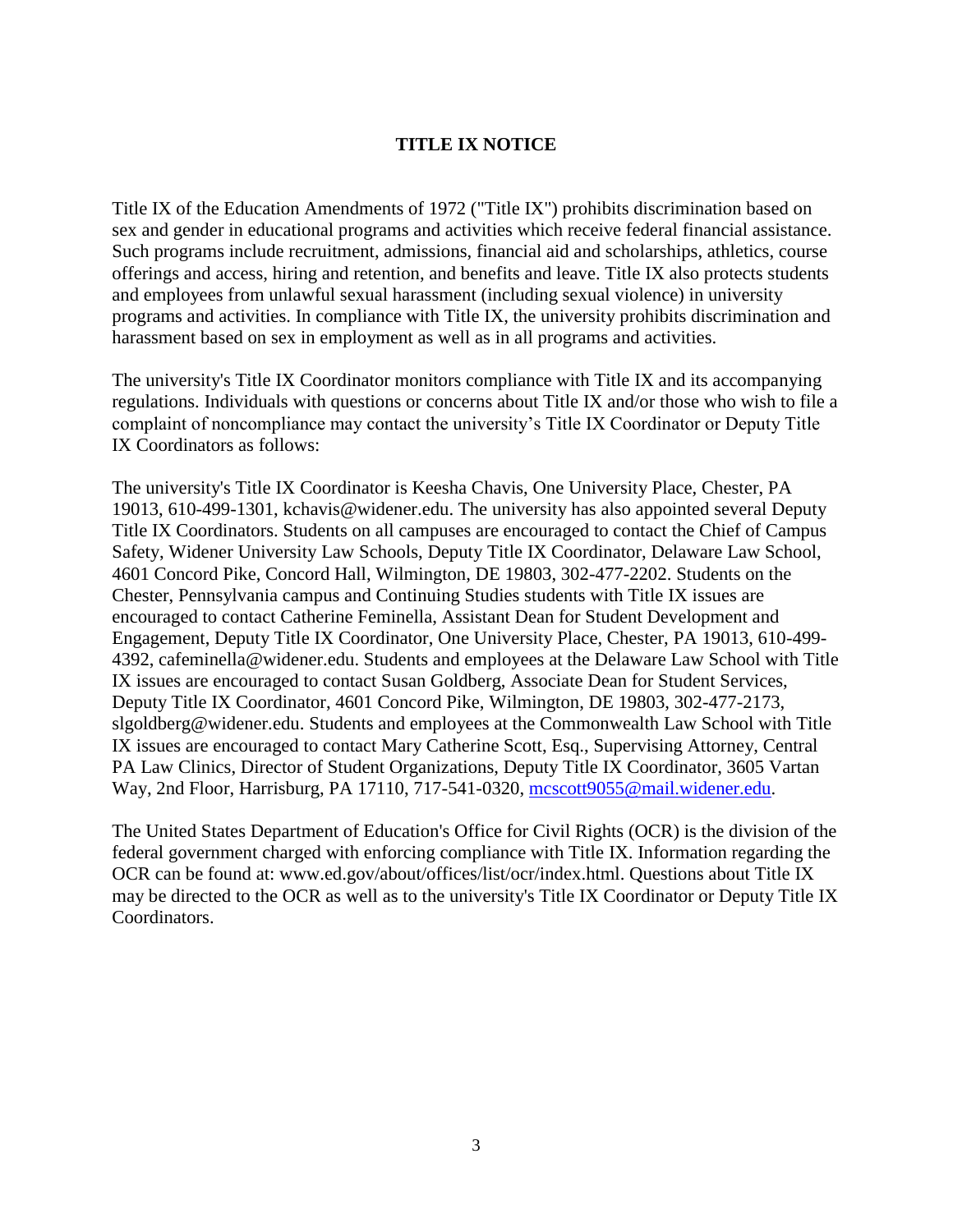#### **PHOTO NOTIFICATION**

Delaware Law School reserves the right to photograph and videotape students, faculty, staff, guests and visitors while on university property and university-sponsored functions off our campuses. These images, video, and audio may be used on the Widener University Delaware Law School website and associated sites such as Flickr and Facebook, and for promotional purposes, including use in the university magazines, newsletters, press releases, booklets, brochures and other publications.

#### **MISSION**

Delaware Law School offers students a vibrant and dynamic environment from which to enter the legal profession. We encourage students to be lifelong learners who are actively engaged in the development of the law. Widener University Delaware Law School gives students a strong foundation in the fundamental theories and principles of law, and then provides opportunities for students to concentrate in specialty areas and to hone their legal and writing skills through individualized, hands-on experience in the classroom, in [clinics,](http://law.widener.edu/Academics/ClinicalProgramsandProfessionalTraining/Clinics.aspx) in [externships,](http://law.widener.edu/Academics/ClinicalProgramsandProfessionalTraining/Externships.aspx) and through [public service](http://law.widener.edu/Academics/ClinicalProgramsandProfessionalTraining/PublicInterestOpportunities.aspx) Widener University Delaware Law School fosters and encourages creative and innovative [faculty scholarship t](http://law.widener.edu/Academics/Faculty.aspx)hat contributes to the improvement of the law. We promote service to the legal community and the public by our faculty, students and staff for the betterment of the communities we serve.

#### **VISION**

Delaware Law School is invested in the success of those we serve. We are unified in our commitment to provide excellent and personalized guidance and service to all students, alumni and the greater legal community. We achieve this commitment through collective expertise, integrity, and professionalism.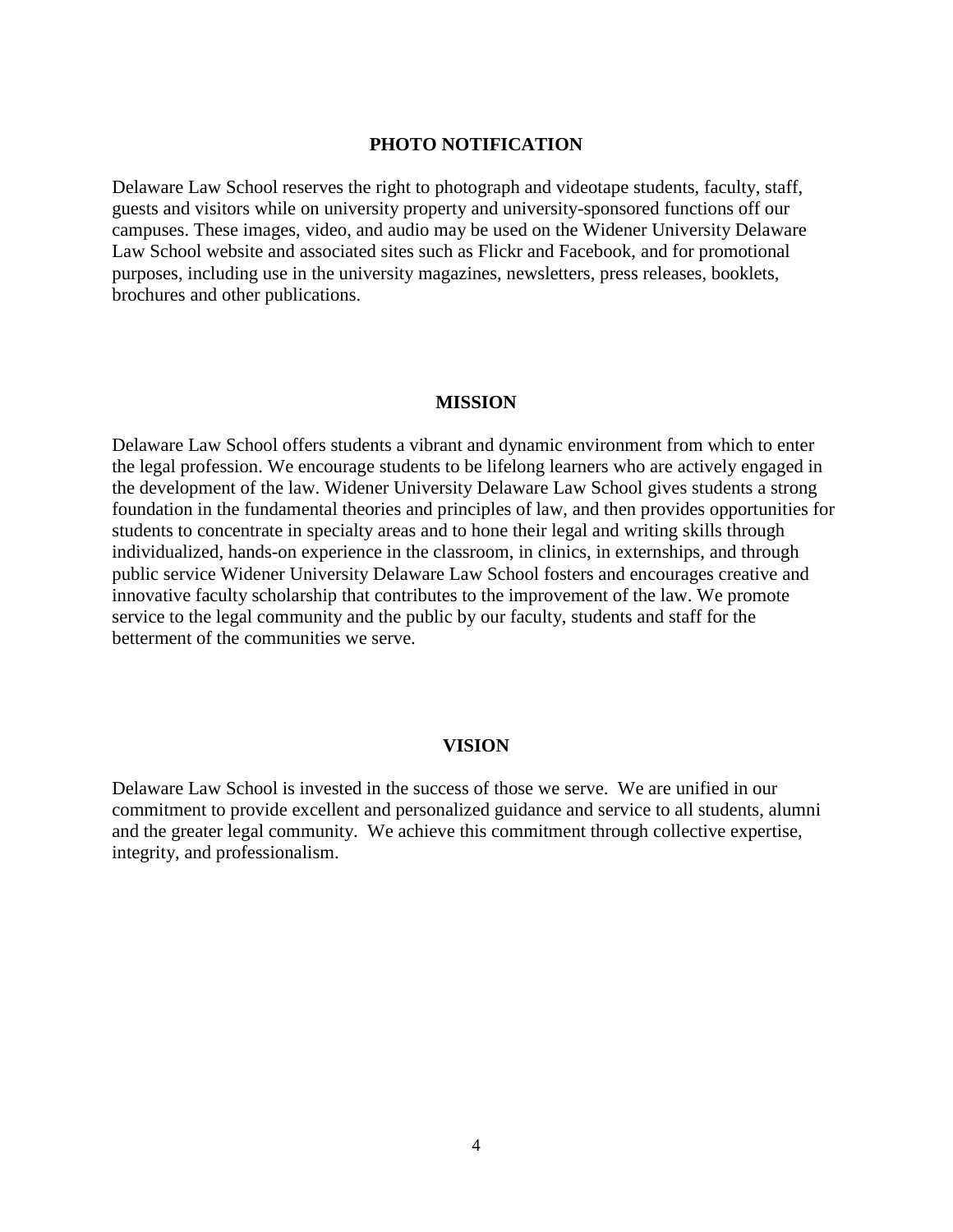## **DELAWARE LAW SCHOOL SJD & LLM PROGRAMS STUDENT HANDBOOK**

# **TABLE OF CONTENTS**

| $\overline{2}$ |
|----------------|
| $\overline{2}$ |
| $\overline{3}$ |
| $\overline{4}$ |
| $\overline{4}$ |
|                |
| 8              |
| 8              |
| 9              |
| 9              |
| 10             |
| 10             |
| 10             |
| 10             |
| 11             |
| 11             |
| 12             |
| 12             |
| 12             |
|                |
| 13             |
| 13             |
| 14             |
| 14             |
| 14             |
| 15             |
| 15             |
| 16             |
| 17             |
|                |
| 17             |
| 17             |
| 18             |
| 18             |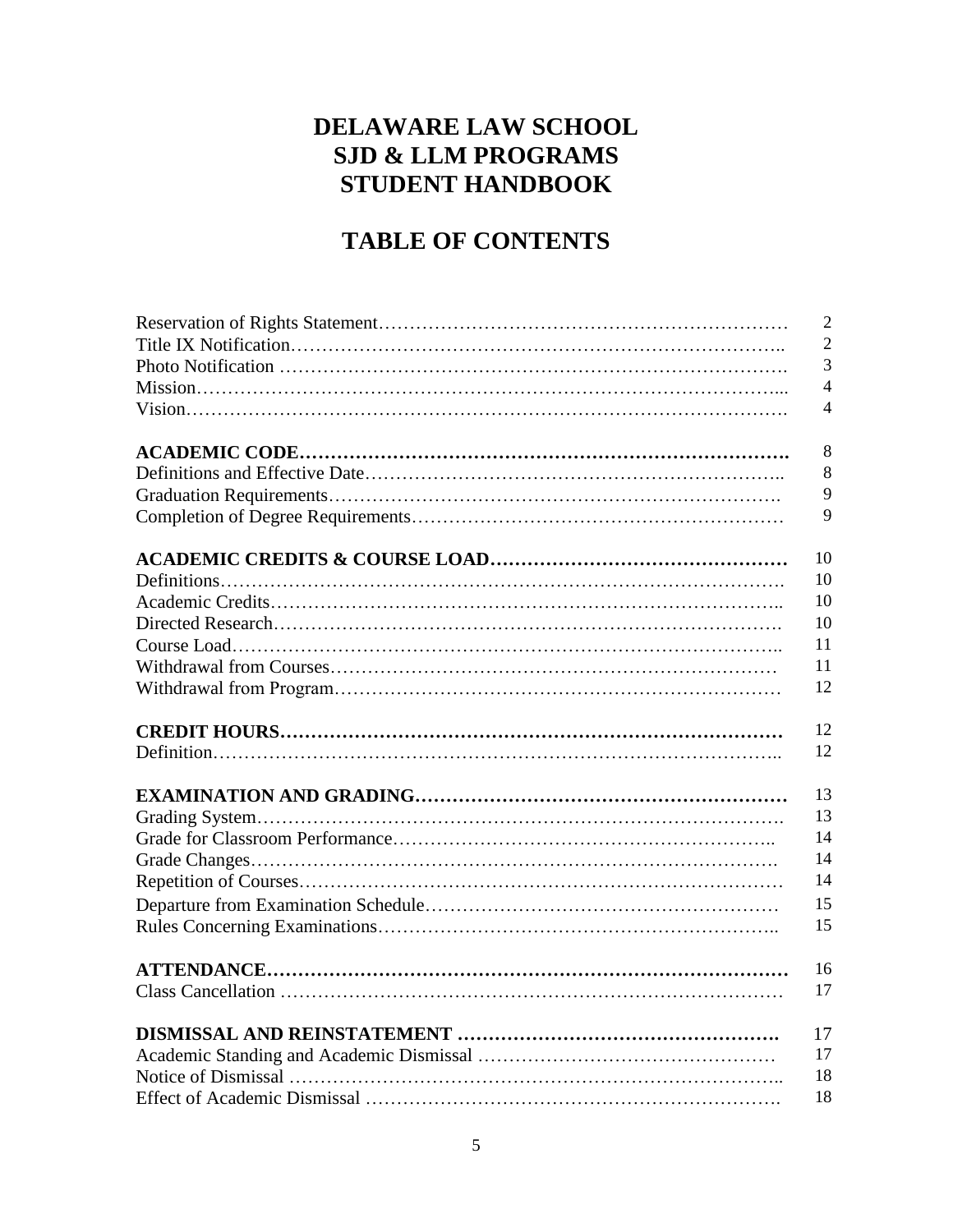|                                                                                           | 18 |
|-------------------------------------------------------------------------------------------|----|
|                                                                                           | 19 |
|                                                                                           |    |
|                                                                                           | 20 |
|                                                                                           | 20 |
|                                                                                           | 22 |
|                                                                                           | 24 |
|                                                                                           | 24 |
|                                                                                           | 24 |
|                                                                                           | 25 |
|                                                                                           | 25 |
|                                                                                           | 26 |
|                                                                                           | 26 |
|                                                                                           | 26 |
|                                                                                           | 26 |
|                                                                                           |    |
|                                                                                           | 27 |
|                                                                                           | 27 |
|                                                                                           | 27 |
|                                                                                           | 27 |
|                                                                                           | 27 |
|                                                                                           | 27 |
|                                                                                           |    |
|                                                                                           | 29 |
|                                                                                           | 29 |
|                                                                                           | 30 |
|                                                                                           | 31 |
|                                                                                           | 32 |
|                                                                                           |    |
| POLICY FOR ADDRESSING ISSUES OF STUDENTS WITH DISABILITIES                                | 34 |
|                                                                                           | 34 |
|                                                                                           | 34 |
|                                                                                           |    |
|                                                                                           | 35 |
|                                                                                           | 36 |
|                                                                                           | 38 |
|                                                                                           | 38 |
|                                                                                           | 39 |
|                                                                                           | 40 |
|                                                                                           | 40 |
|                                                                                           |    |
|                                                                                           | 41 |
| Policy Pertaining to the confidentiality of, access to and Disclosure of Student Records. | 41 |
|                                                                                           | 49 |
| Tobacco-Free Enforcement Policy for Students, Visitors, and Guests                        | 51 |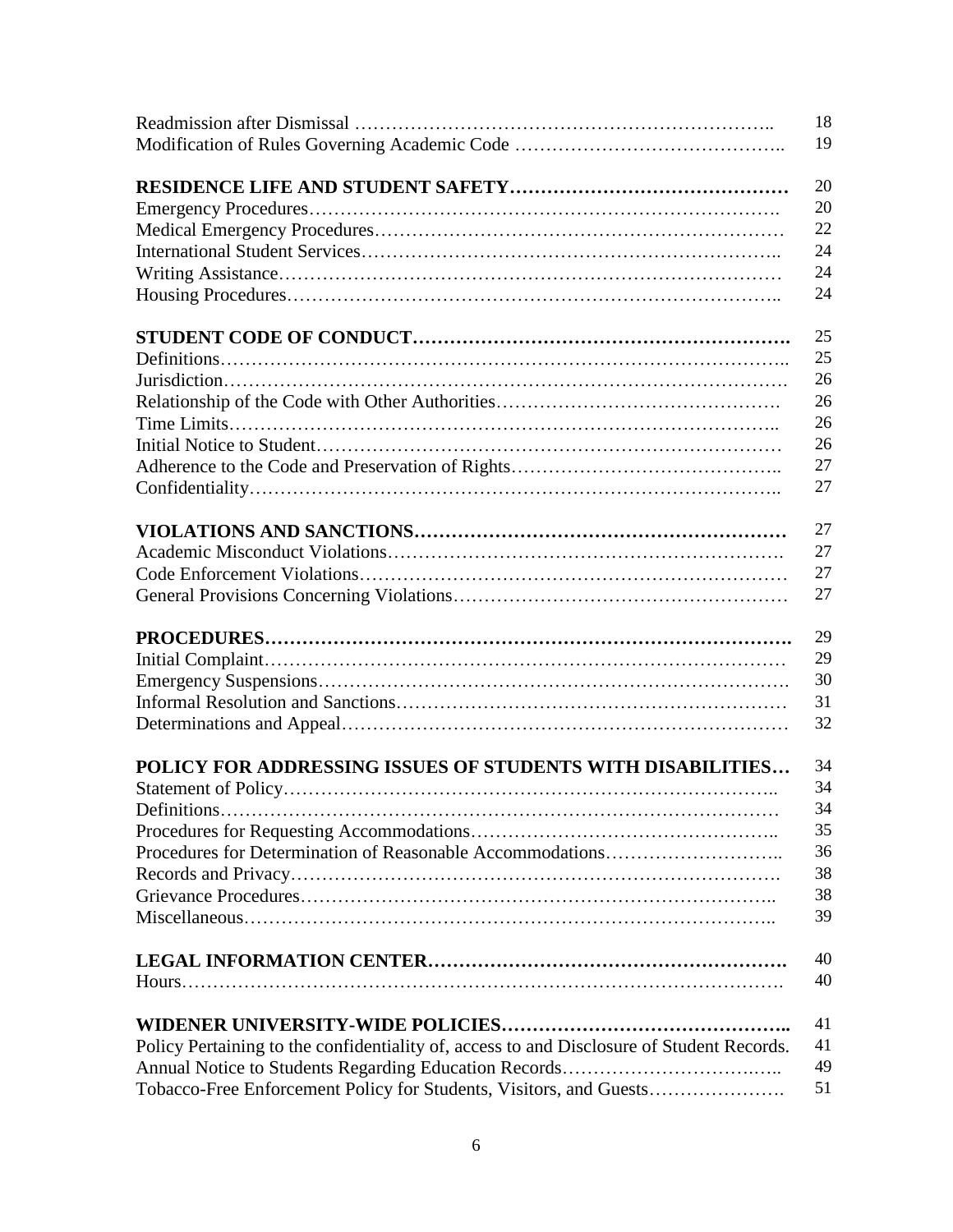| Alcohol and Controlled Substance Use Policy for Students, Visitors, and Guests | 53 |
|--------------------------------------------------------------------------------|----|
|                                                                                | 56 |
|                                                                                |    |
|                                                                                |    |
|                                                                                | 65 |
|                                                                                | 66 |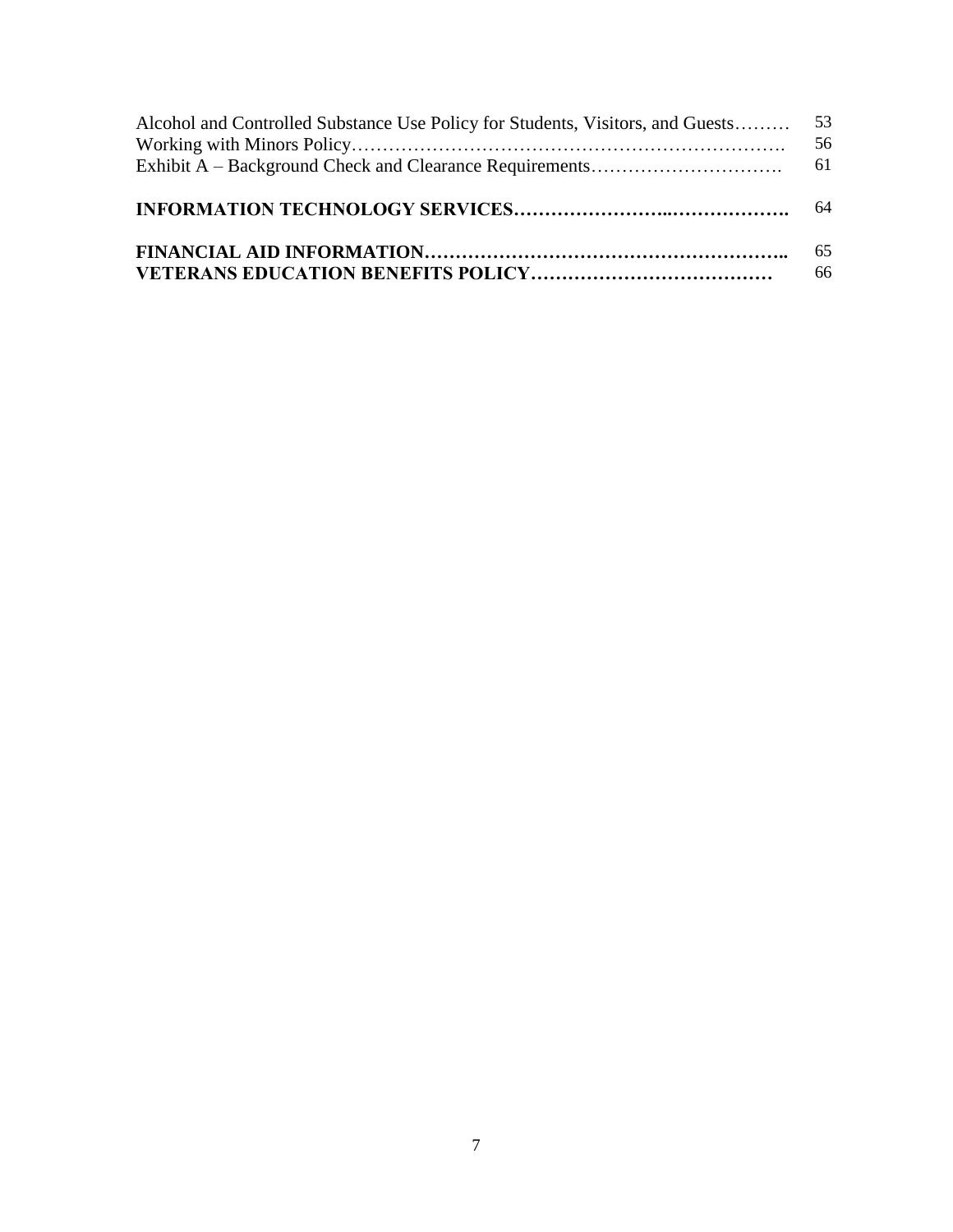## **DELAWARE LAW SCHOOL STUDENT HANDBOOK AND ACADEMIC CODE**

#### **ACADEMIC CODE. DEFINITIONS AND EFFECTIVE DATE**

#### **Definitions.**

The following definitions apply to this Academic Code:

(a) **Academic Year**. The academic year begins July 1 and runs through June 30. Each academic year begins with the summer term, which is followed by the fall and spring semesters.

(b) **Doctor of Juridical Science** (SJD). This program is designed for those wishing to demonstrate scholarly achievement in the field of corporate law and policy, the Doctor of Juridical Science in Corporate and Business Law program is open to candidates who possess a JD (or international equivalent) and a LLM in corporate law or a related field. An SJD candidate must be a full-time student in residence at Delaware Law School for two academic years. SJD candidates must complete 23 credits the first year and 14 credits the second year, and 6 credits in the third year of the program for a total of 43 credits for graduation. After two years, students who successfully complete their residency requirements are not required to be full-time students, unless they are residing in the U.S. on a student visa. Students may continue their research in the third year away from the law school for a period up to one year. The degree must be completed in a period of 3 years. Should additional time be needed, student's dissertation supervisor and student shall request approval of an extension from the Assistant Dean. Attendance at classes, programs, or conferences relating to the candidate's research may be recommended or required by Dissertation Supervisor. The SJD candidate must correspond regularly with his/her Dissertation Supervisor (e.g., several times per semester but no less than 3 communications) to discuss the student's progress and future steps in the research process. The candidate should periodically submit written drafts to the Dissertation Supervisor for review, comment, and revision. To earn the SJD degree, the student must complete a dissertation of at least 75,000 words, including notes. The dissertation may be in the form of a book or article, and may consist of up to 3 non-duplicative articles or chapters. The dissertation must be of publishable quality, and must be published or accepted for publication unless the Director of the Institute waives that requirement. Completion of the dissertation will be supervised by a dissertation committee. The student must also submit annual written progress reports describing research and writing activities and performance in course work, if any. Finally, the student must make a satisfactory oral defense of the dissertation before the dissertation committee, and must orally present the dissertation in a forum open to the Law School community and the public. The dissertation must be on a subject matter within the expertise of the faculty of the Law School.

(c) **Master of Laws** (LLM). This program is open to graduates of ABA-approved United States Juris Doctor programs and students educated abroad who have completed a first degree in law from a non-U.S. law school that fulfills the academic requirements for the practice of law in that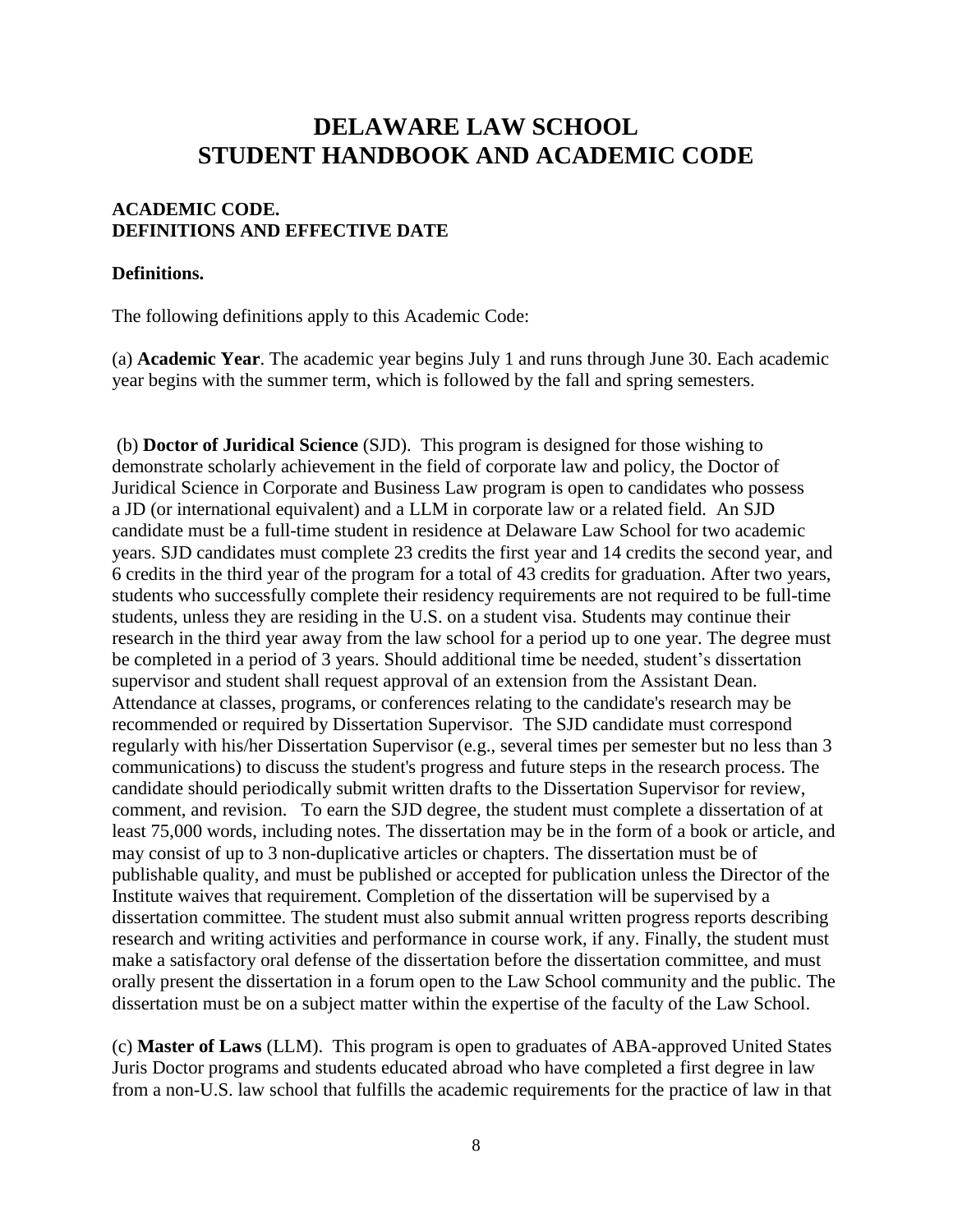country. To earn a Master of Laws, the student must complete 24 semester hours of coursework (all coursework must be completed within 4 years of matriculation). Students may select to pursue an LLM in Corporate Law & Finance , or pursue an LLM under one of the concentrations offered under the General LLM degree requirements. The General LLM concentrations are as follows: Corporate & Business Law, American Legal Studies, Corporate Law Regulatory Analysis & Compliance, Health Law Regulatory Analysis & Compliance, and Global Financial and Cyber Crimes.

## **Effective Date.**

The provisions of the Academic Code as amended are effective for all students matriculating on or after January 1, 2015, unless otherwise provided.

## **GRADUATION REQUIREMENTS**

In order to graduate from the Delaware Law School, a student must satisfy the following requirements:

(a) **Academic Credits**. A student must earn the following credits in the respective programs:

- 24 academic credits in the LLM program, or
- 43 academic credits in the SJD program

(1) **Cumulative Grade Point Average**. A student must complete all law school studies with a cumulative grade point average of at least a 2.000 (as computed using the rules set forth in Paragraph Grade Pont Average of the Code).

(2) **Completion of All Required Courses**. A student must earn a passing grade in each required course. See Paragraph Examination Process of the Code for rules relating to this requirement.

(b) **Character and Fitness.** Students have a continuing duty to update the information provided in the application to the Law School to reflect any changes since law school matriculation.

(c) **Petition to Graduate.** Every student must apply for graduation by filing an online petition to graduate and the accompanying forms not later than the time frame as provided by the Registrars office for Winter and Spring graduation. When a petition to graduate is received, the Registrar will audit the student's academic records for compliance with the graduation requirements set forth in Paragraph Graduation Requirements of the Academic Code. If the student has satisfied these requirements, the student's name will be submitted to the Law School faculty for approval.

(d) **Commencement Prior to Completion of Classes.** Students who have a satisfactory grade point average as defined in section Graduation Requirements A, 1, have petitioned to graduate, and have less than 9 credits to complete in their program and who are registered for those 9 credits in the summer semester of the year in which they intend to graduate, may process in the May commencement ceremony. Students who are taking their final 9 credits in the fall semester, may process in the following year's May commencement ceremony.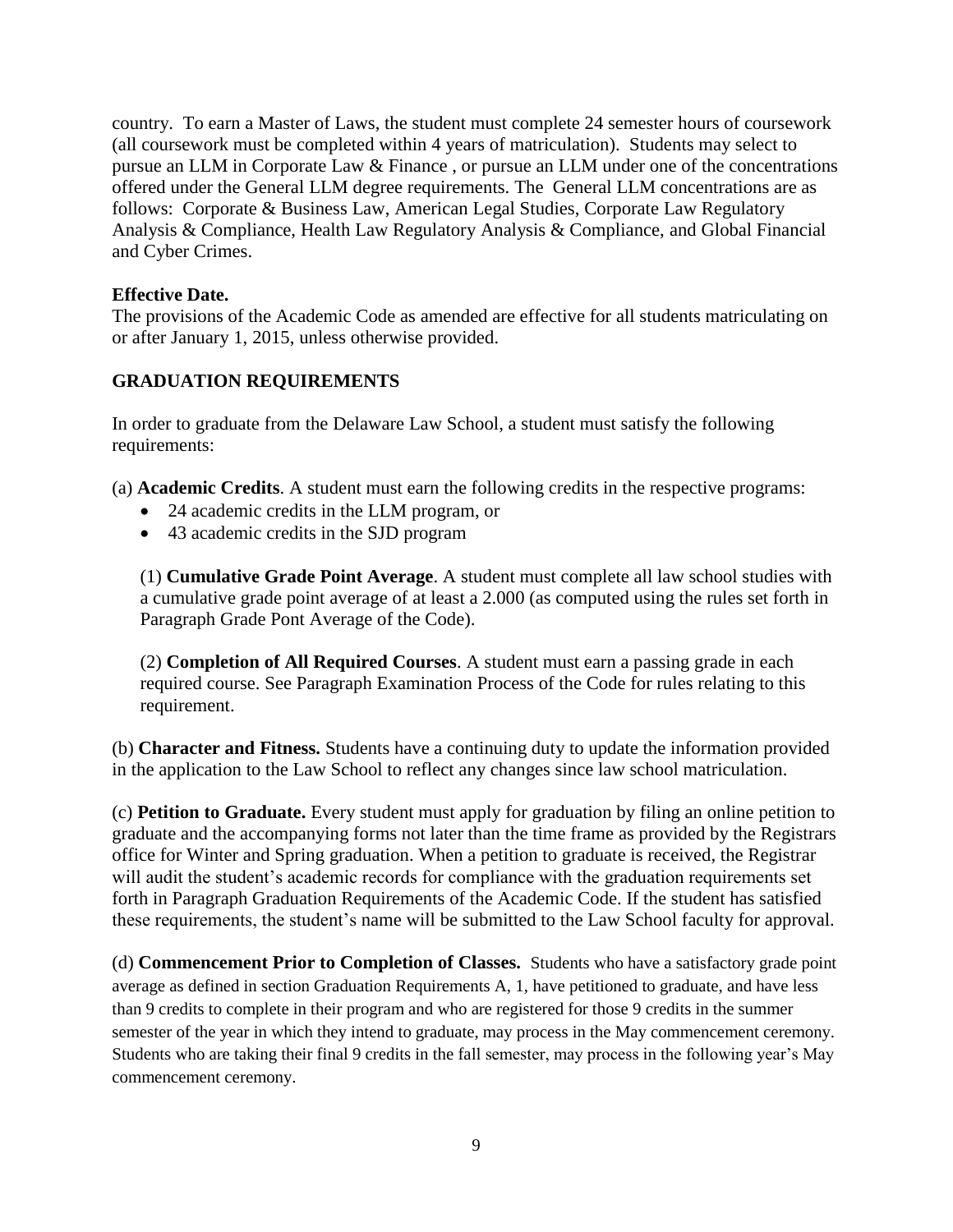## **Program Completion of Degree Requirements.**

(a) **General Rule**. Students must complete all academic requirements as follows:

- LLM Program 24 credit hours within 48 months of matriculation
- SJD Program 43 credit hours within 36 months of matriculation

(b) **Matriculation**. For purposes of this section, matriculation shall mean the date on which a student first begins graduate legal studies at Widener University Delaware Law School.

## **ACADEMIC CREDITS & COURSE LOAD**

## **Definitions.**

The following definitions apply to this Part:

(a) **Classroom Credit**. Credit earned for receipt of a passing grade in any course which meets on a regular basis in a classroom setting during the academic year.

(b) **Directed Research Credit**. Credit earned for satisfactory completion of a research project which satisfies the requirements set forth in paragraph Directed Research of the Code.

### **Academic Credits.**

(a) **General Rule**. A student may satisfy the academic credit graduation requirement described in paragraph Graduation Requirements of the Code by earning classroom credits, nonclassroom credits, clinical credits and directed research credits.

- (1) **SJD CREDITS.** The SJD degree should be completed within three years. Should additional time be needed, student's dissertation supervisor and student shall request approval of additional time from the Assistant Dean. If approved, student will be given one additional semester for each extension. During the extended additional semester, and each additional semester thereafter, student will be enrolled in six dissertation research credits.
	- a. Student may substitute the six dissertation research credits during an extended additional semester with six credit hours of classroom courses.

(b) **Limitations**. Academic credit earned under paragraph Academic Credits is subject to the following limitations:

(1) **Course Load Limitation**. Registration for courses for which academic credit is available is subject to course load limitations imposed by paragraph Course Load of the Code.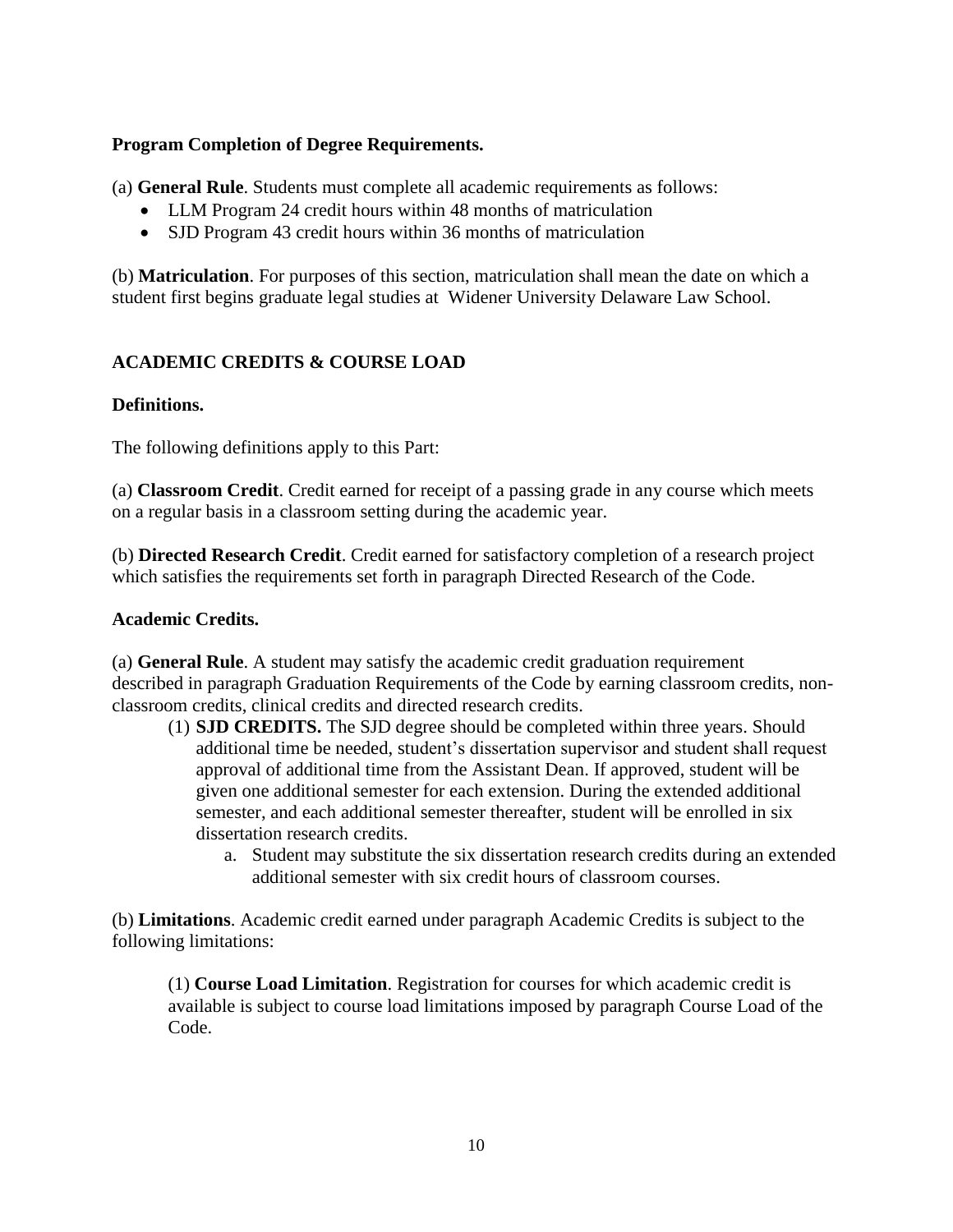(2) **Non-Classroom Credit**. No student may earn more than 8 non-classroom credits. International students intending to take a Bar Exam in the United States should refer to the specific limitations promulgated by the specific rules of that state.

(3) **Directed Research Credit**. In general, no student may earn more than 2 directed research credits. A student may earn up to an additional 2 directed research credits with approval of the Assistant Dean of Graduate Programs. Upon petition of the academic advisor, The Assistant Dean of Graduate Programs, may grant a request for this additional directed research.

(4) **Transfer Credits for LLM**. At the Assistant Dean's discretion, a candidate for the Master of Law degree may transfer credits for courses taken at an institution if the courses were completed with a grade of B or better; and the work was completed no earlier than three years prior to the date of matriculation for the graduate degree at Widener University Delaware Law School. The Assistant Dean's decision to grant or deny transfer credit is not appealable. No more than nine (9) hours of eligible transfer credits can count toward the Master of Law degree. Transfer grades will not be counted in computing the student's cumulative grade point average.

(5) (4) **Transfer Credits for SJD.** At the Assistant Dean's discretion, a candidate for the Doctor of Juridical Science degree may transfer credits for courses taken at an institution if the courses were completed with a grade of B or better; and the work was completed no earlier than three years prior to the date of matriculation for the graduate degree at Widener University Delaware Law School. The Assistant Dean's decision to grant or deny transfer credit is not appealable. No more than twelve (12) hours of eligible transfer credits can count toward the Doctor of Juridical Science degree. Transfer grades will not be counted in computing the student's cumulative grade point average.

## **Directed Research.**

(a) **General Rule**. Directed research credits may be earned only by the submission of suitable written work (paper, memorandum or brief) by the student to the supervising faculty member.

(b) **Standards Applicable to Directed Research Projects**. Directed research credits shall be awarded by the supervising faculty member in relation to the amount of work performed by the student. One directed research credit shall be granted for approximately 5 hours of work performed by the student each week during the semester. The student and supervising faculty member must agree in advance on the number of credits to be earned for any semester.

(c) **Limitation on Credits Earned Each Semester**. A student may earn no more than 2 directed research credits. See paragraph Academic Credits of the Academic Code.

(d) **Eligibility**. A student whose cumulative grade point average is less than 2.300 may not register for directed research.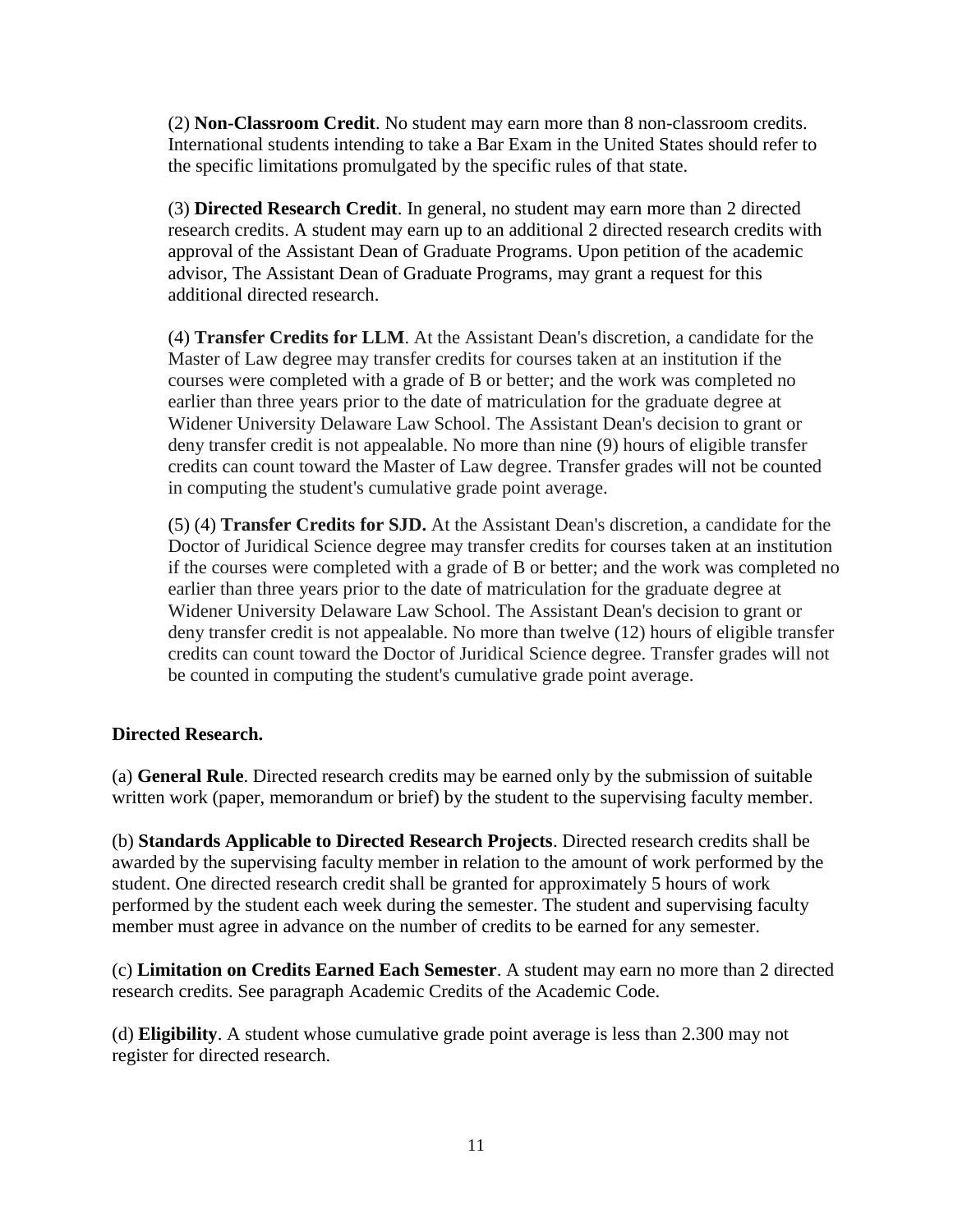(e) **Supervising Faculty Member**. Only a full-time faculty member may serve as a supervising faculty member under this section.

## **Course Load.**

(a) **Full Time Student.** The normal academic course load for a full time student is greater than 8 credit hours per semester. Student status is fixed as of the last day of drop add.

(b) **Part Time Student.** The normal academic course load for a part time student is less than 8 credit hours per semester. Half-time course load is 4 credits of coursework in any given semester. Student status is fixed as of the last day of drop add.

(c) **Summer Semester Course Load**. A normal academic load during the summer semester for a full time student is 6 credit hours per semester and 3 credit hours for a part time student. Student status is fixed as of the last day of drop add. Also see paragraph Course Load of the Academic Code for rules regarding international students course load requirements.

## (d) **Variations from Normal Course Load.**

(1) **Full Time Students.** A full time student must obtain permission from the Office of Graduate Programs before registering for more than 16 credit hours of semester long course work or fewer than 8 credit hours in any semester.

(2) **Part Time Students.** A part time student must obtain permission from the Office of Graduate Programs to register for fewer than 3 credit hours in any semester. The student is not permitted to enroll in more than 8 credit hours of semester long course work.

(e) **International Students.** Any graduate student from a non-ABA accredited school enrolled at Delaware Law must comply with all visa status requirements. Any questions should be directed to International Student Services at 610-449-4498. More information is available at [http://www.widener.edu/campus\\_life/resources/intl/.](http://www.widener.edu/campus_life/resources/intl/)

## **Withdrawal from Courses.**

(a) **Hardship**. The Dean of Graduate Programs may grant a written request filed by a student to withdraw from a required course. Permission to withdraw from a required course will be granted only in cases of exceptional hardship to a student caused by circumstances beyond the student's control. The decision of the Dean of Graduate Programs is appealable to the Dean of the Delaware Law School.

(b) **Withdraws**. A student may withdraw from an elective course at any time during the first 6 weeks of the semester (or the first 2 weeks of the summer term) by filing a notice of withdrawal with the Registrar. If the course is a required course, the student must file a Dean's Action Form. The Dean's Action Form can be obtained from the Office of the Registrar and will require approval from the academic advisor in the Office of Graduate Programs.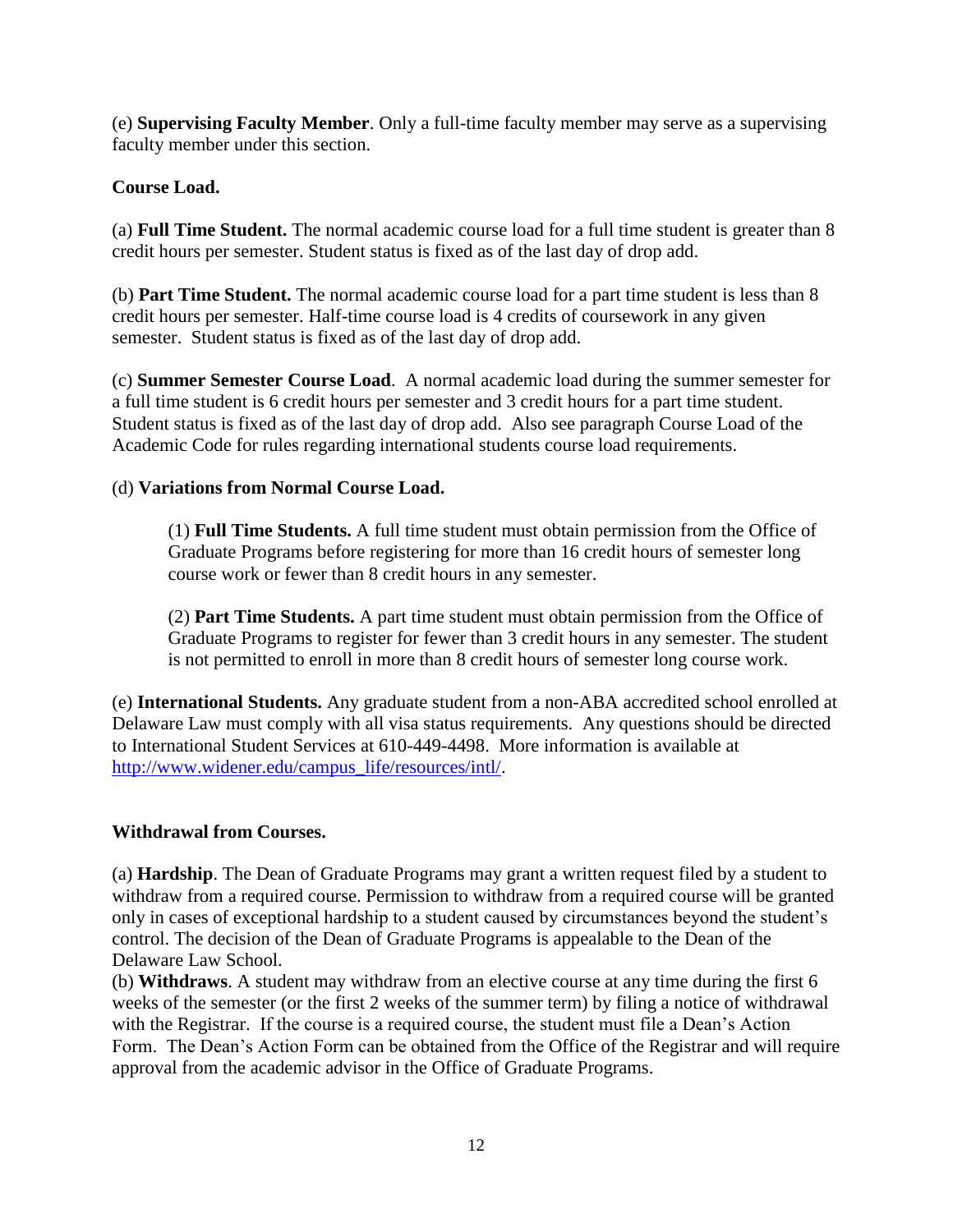(1) Students receiving financial aid shall comply with all financial aid requirements for purposes of enforcement of the withdraw and refund policies. For further explanation see <http://law.widener.edu/Admissions/Discover/CostsandFinancialAid/TuitionandFees.aspx>

(c) **Report of W for Dropped Course**. The Registrar shall record a "W" for any course dropped by a student after the end of the Add/Drop period.

## **Withdrawal from Program.**

To withdraw from the Law School, a student must submit a Dean's Action Request form indicating the last date of class attendance. A student who has withdrawn from the Law School is ineligible to return to the Law School.

## **CREDIT HOURS**

## **Definition.**

**Completion of Credit Hour**. A credit hour attributable to any course which was passed with a grade of "D" or better (or a "Pass" in a course graded on a pass/fail basis) shall be treated as completed for purposes of paragraph Credit Hours of the Code.

## **EXAMINATION AND GRADING**

## **Grading System.**

(a) **Grades Issued**. The Law School grade structure for all registered course is as follows:

| $\omega$ and $\omega$ as to the $\omega$ . |             |                   |
|--------------------------------------------|-------------|-------------------|
| $A+=4.000$                                 | $C+=2.300$  | $F = 0.000$       |
| $A = 4.000$                                | $C = 2.000$ | $W = With drawn$  |
| $A = 3.700$                                | $C = 1.700$ | $AU =$ Audit Only |
| $B+=3.300$                                 | $D+=1.300$  | $I = Incomplete$  |
| $B = 3.000$                                | $D = 1.000$ | $P = Pass$        |
| $B - 2.700$                                |             |                   |
| $\mathbf{r}$                               |             |                   |

IW = Involuntary Withdrawal

 $Z = No$  grade received from faculty member

An instructor may award only one A+ in each course or seminar. The student awarded the highest grade in a course may receive a Certificate of Achievement for that course. (b) **Pass/Fail Courses**. In certain courses, a grade of "P" (Pass) is assigned if the student satisfactorily completes the course. A "P" does not have a grade point or other equivalent. A grade of "F" (Fail) in a pass/fail course is treated as the letter grade of "F." Students may not elect to enroll in a course on a pass/fail basis.

(c) A "Z" is an administrative grade that indicates that the Registrar's Office is not in receipt of a grade from that professor.

## **Grade Point Average.**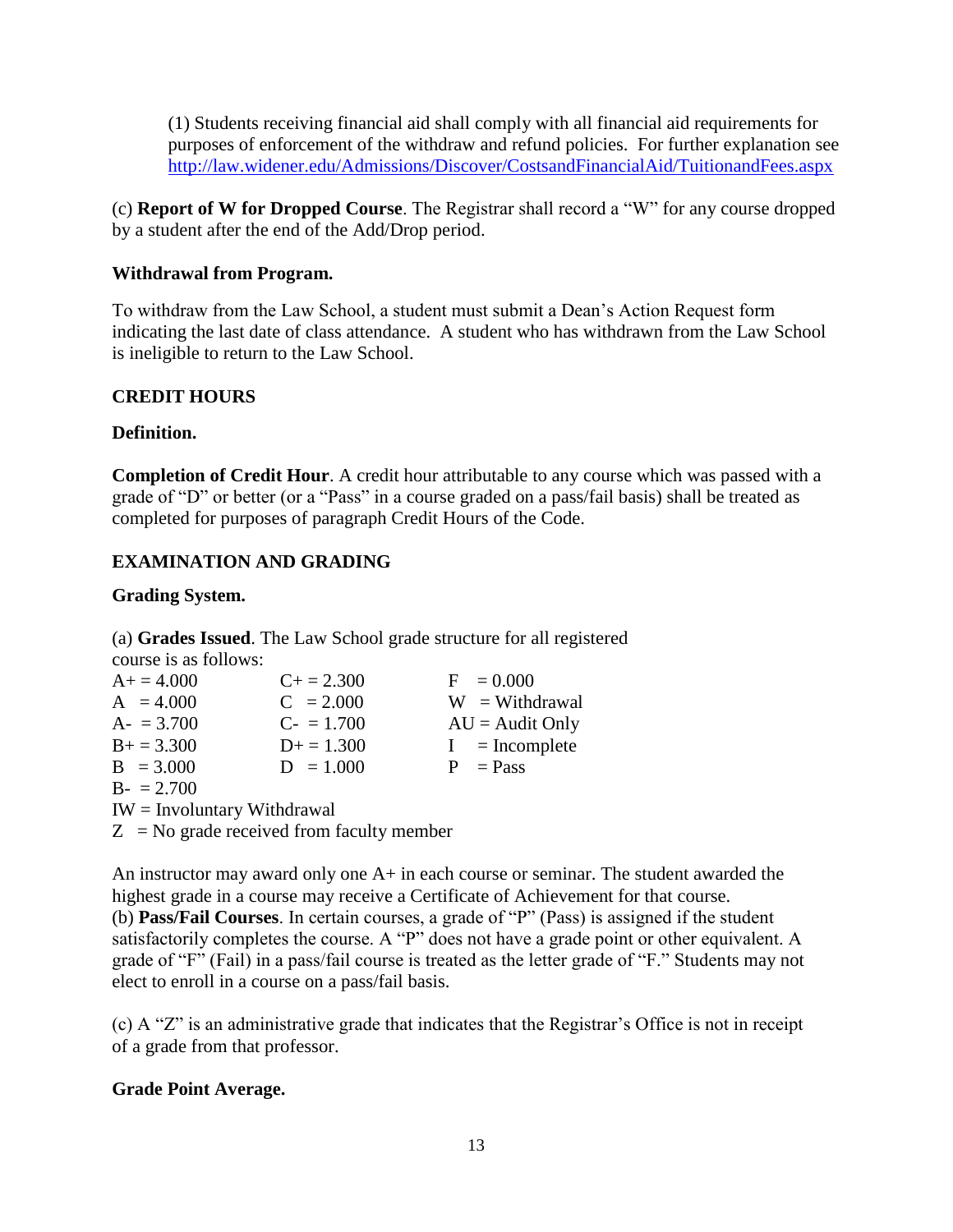(a) **Computation of Grade Point Average**. The grade point average of a student is determined by multiplying the numeric equivalent of each letter grade received in each course by the number of credit hours assigned to each course. The product is divided by the number of "to calculate credits" to arrive at the student's grade point average for the semester.

(b) **Attempted Credits**. For purposes of this section, "attempted credits" means the total number of credit hours for which a student is enrolled for a semester.

## **Grade for Classroom Performance.**

An instructor may give a grade of plus or minus for each student's classroom performance during any courses other than first year courses. Such grade is issued in addition to an examination grade or grade derived from papers, projects or other graded course work. A plus or minus grade issued under this section shall change the student's grade for the course by one third of a grade or one step (e.g., from  $C+$  to  $B-$  or from B to  $B+$ ). An instructor wishing to grade classroom performance under this section must announce the criteria applicable to the classroom performance grade within the first two weeks of class. At the conclusion of the course, the instructor will receive a grade adjustment sheet for all students in the course. If the instructor has complied with the requirements of this section, a "plus" or "minus" may be issued for any student. No student may be minused to an "F". No student may be plussed to a "D" from an "F" or to an " $A$ <sup>+"</sup> from an " $A$ ".

## **Grade Changes.**

(a) **General Rule**. Any grade for a course, seminar or special course submitted by an instructor is final when received by the Registrar and may not be changed by the instructor.

(b) **Exception**. A grade given by an instructor in a course, seminar or special course may be changed by the instructor if the original grade was recorded as an "Incomplete." The instructor may submit the correct letter grade to the Registrar for inclusion in the affected student's transcript.

(c) **Student Application for Change of Grade**. A student may apply for a change of grade on the grounds that the grade was awarded contrary to the provisions of the Academic Code, or was the proximate result of discrimination on account of sex, age, race, national origin or ethnicity, religion, disability, status as a veteran of the Vietnam era or other covered veteran, sexual orientation, gender identity or marital status initiated by the faculty member responsible for issuing the grade. The burden of proof is on the student to prove the allegations. (d) **Faculty Application for Change of Grade**. An instructor may apply to the Dean or Vice Dean for a change of grade upon a showing of good cause. For purposes of this subsection, "good cause" is limited to a clerical error in recording a grade or other similar situation.

## **Repetition of Courses.**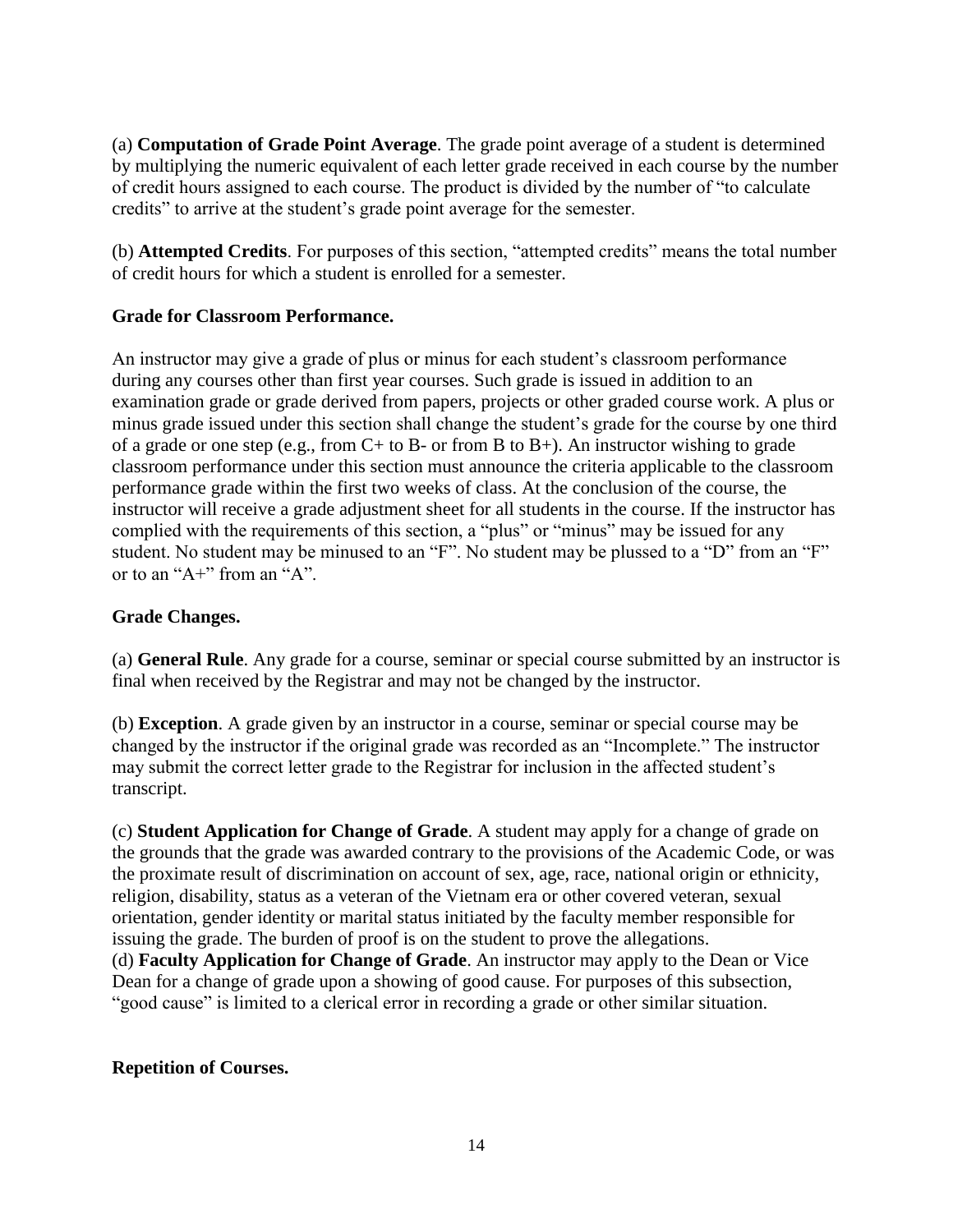(a) **General Rule**. A student who earns academic credit for successful completion of a course may not register for that course again.

(b) **Repetition of Required Course**. If a student does not earn a passing grade in a required course, the student must repeat the course until it is successfully completed. If a student fails a course which is a prerequisite for an advanced course, the student must successfully complete the prerequisite course before taking the advanced course.

(c) **Effect on Student Transcript**. A failing grade received by a student shall remain on the student's transcript notwithstanding the subsequent successful completion of the course by the student.

## **Examination Process.**

(a) **Necessity of Evaluation**. The scholastic achievement of students shall be evaluated from the inception of their studies. As part of this evaluation, a written examination of suitable length and complexity shall be required in every course for which credit is given.

(b) **Final Examination Exception**. No final examination shall be required for all seminars, for Advanced Skills courses and for courses in which students earn Non-Classroom Credit, Directed Research Credit, unless required by the professor teaching the course.

(c) **Materials Permitted at an Examination**. During the first 2 weeks of the semester or summer term, each instructor should identify the materials students will be permitted to use during the examination. Upon entering the exam room, all materials not explicitly allowable in the exam must be left on the side of the room. Cell phones may not be brought into the exam room. An instructor may conduct an "open book" examination.

(1) Students requiring additional materials for examinations must have these materials approved by the faculty member in accordance with the requirements of Paragraph Examination Process.

(d) **Take Home Examinations**. An instructor may give a take home examination. Such examinations must be given during the regularly scheduled time for examinations. Each student in the course in which a take home examination is given must pick up the examination from the Office of the Registrar or the faculty member at the designated time during working hours on the day scheduled for the start of the examination, and must return the examination to the Office of the Registrar at the designated time during working hours on the day scheduled for completion of the exam. Students may not fax or email their exams.

(e) **Mid-Term Examinations**. An instructor may give a mid-term examination. An instructor who intends to give a mid-term examination must notify students during the first week of class that a mid-term exam is planned for the course.

#### (f) **Anonymous Grading.**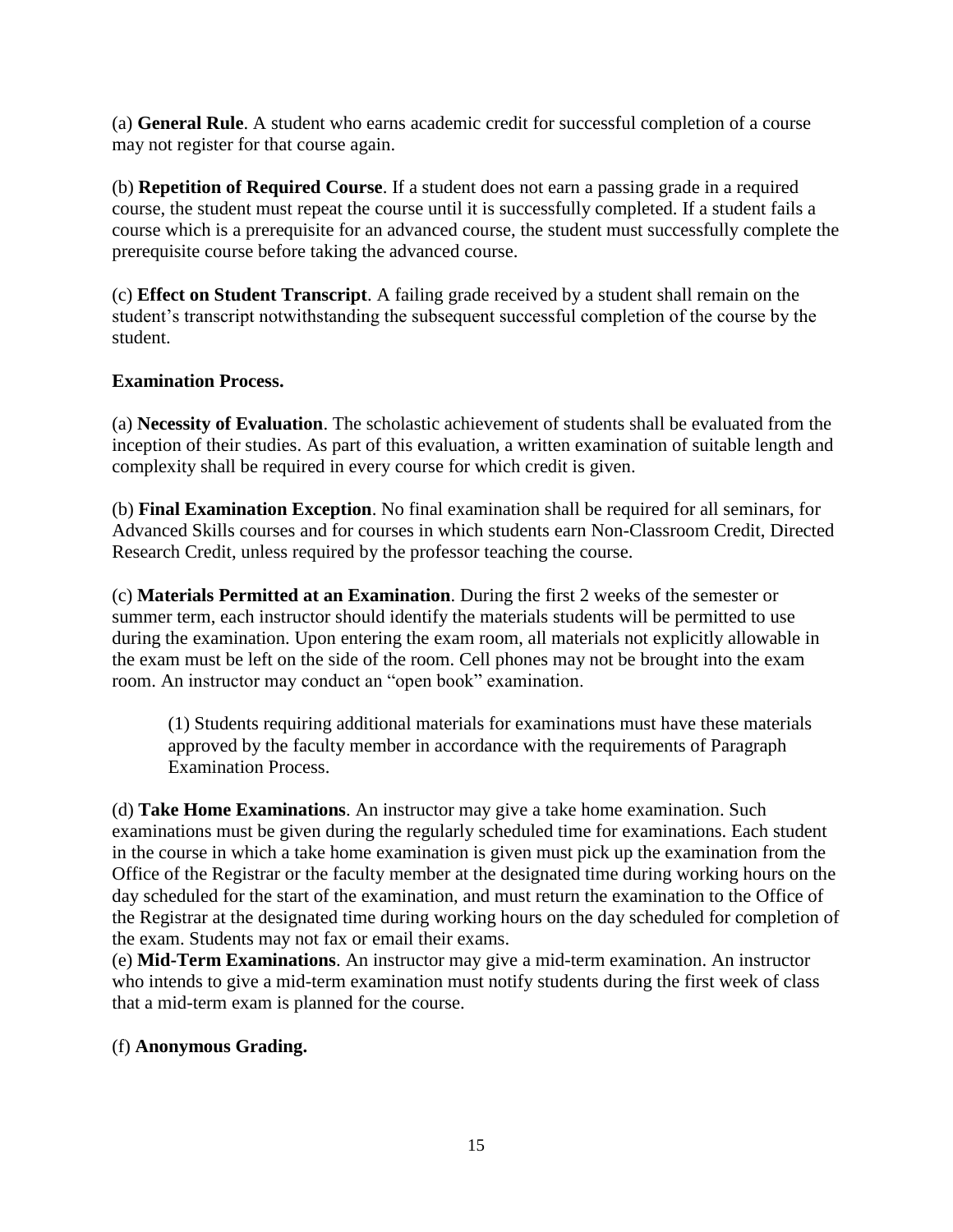(1) **General Rule**. All examinations may be graded anonymously. Any statement made or action taken by a student which has the effect of compromising the anonymous grading system by allowing an instructor to identify a student for whom a grade must be issued shall be treated as a violation of paragraph Misconduct of the Student Code of Conduct.

(2) **Exception.** Papers submitted for credit in a course, seminar or directed research project, and work involving evaluation of student performance during the course of the semester, need not be graded anonymously.

(g) **Submission of Papers in Lieu of Final Examination**. At the election of the instructor, all or any portion of the final grade awarded in any course or seminar may be determined by grades awarded to students on one or more papers completed in connection with the course.

(h) **Accommodations**. Students may apply for an accommodation by submitting an Examination Special Needs Form, and upon confirmation that the student meets the necessary criteria, student may receive an accommodation.

Accommodations may include dictionaries, electronic or paper translation materials (translation materials or devices must be independent and not accessible through lap-tops, tablets or cell phones), 1/3 additional time for language accommodations for students whose first language is not English, or other accommodations as approved by the Assistant Dean of Graduate Programs. Students who have been educated abroad, and who have received their undergraduate degree or equivalent from an institution in which English was not the official language, or whose first language is not English, are eligible for a language accommodation. Students who have received a degree in the United States, or a country in which English is the primary language, are not eligible for accommodations based on language. Students who are in a special partnership program, such as the dual degree, are eligible for additional time.

#### **Departure from Examination Schedule.**

(a) **General Rule**. No student has the right to defer an examination. A student who fails to sit for an examination when scheduled will receive a failing grade in the course unless the examination is properly deferred pursuant to this section.

(b) **When Deferral is Permitted**. A student is permitted to defer an examination only for good cause. Examples of good cause include serious personal injury or illness; serious illness, injury or death of a member of the student's immediate family; and any other similar event beyond the student's control which prevents the student from sitting for the examination when scheduled. Because students are given registration materials showing the time and date of final examinations, an examination will not be deferred because a student is enrolled in two courses having examinations on the same day.

(c) **Procedure for Deferral of Examination**. Students seeking to defer an examination must submit a Dean's Action Request Form and provide documentation supporting the request to the Assistant Dean of Graduate Programs by the date set by the Registrar's Office. Permission to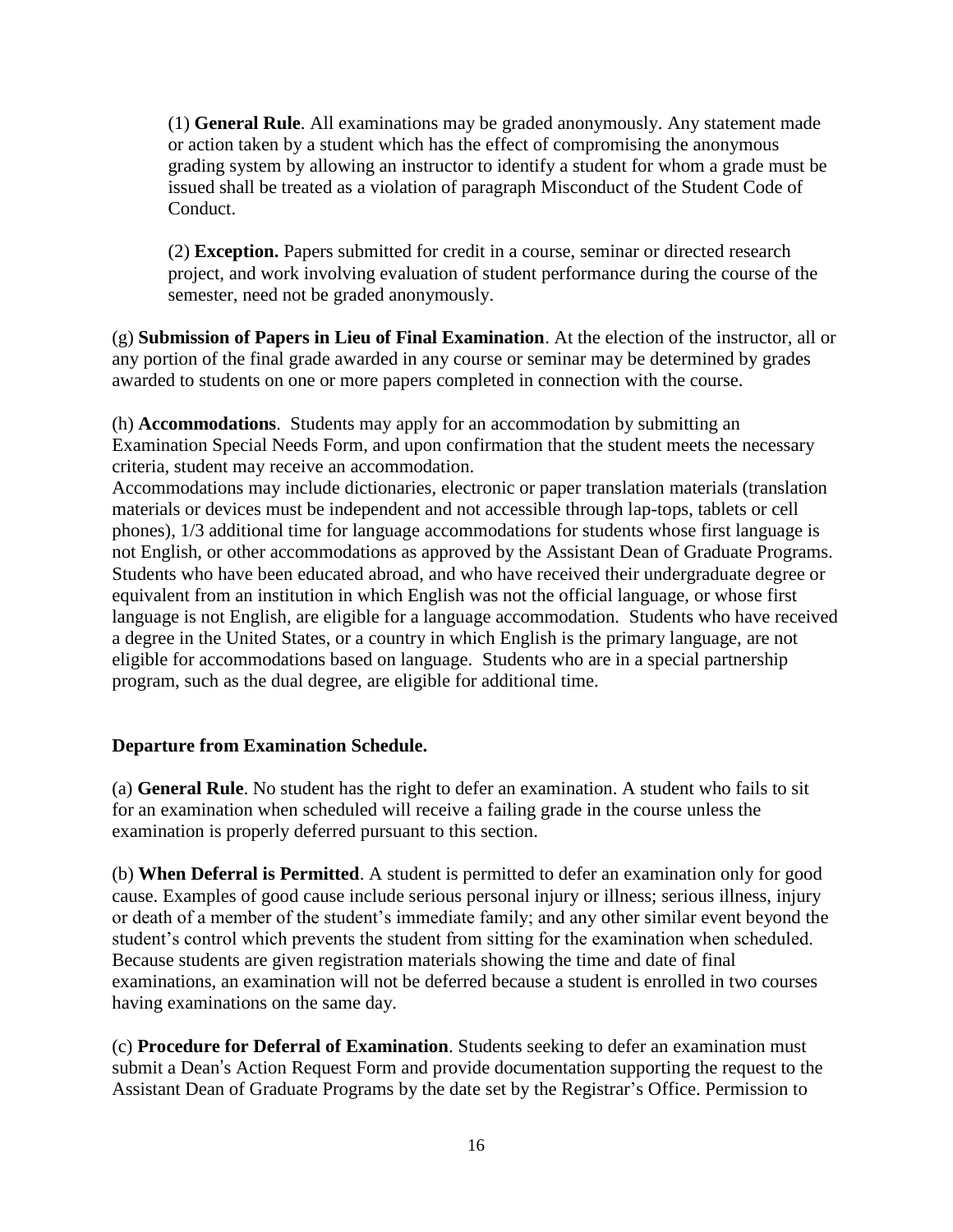defer an examination must be obtained prior to the scheduled examination day, unless the cause for deferral occurs on the examination day, and is due to circumstances beyond the student's control. Except in emergencies, the affected student shall notify the Assistant Dean of Graduate Programs of such cause for deferral by the date posted by the Registrar's Office. If the Assistant Dean of Graduate Programs grants permission to defer an examination, the Registrar shall notify the instructor whose examination will be deferred. The affected faculty member may prepare a new examination to be given at the make-up time for the student whose examination has been deferred.

(d) **Timing of Deferred Examinations**. Deferred examinations must be taken 1) on the scheduled examination make-up date for that semester 2) at a time approved by the Assistant Dean of Graduate Programs or 3) at the next time a regularly scheduled examination is given for that course. Students who fail to sit for a make-up examination within the time period prescribed shall receive a failing grade in the course in question.

## **Rules Concerning Examinations.**

(a) **Faculty Present During Examinations**. Faculty members are required to be in the law school building during the time of any regularly scheduled mid-term or final examination for their course or seminar.

(b) **Exam Soft**. Students wishing to use Exam Soft must sign up at the Registrar's Office and pay the fee **by the deadline imposed by the Registrar**'**s Office.** In the event of computer failure during the exam, a student may take up to five (5) minutes to correct the problem. After that time, the student must hand write the exam. No additional time will be given in the event of computer failure. Students are to report to their exam location thirty (30) minutes prior to the scheduled time of the start of the exam if using Exam Soft.

(c) **Reporting Grades**. Instructors shall report all course grades to the Registrar within the time period prescribed per semester, and grades will be released to students as determined by the Registrar's Office.

## **ATTENDANCE**

## **Attendance Standards.**

(a) **General Rule**. No student may miss more than 20% of the regularly scheduled classes in any course or seminar, or more than 20% of the regularly scheduled clinical work periods in any course, seminar or special course. Any student who misses more than 20% of the classes scheduled for any course will not be permitted to take a final examination or submit additional work. If the student is more than 15 minutes late for any class, the student will be marked absent. If more than the allowed absences occur, the instructor shall notify the Registrar in writing, and the Registrar shall enter an "involuntary withdrawal" (IW) on the student's transcript. A student who is involuntarily withdrawn the subsequent semester from the same course(s), or substituted course(s), will receive a failing grade for the course(s) in accordance with Paragraph Attendance Standards.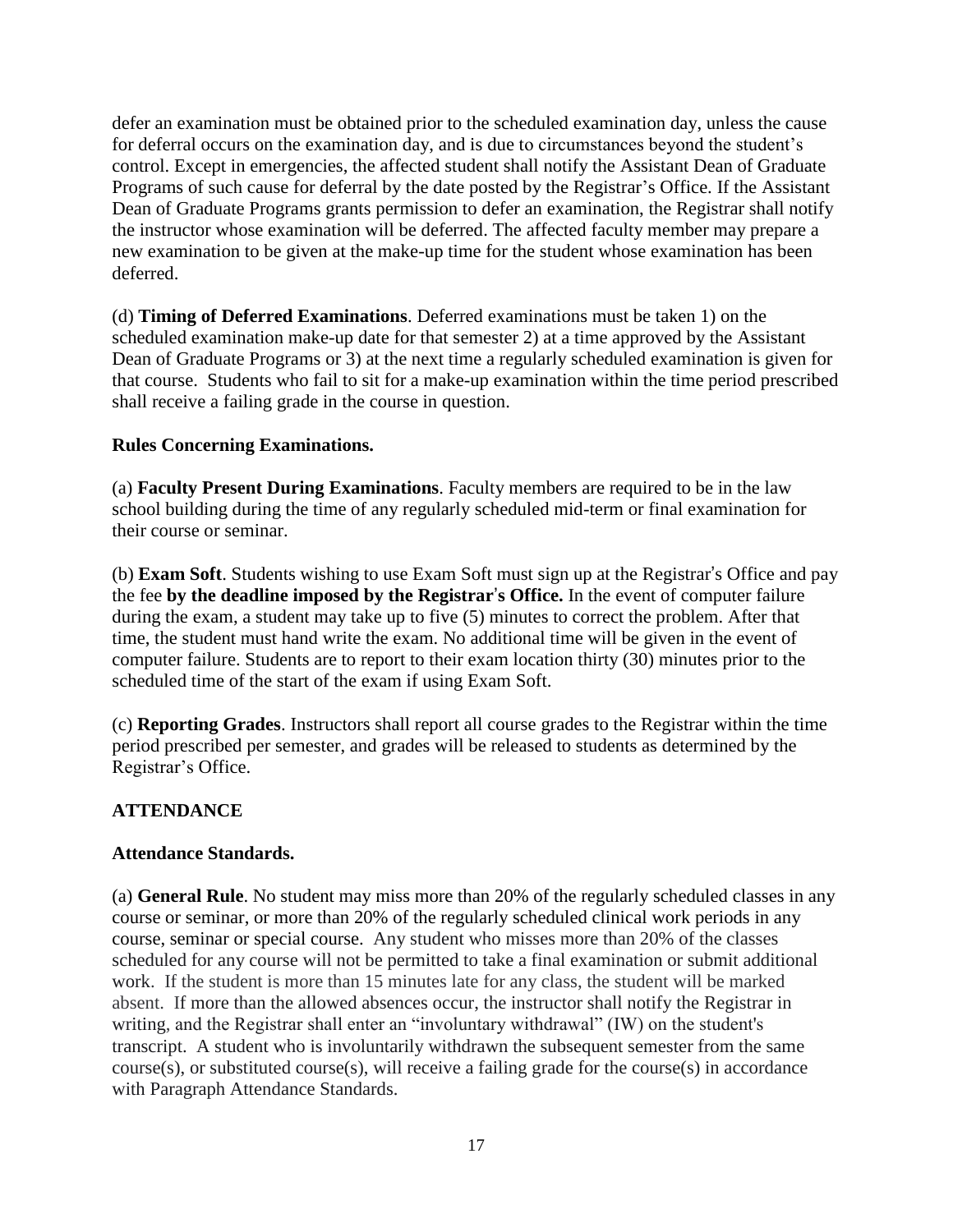**FALL AND SPRING SEMESTER ATTENDANCE STANDARDS** 

LEEEMAA DED WEEK

| CREDII HOURS | MEETINGS PER WEEK |            |            |             |
|--------------|-------------------|------------|------------|-------------|
|              |                   |            |            |             |
|              | 3 absences        | 6 absences | --         |             |
|              | 3 absences        | 6 absences | 8 absences |             |
|              |                   | 6 absences | 8 absences | 11 absences |
|              |                   |            |            |             |
|              |                   |            |            |             |

(b) **Penalty for Violation of Attendance Rule**. Any student who misses more than twenty percent of the classes scheduled for any course or seminar will not be permitted to take the final examination or submit additional work. The instructor shall notify the Registrar in writing, and the Registrar shall involuntarily withdraw the student. The student will receive an "IW" on their transcript. You will be responsible to pay for the course(s). If the student is a financial aid recipient, the student must contact the Financial Aid Office. The student may retake the  $course(s)$  or substituted course $(s)$ , as deemed appropriate by the student's academic advisor, during the next scheduled offering. If the student retakes the course and again misses more than twenty percent of the scheduled classes, the instructor shall notify the Registrar in writing and the Registrar shall enter a failure (F) on the student's transcript. A student may petition the Office of the Assistant Dean of Graduate Programs in writing for a variance from this rule on grounds of substantial hardship only.

(c) **Standards for Administration**. Attendance will be taken at the beginning of each class. A student who is present but unprepared for class may be treated as absent if the instructor announces at the beginning of the semester that unprepared students will be treated as absent. The student found to be unprepared shall be promptly so advised by the instructor.

(d) **Class Cancellation.** If a class is cancelled, either through an individual class cancellation or when the University is closed due to weather or other emergencies, a student's failure to attend the scheduled make-up class should not be considered an absence under the attendance requirement.

## **DISMISSAL AND REINSTATEMENT**

## **Academic Standing and Academic Dismissal.**

(a) **Average Required for Good Standing.** A cumulative grade point average of at least 2.000 is required for a student to be considered in good academic standing.

(b) **Dismissal.** A student who fails to attain a grade point average as required by any provision below shall be academically dismissed from the law school. A first year student's record will be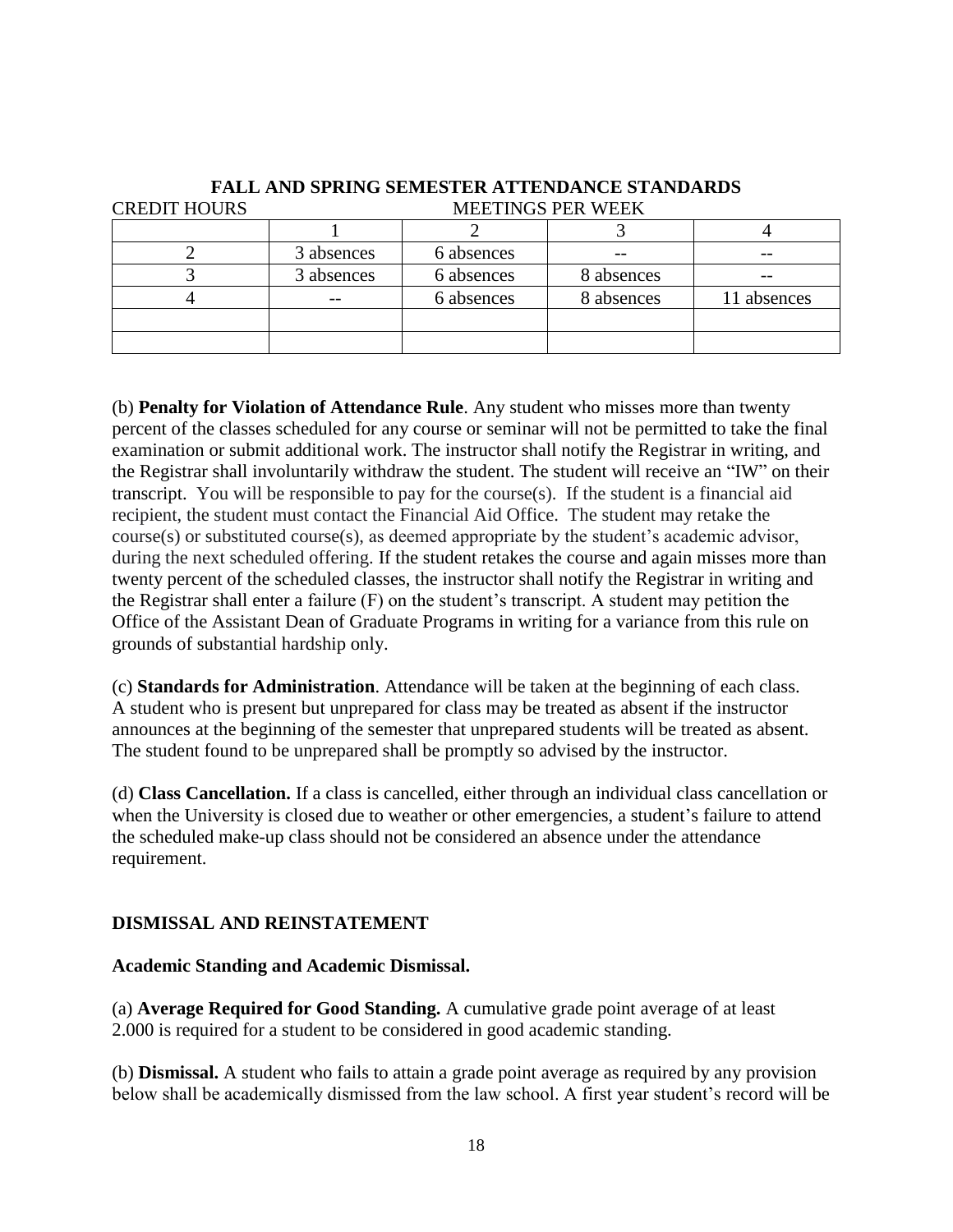evaluated once each year after the spring semester. After the first year of study a student's record will be evaluated at the end of each semester. If, at any of these reviews, the student's law school cumulative grade point average is below 2.000 for all law school work attempted, that student will be counseled by the academic advisor and placed on academic probation.

## **Notice of Dismissal.**

(a) **Dismissal by Assistant Dean of Graduate Programs**. Each student dismissed for poor scholarship pursuant to paragraph Academic Standing & Academic Dismissal of the Code shall be notified of the dismissal in writing by the Assistant Dean of Graduate Programs. The notice of dismissal shall include an outline of the procedure for filing a petition for reinstatement.

(b) **Definition of Notice**. Dismissal notices shall be sent by both regular and certified mail to the student's last known address. Each student is required to provide and keep current a mailing address with the Registrar's office. Notice shall be deemed effective five days after date of mailing.

## **Effect of Academic Dismissal.**

(a) **Dismissal Following Spring Semester**. If a student is dismissed following the release of grades for the spring semester, the student shall be dropped from all courses for the following academic year and shall receive a refund of any tuition paid with respect to the next academic year. A student who enrolls in courses at the Law School (or at another accredited law school pursuant to the Code) during the summer term shall not receive academic credit for successful completion of such courses if the student is dismissed following the spring semester. Students who are enrolled in summer term courses at the Law School shall receive a refund of any tuition paid for the summer term classes and shall not be permitted to complete the summer term.

## **Readmission after Dismissal.**

(a) **General Rule**. Any student dismissed for poor scholarship who was not reinstated immediately following dismissal pursuant to paragraph Dismissal and Reinstatement of the Code shall not be readmitted to Delaware Law School unless the Dean and the Admissions Committee determine that the requirements of ABA Standard 505 have been satisfied. This section shall also apply to those students who have been dismissed from another law school and are seeking admission to Delaware Law School.

(b) **Application for Readmission**. A former student may apply for readmission to Delaware Law School at any time after the end of the 1 year period beginning on the date notice of dismissal is deemed effective under Paragraph Dismissal and Reinstatement. An application for readmission must be submitted to the Graduate Programs Office by the deadline established for admissions applications established by the Graduate Programs Office for the year in question. The form of the readmission application shall be the same as that prescribed for all students applying to Delaware Law School.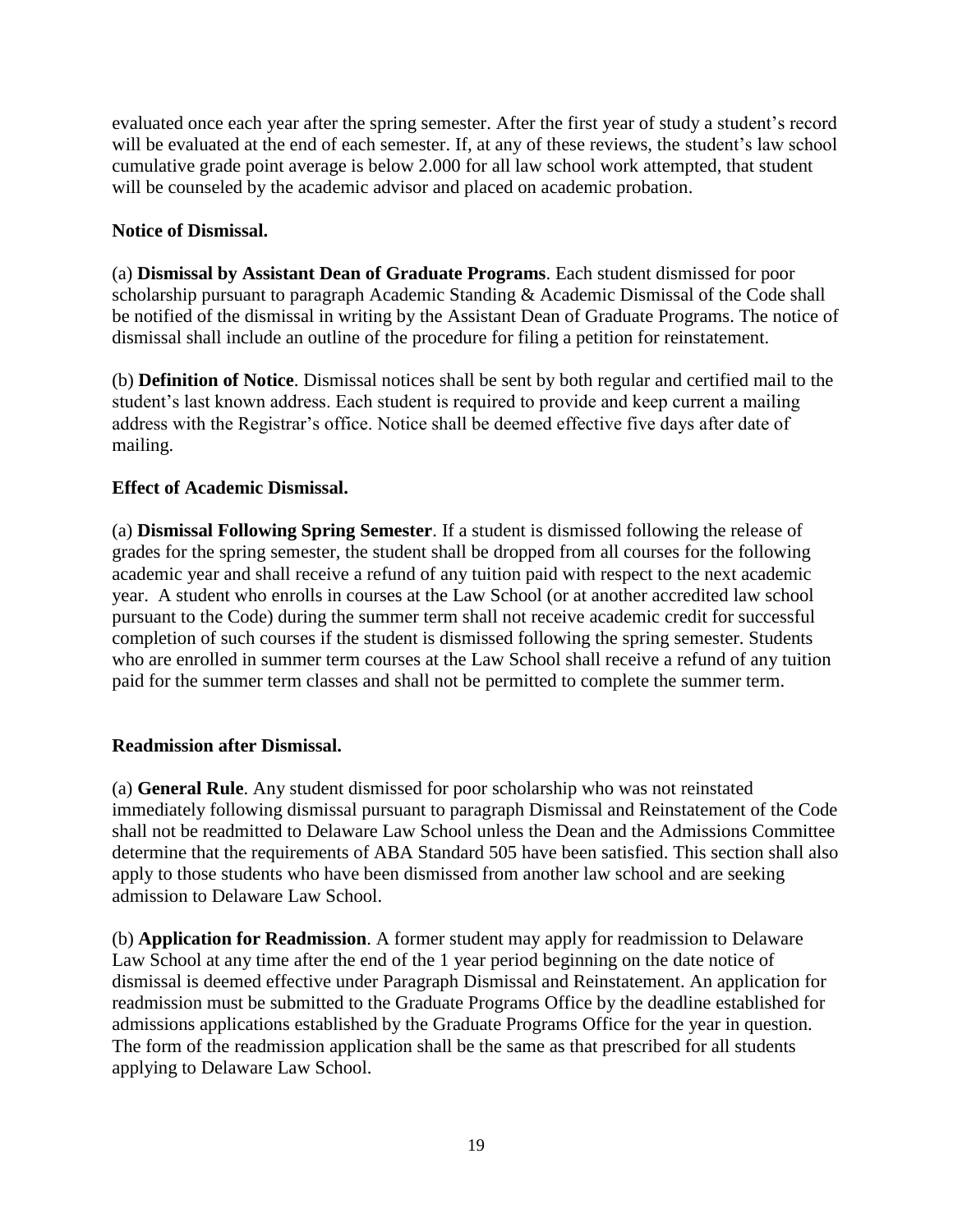(c) **Cause for Readmission**. An applicant for readmission must establish in the application for readmission that the nature of the applicant's work, activities or studies during the period following dismissal indicates a stronger potential for law study than that which existed upon dismissal.

## **Modification of Rules Governing Academic Code.**

(a) All rules governing academic performance and student conduct may be modified or amended under the authority of the Dean or where appropriate, under the authority of the faculty. Modifications or amendments to rules governing academic performance and student conduct shall be applicable to students currently enrolled when the Dean, or, where appropriate, the faculty determine that such modifications are necessary and appropriate and do not cause undue hardship to students currently enrolled.

## **RESIDENCE LIFE AND STUDENT SAFETY**

## **CAMPUS SAFETY, SECURITY AND EMERGENCY SERVICES**

## **EMERGENCY PROCEDURES COMMUTER STUDENT EMERGENCY NOTIFICATION POLICY**

If a commuting student has a family emergency and needs to be reached while on campus, the Office of Campus Safety should be called at 302-477-2200. Campus Safety will make every effort to locate the student using the most appropriate means. It is strongly recommended that commuting students provide their families with a copy of their schedule to save time if such an emergency should occur.

## **EMERGENCY WEATHER CLOSING AND CANCELLATION OF CLASSES**

The policy for closing the university in an emergency starts with the understanding that all essential areas of the university will be adequately staffed, even if classes are canceled and even if the university is "closed." The president will make the decision to cancel day and weekend classes by 6:30 a.m. The decision to cancel evening classes will be made by 2:30 p.m. Students, faculty, and staff are ultimately responsible for their own safety and decisions about travel to campus. The most expedient way to receive notification that the university's hours of operation are affected is through e2 Campus, CampusAlert system. This alert system notifies users directly via text message and e-mail. Widener strongly encourages all Widener students, faculty, and staff to register for this emergency notification system. To do so, log in to your CampusCruiser account and go to "Announcements." Select "Campus Alert Emergency Notification," or call Campus Safety at 302-477-2200. Students may also check these information sources to find out whether a campus is closed or classes are cancelled:

• widener.edu (all campuses)

• delawarelaw.widener.edu (Delaware Law School)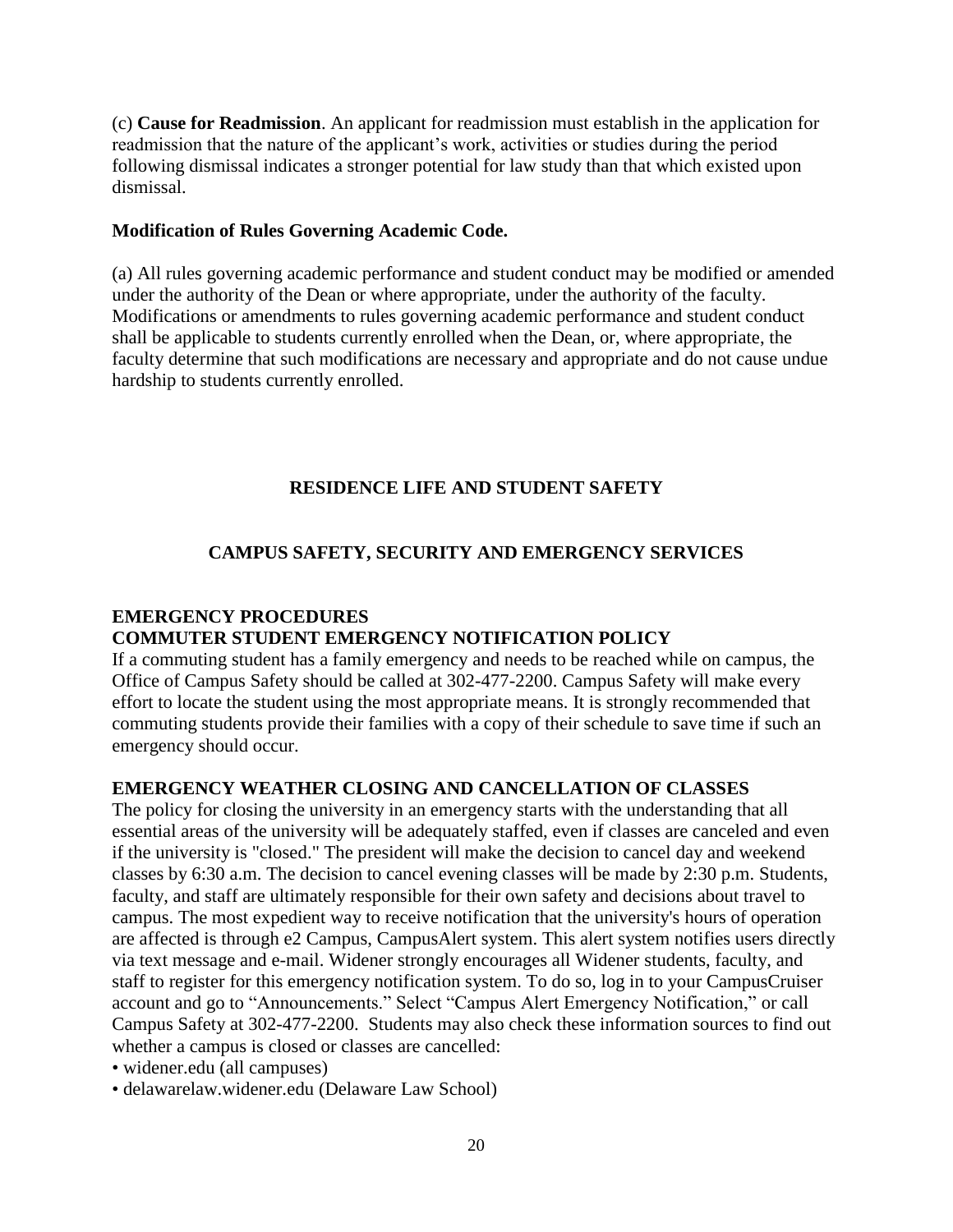- CampusCruiser, Campus section: Widener University Alerts
- Widener University Information Lines:
- Main (Chester) Campus, 610-499-4600 or 610-499-4000
- Delaware Law School, 302-477-2149

## **FIRE ALARMS AND EMERGENCY PROCEDURES**

Although most of our buildings are modern fire-resistant structures, they contain things that will burn—rugs, drapes, furniture, and floor tiles—along with things that will not only burn but may generate toxic fumes. Compounding this situation is the periodic heavy traffic of buildings. A fire in this situation could result in panic, unless each of us knows what to do and how to do it. For this reason, unannounced drills are held throughout the year. *Those who fail to cooperate during a drill or alarm will be subject to campus discipline.*

#### **Before a fire:**

- Learn the location of all fire alarm stations in your area and how to activate them.
- Learn the location of the portable fire extinguishers and how to use them.
- Learn the locations of all exits and ways to use them.

#### **On discovering a fire:**

- Sound the alarm immediately.
- Call the Office of Campus Safety at 302-477-2200.
- If possible, shut all doors and windows in the immediate vicinity of the fire, shut off all equipment and utilities, and use the appropriate type of extinguisher on the fire.

• Evacuate the building immediately. Once outside the building, follow directions of university officials to move to a safe staging area.

#### **On hearing the fire alarm sound:**

- Close all windows and doors in your area.
- Evacuate the building immediately.
- Do **not** use elevators: They may stop if power fails, causing occupants to become trapped.
- Walk (don't run) at a safe speed and use the nearest accessible exit.

• Do not re-enter the building until an official "all clear" has been given by a Campus Safety representative. Fire alarms, fire hoses, and fire extinguishers are emergency safety devices and must not be used for other purposes. Tampering with such equipment is a violation of university and state regulations. Those found guilty are subject to sanctions, including expulsion from the university, as well as adjudication in courts of law. The fire safety system is vital to the life and safety of each member of the university. By setting false fire alarms, individuals jeopardize the safety of all. Because the life of each member of the community could depend on the appropriate response to the alarm bells, it is the responsibility of all to see to it that the system is effective.

#### **OTHER FIRE SAFETY REGULATIONS**

- Smoking is prohibited at Widener University, both indoors and outdoors.
- No open fires are permitted anywhere on campus at any time.
- Lighted candles and burning incense are strictly prohibited.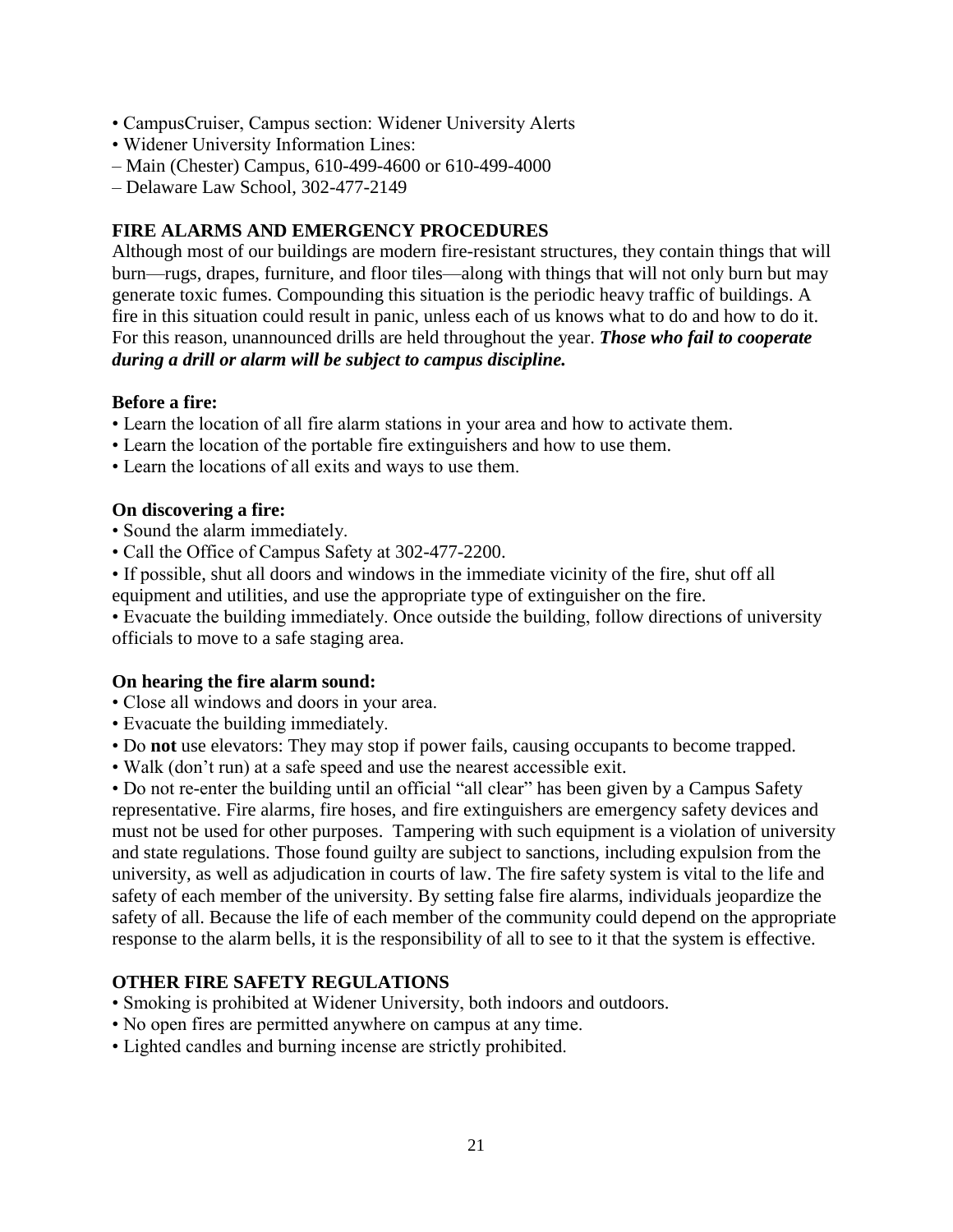• The individual use of a hibachi, grill, or any other open cooking equipment is prohibited. Permits may be issued on a special request basis by the Office of Residence Life for campus programming. However, at no time are gas or propane grills permitted on university property. • Coffee pots, corn poppers, and other cooking devices with self-contained, thermostatically controlled heating elements must be used with extreme care. Immersion coils, hot plates, appliances with open coils or burners, George Forman grills, and any non-thermostatically controlled appliances are not permitted and will be subject to confiscation. Only equipment that has been tested to be safe (UL or Factory of Mutual Approval) and is in good repair should be used.

- Restrictions on seasonal decorations:
- No one is permitted to have a live decorative tree in his or her room, office, or lounge area.
- Artificial trees are permitted, but decorative lights of any sort are prohibited.
- Christmas lights and decorative hanging lights are not permitted around the walls or doors.

– Decorations are permitted on the outside of doors and around windows, but please keep them to a minimum.

– No decorations are permitted to hang from the ceiling.

#### **MEDICAL EMERGENCY**

When a medical emergency occurs, call the Office of Campus Safety at 302-477-2200. Be prepared with the following information: name of the injured or ill individual, description of the emergency, and location of the individual. Based upon the information received, instructions will be given by trained individuals in Campus Safety for the course of action to be taken. If necessary, Campus Safety Officers will see that the patient is appropriately transported to a medical facility for treatment.

#### **PERSONAL INJURY**

The university takes reasonable precautions with regard to the physical safety of students and personnel, especially when students are engaged in athletic, laboratory, or shop activities; however, the university disclaims liability for injuries that may be incurred. If a medical emergency necessitates that a student receives treatment from a hospital or healthcare provider in the area, all charges for such treatment are the responsibility of the student.

#### **CAMPUS SAFETY CAMPUS SECURITY AND FIRE SAFETY REPORTS**

Widener is committed to the safety and security of all members of the Widener University community. The university's annual Campus Security and Fire Safety Reports are on the Widener website and contain information on campus security and personal safety, including crime prevention, university law enforcement authority, crime reporting policies, disciplinary procedures, and other campus security matters. The Campus Security Report contains statistics for the three previous calendar years on reported crimes that occurred on campus, in certain offcampus buildings and property owned and controlled by the university, and on public property within or immediately adjacent to and accessible from campus. The Fire Safety Report contains information on fire safety systems in on-campus student housing facilities, the number of fire drills held during the previous year, the university's policies on portable electrical appliances, smoking, and open flames in student housing facilities, the university's procedures for student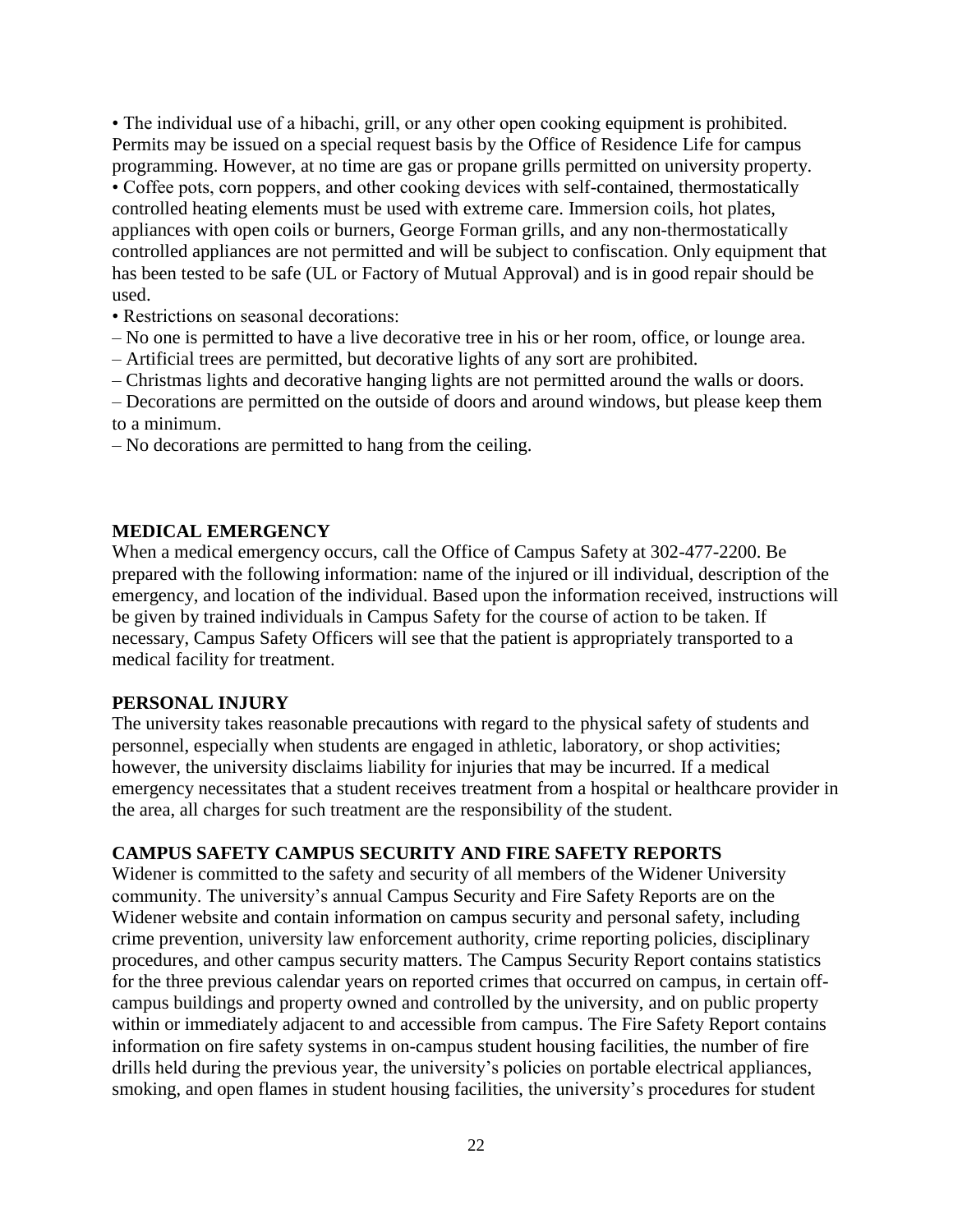housing evacuation in the case of a fire, policies regarding fire safety education and training programs provided to students and employees, a listing of persons or organizations to which fires should be reported, and plans for future improvements in fire safety. It also contains statistics for the three most recent calendar years concerning the number of fires and cause of each fire in each on-campus student housing facility, the number of persons who received fire-related injuries that resulted in treatment at a medical facility, the number of deaths related to a fire, and the value of property damage caused by a fire. The Campus Safety Reports for Main Campus and the Fire Safety report for the Main Campus are available online at http://www.widener.edu/about/widener\_leadership/administrative/campussafety/annualsecurityfi resafetyreport/default.aspx.

The annual security report for the Delaware Campus is available online. If you would like a printed copy of these reports, contact the Campus Safety Office at 302-477-2200 to have a copy mailed to you. The information in these reports is required by law and is provided by the Campus Safety Office.

## **LOCKS AND LOCK MECHANISMS**

No student or member of the Widener University community may duplicate or transfer keys to rooms, outer doors, or any university property. No additional lock mechanism may be installed by anyone other than the University Locksmith Shop.

## **SHUTTLE AND ESCORT SERVICE**

In the spring and fall semesters, the Office of Campus Safety also offers a campus escort service for individual protection and a transport service to or from nearby medical facilities for emergencies.

## **THEFT**

*The university is not responsible for personal property that is lost, stolen, or damaged. It is advisable to protect belongings with insurance through family homeowner's policy or a student services insurance company.* If a theft (or suspicion of one) should occur, report it immediately to Campus Safety, and to a resident assistant if applicable. Reporting the loss to the university is necessary for making a claim for the lost article with an insurance company. Persons found guilty of taking another person's property or money will be subject to the strongest sanctions possible, not excluding suspension from the university or appearance before a court magistrate under action brought by the victims.

## **PROTECTINGYOURSELF WALKING AROUND CAMPUS**

When walking around campus, be sure to tell someone where you are going. If it is after dark, it is suggested that you walk with someone. For your safety, a Campus Safety escort service is available by dialing 302-477-2200.

## **DO NOT ALLOW UNAUTHORIZED ENTRY**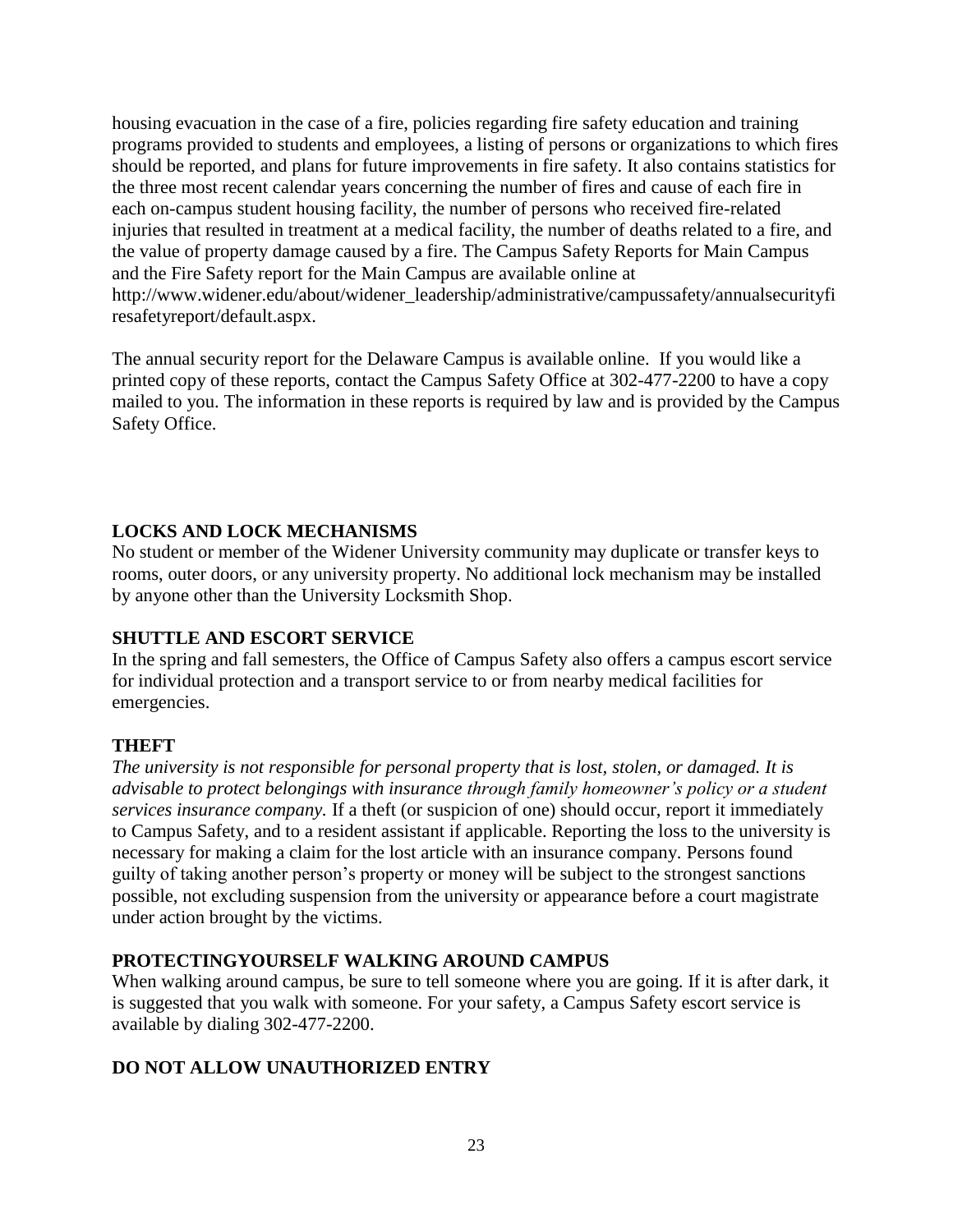Campus buildings are for the use of university members only. When entering or leaving buildings, be sure the door closes behind you. Never prop open doors, thereby inviting unauthorized personnel into buildings. Never let unauthorized people into campus buildings. Report any suspicious persons to Campus Safety.

## **PARKING**

When walking to parking lots, have keys ready before getting to your car. Park in well-lighted areas if returning to your car after dark. Using the "buddy system" is encouraged.

## **LOCK WINDOWS AND DOORS**

Resident students should take care to keep all windows and doors locked.

- Leaving the door open for even a minute is an invitation to theft or attack.
- Always lock your abode, whether it is vacant or occupied.
- Find out who is knocking before opening the door.
- Never leave doors propped open.
- Keep your keys safe.
- Do not lend your keys to anyone.
- Do not leave keys lying around in the open.
- Never let anyone use a key that has been entrusted to you.
- If your key is lost or stolen, report it immediately and have your lock replaced.

## **STUDENT HEALTH SERVICES**

All students are encouraged to view the health services offered by Widener University. Services are offered for all students, both US and international. For complete information, range of services, health forms, and other resources please visit the Student Health Services website for complete information: [http://www.widener.edu/campus\\_life/wellness/health/default.aspx.](http://www.widener.edu/campus_life/wellness/health/default.aspx)

## **INTERNATIONAL STUDENT SERVICES**

The Office of International Student Services (ISS) assists international students with immigration requirements and cultural adjustment. We serve as an advocate for international students and provide opportunities for cross-cultural interaction which facilitates the development of global mobility competence and global citizenship in all Widener students. All forms and required documents can be found through the ISS office by visiting the International Student Services website for complete information. For more information, please visit our website at [www.widener.edu/iss](http://www.widener.edu/iss)

## **WRITING ASSISTANCE**

The Writing Center is open to all members of the university community and provides help for any writing assignment regardless of the course. At the Writing Center, students work one on one with an instructor whose job it is to meet their individual needs. The center is beneficial to both the good writer who wants additional polishing as well as the student who is having difficulty. Appointments are strongly suggested and students use the center on their own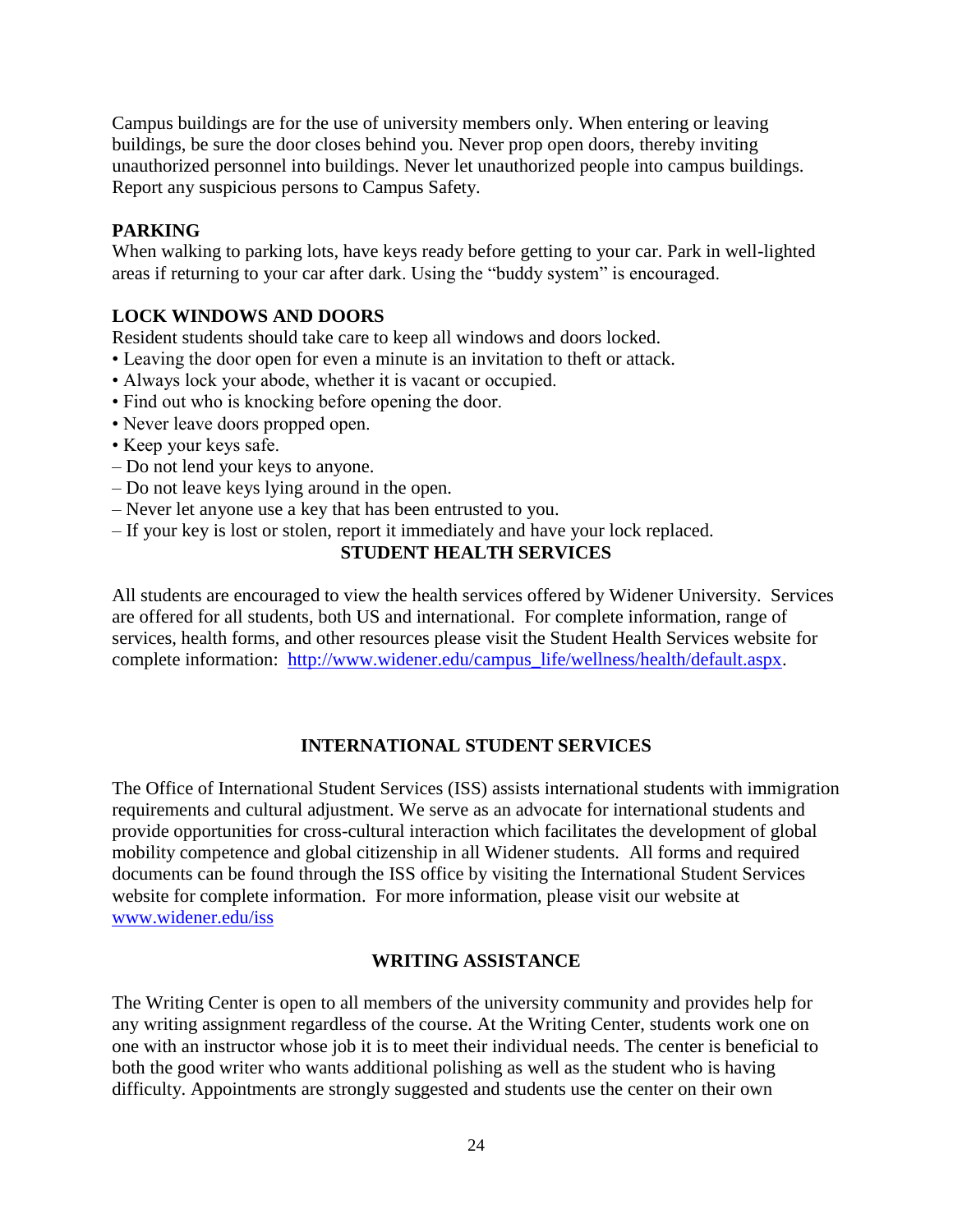initiative or at the suggestion of a faculty member. The writing center can be reached by phone at 610-499-4332. For more complete information visit the Writing Center website at: [www.widener.edu/academics/schools/arts\\_sciences/writing\\_ctr/](http://www.widener.edu/academics/schools/arts_sciences/writing_ctr/)

#### **RESIDENCE LIFE AND HOUSING PROCEDURES**

Housing and residence life is directed by the Office of Campus Services which is located in the Passmore House. Upon arrival residence will receive their room assignments, dormitory lease, Residency Life Handbook, and all other related documents and important information related to residency while studying here at Widener Law. All questions regarding residency rules and procedures should be directed to the Office of Campus Services at 302-477-2231.

## **DELAWARE LAW SCHOOL STUDENT CODE OF CONDUCT**

Membership in the legal profession requires conduct that meets exacting and demanding ethical standards. As persons preparing for that profession, Delaware Law School LLM students are required to meet the highest standards of the profession, including but not limited to honesty, integrity, and professionalism and a commitment to treat others with respect, dignity and courtesy. Delaware Law School hereby establishes rules by which its students shall be governed in their conduct at the law school, as participants in any law school activity, and in relationship to any other member of the law school community. Student conduct alleged to be in violation of this Student Code of Conduct will be governed solely according to policies and procedures described in this code.

**Definitions.** The following definitions apply to this Student Code of Conduct:

(b) **Dean**. The Dean of Delaware Law School.

(c) **Vice Dean.** The Vice Dean for Delaware Law School.

(d) **Office of the Dean of Students**. The Office of Student Affairs Delaware Law School.

(e) **Dean of Graduate and Compliance Programs**. The Office of Graduate Programs Delaware Law School.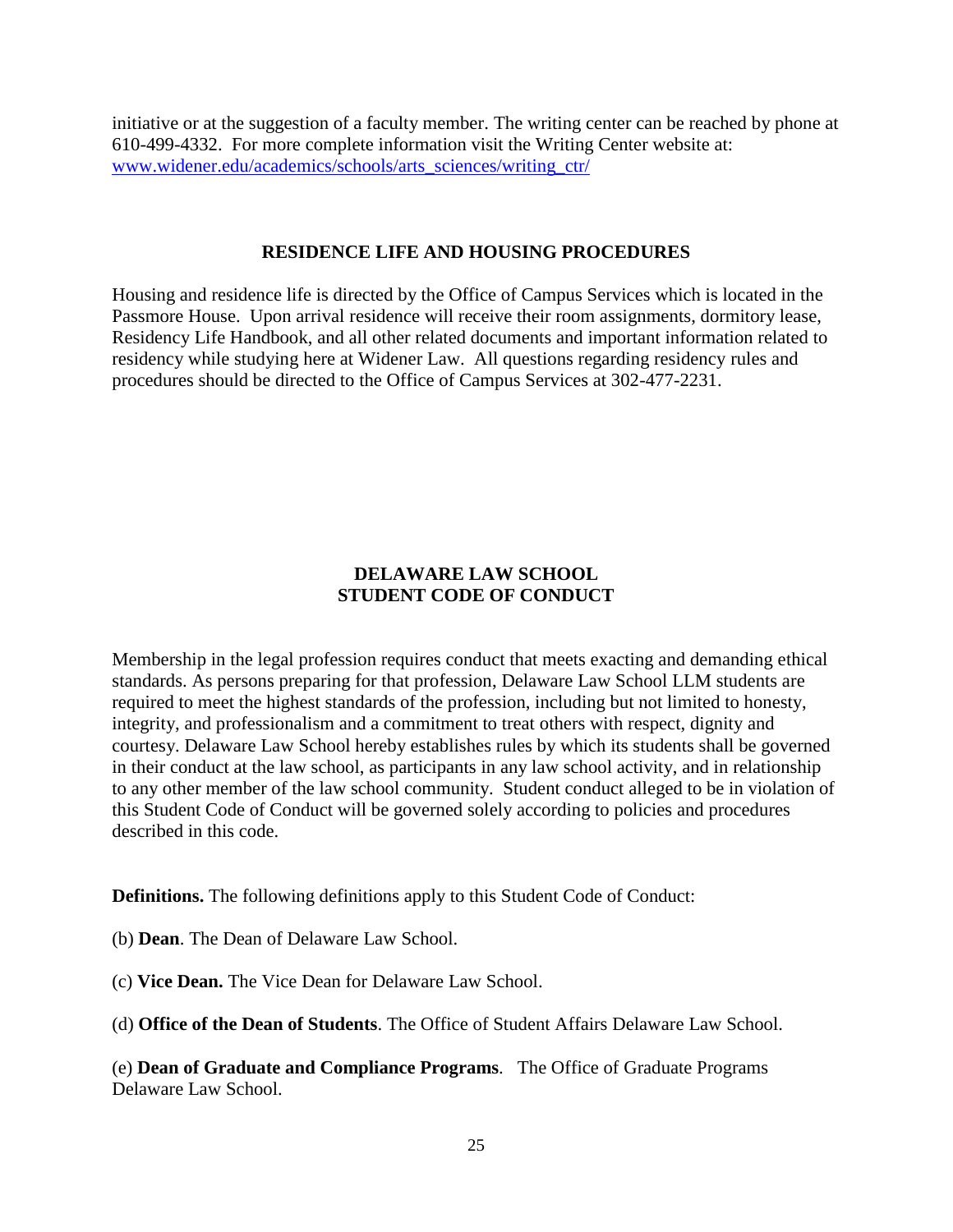(f) **Law School**. Widener University Delaware Law School.

(g) **Registrar**. The office of the Registrar at Delaware Law School.

(h) **Code**. The Academic Code of Widener University Delaware Law School.

(i) **International Students.** Students who are not US citizens or permanent residents of the US and who have a foreign first degree in law from a non-ABA accredited institution

(h) **Student.** Any person enrolled or matriculated as either a full or part-time student of the Law School at the time of an alleged violation of this Code. For purposes of Code of Conduct violations, an applicant who is subsequently admitted to the Law School is considered a "Student" as of the time of submission of an or his or her application materials. (i) **Accused**. The student against whom a complaint alleging violation of the Student Code of Conduct has been lodged.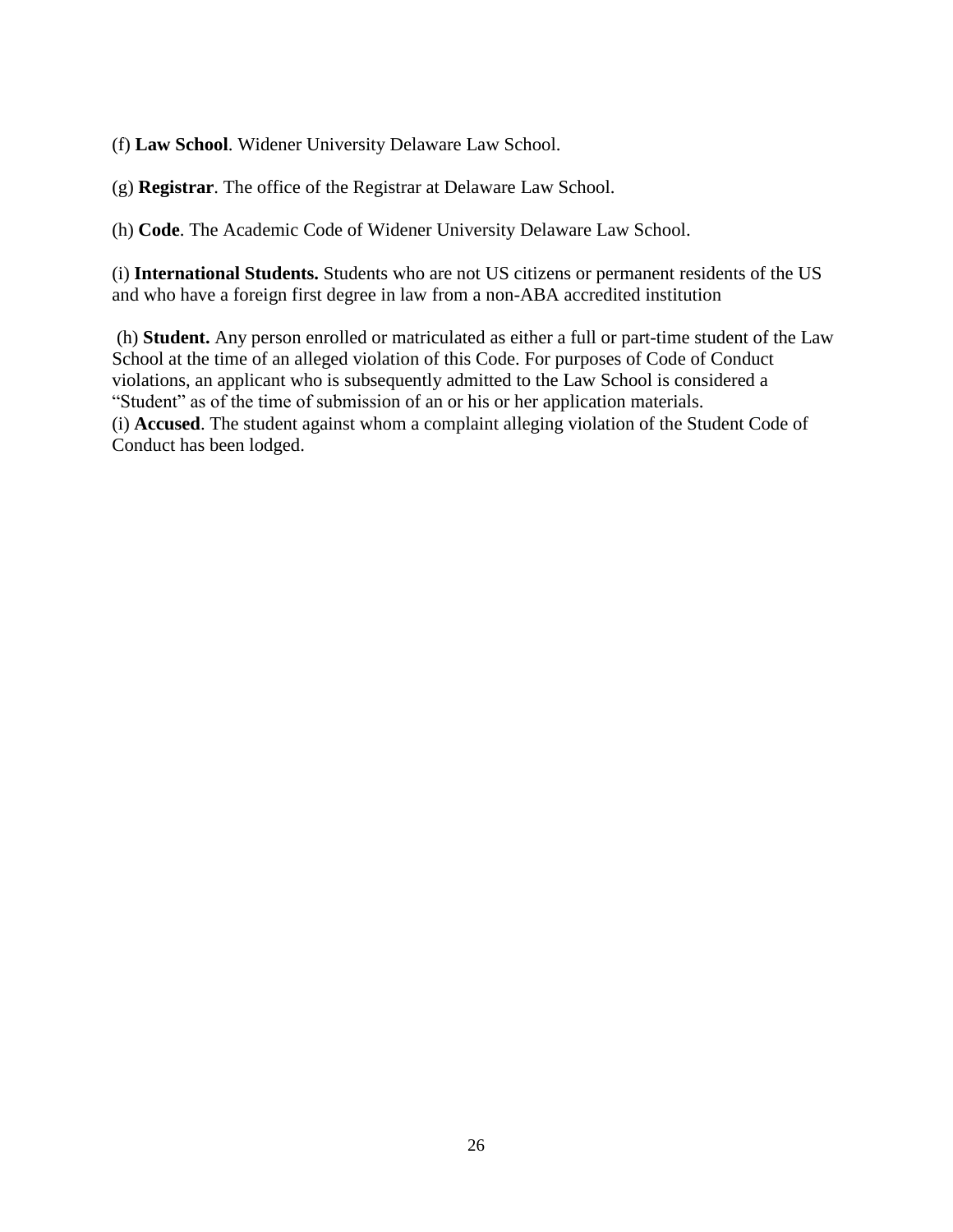## **Jurisdiction**

Any alleged violation of this Code of Conduct committed by a student will be heard and determined as provided herein.

## **Relationship of the Code with Other Authorities**

(a) **Relationship with Criminal and Civil Law.** The Code operates concurrently with the processes of criminal and civil law. The Law School has the right, at its discretion, to postpone Code proceedings pending the outcome of criminal proceedings. However, when misconduct alleged under the Code might subject the accused to criminal prosecution, the accused may postpone the Code process by "suspending" himself or herself from the Law School until the criminal charges are resolved or until the authorities decide not to press charges. Suspension under this provision has no effect under academic rules; i.e., the suspension does not entitle the accused to a leave of absence or relieve the accused of any academic consequences arising from his or her absence from the Law School. Suspension does not abate the Code complaint, but may not result in any inference against the accused in a Code proceeding.

(b) **Relationship with Law School Policies and Processes.** The Code governs only matters within its substantive scope and leaves undisturbed Law School policies and processes outside that scope. The Administration may in its discretion respond to any misconduct, such as nonacademic misconduct, that is not within the scope of the Code. Some forms of misconduct not involving academic dishonesty may be so serious in nature as to render a student potentially unfit for continuation as a student at the Law School, as well as to enter the profession of law. Those matters may be addressed by both the Administration, and any decision to proceed initially by one procedure does not preclude use of the other.

(c) **Relationship with Administration Powers.** The Widener University Administration or Law School Administration may act to preserve the safety and security of any person or property, even when a matter falls within the substantive scope of the Code, regardless of whether the processes of the Code are initiated concurrently. This includes, without limitation, applying the University Policy on Protective Action.

(d) **Relationship with Faculty Powers.** The Code in no way restricts the academic freedom of the Faculty, even when a matter falls within the substantive scope of the Code, regardless of whether the processes of the Code are initiated concurrently. For example, a Faculty member may impose a grade penalty based on academic misconduct regardless of the existence or outcome of concurrent Code proceedings.

#### **Time Limits.**

An accused may agree to extend or waive any procedural time limit under the Code. Extension of time limits with or without the consent of the accused does not relieve the accused of responsibility for violations of the Code.

#### **Initial Notice to Student.**

When the Code calls for notice to a student, it shall be sufficient to deliver notice in person, or to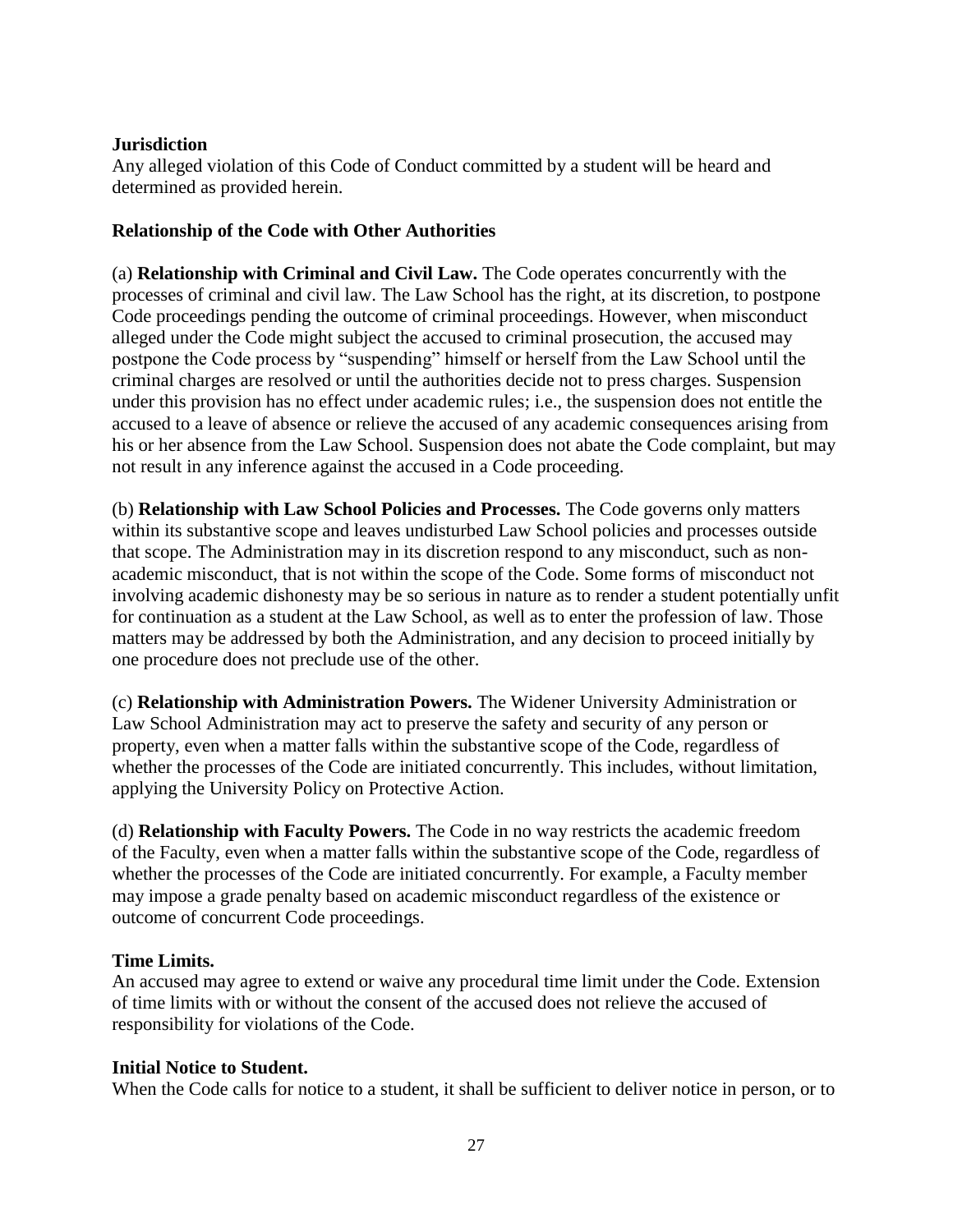send a letter by certified U.S. mail to the address on file with the Law School Registrar. A student is responsible for ensuring that at all times his or her current address is on file with the Registrar. Notice shall be deemed received three days after a certified mailing.

#### **Adherence to the Code and Preservation of Rights.**

The Code is designed to anticipate irregular and exceptional circumstances. Nevertheless, it is impossible to anticipate all eventualities. When strict adherence to Code procedures is impossible or impracticable, it shall be sufficient that persons charged with responsibilities under the Code act reasonably and consistently with the spirit and intent of the Code so as to achieve justice while also preserving the rights of all persons involved.

#### **Confidentiality.**

Honor Council members, as well as conciliators, shall indefinitely maintain the confidentiality of medical, admissions and academic records obtained during the course of the complaint process.

## **VIOLATIONS AND SANCTIONS**

#### **Academic Misconduct Violations**

It shall be a violation of the Code for a student to commit any of the following acts or omissions. Academic misconduct for purposes of this section includes both the curricular and extracurricular, regardless of whether academic credit is awarded.

#### **(a) General Provisions Concerning Violations.**

1. Knowledge of Authorities. Students are presumed to know the provisions of the Code, the policies and rules of Widener University and of the Delaware Law School, and the policies and rules of courses in which the students are enrolled.

2. State of Mind. To violate the Code, the accused must have acted with the state of mind specified in the violation. If no state of mind is specified, then intent, knowledge, or recklessness is required. Intent, knowledge, or recklessness may be inferred from the evidence.

3. Recklessness defined. "Recklessness" means conscious disregard of a substantial risk that the conduct might produce a result or that certain circumstances exist, as appropriate to the case.

4. Attempt; Aiding and Abetting; Conspiracy. It shall be a violation of the Code to attempt to commit any offense; to aid or abet in the commission of any offense; or to participate in a conspiracy to commit any offense.

Under this code, a student may be subject to disciplinary action when he or she engages in unprofessional conduct, including but not limited to the following:

(a) Making any written or verbal statement to a Law School employee that contains any material misrepresentation or omission related to admission,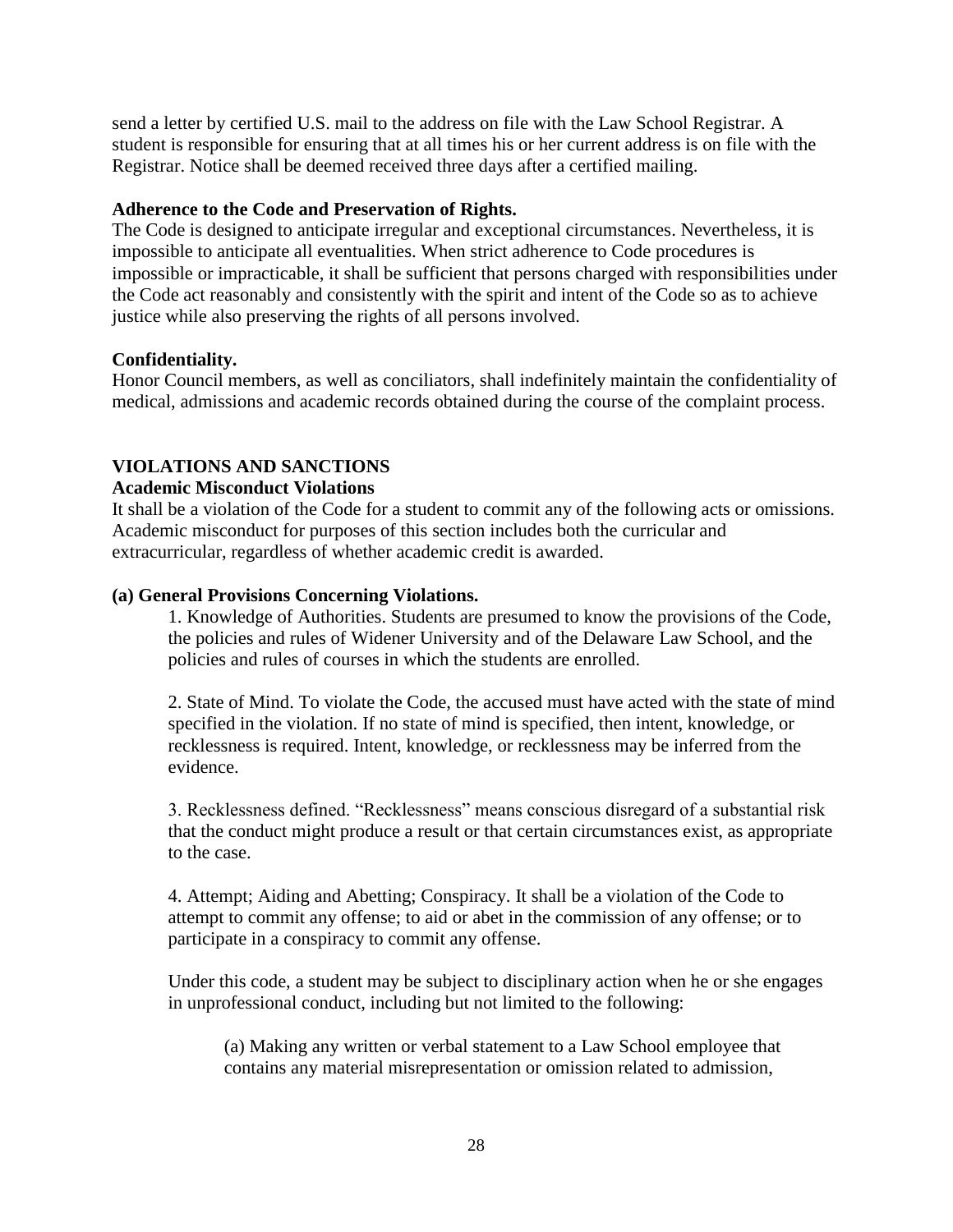financial aid, academic credit, standing, grading, employment or any matter related to enforcement of this code.

(b) Making any material misrepresentation to individuals not affiliated with the Law School with regard to grades, class rank, academic standing, honors, or involvement in any law school activity.

(c) Submitting plagiarized work in any law school activity, including but not limited to courses, seminars, clinics, externships, clerkships, practicum placements, competitions and efforts to seek employment. In this code, plagiarism includes, but is not limited to, the use of verbatim or nearly verbatim language of others without the use of quotation marks, footnotes and/or other appropriate source attribution; the substantial misappropriation of another's ideas without appropriate attribution; and the substantial misappropriation of another's work, organization or pattern without appropriate attribution.

(d) Submitting for academic credit the same or substantially the same work that has already been submitted (or is simultaneously being submitted) for academic credit in another course or academic program or work previously completed to satisfy employment, voluntary or other obligations in a setting outside the Law School.

(e) Submitting for academic credit work completed by another.

(f) Misrepresenting one's presence or absence or that of another in a class or other law school activity for which attendance is taken.

(g) Violating any policy regarding an examination or other written product or presentation to be submitted for evaluation. This includes, but is not limited to:

1. Possessing or consulting, during an examination, any source of information not expressly authorized by the assigning faculty member.

2. Giving, receiving or exchanging any unauthorized information with regard to an examination prior to or during the examination, including viewing the examination materials of another student during the examination.

3. Intentionally breaching the confidentiality of the grading process.

4. Discussing any aspect of an examination with a student scheduled to take the examination who has not yet done so.

5. Removing an examination (in any form, including electronic) or a student's notes (including one's own) regarding an examination from the examination room without authorization.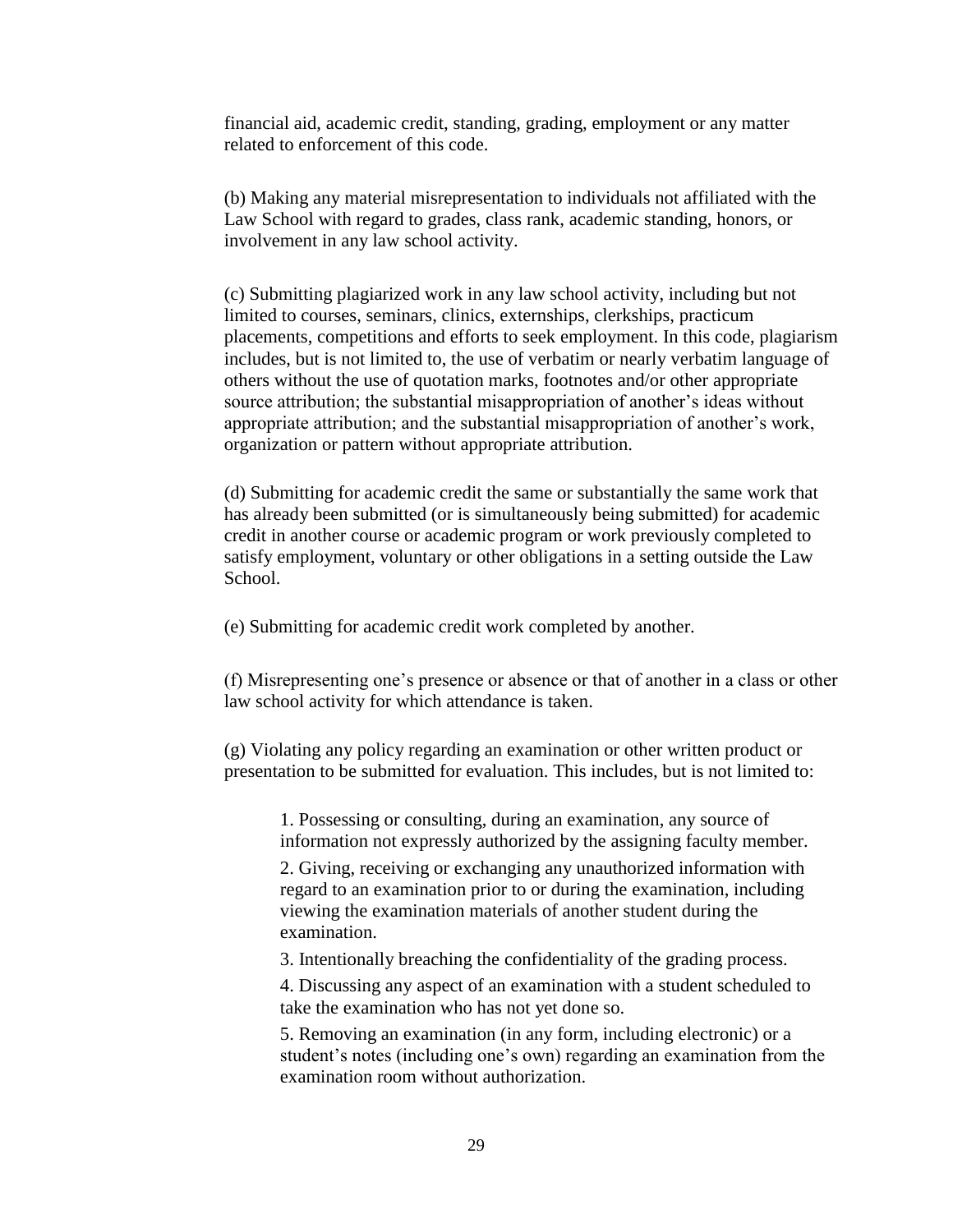6. Taking an examination for another student or allowing another person to take one's own examination.

7. Intentionally breaching the security of an examination in any way

8. Failing to stop writing or otherwise responding to an examination once the examination time limit has been reached.

9. Collaborating with another student or students on an examination, project or other class assignment without express faculty permission.

10. Intentionally distracting or disturbing others or otherwise interfering with or disrupting the administration of an examination.

11. Using a false or misleading excuse to postpone the taking of an examination or submission of a paper or other assignment at the regularly scheduled time.

(h) Intentionally disrupting a class or other Law School sanctioned or sponsored activity.

(i) Intentionally stealing, destroying, damaging, defacing or hiding Law School property or that of another law student or employee of the law school, including electronic data.

(j) Removing library materials from the Law School Library without authorization.

(k) Using Law School student access to databases licensed at this university for outside employment, other activities unrelated to Law School courses, research or activities, or in any way that violates licensing agreements.

(l) Threatening, harassing, assaulting or intentionally interfering with the work of a Law School student or employee.

(m) Failing to cooperate with the investigation of any allegation of misconduct under this code.

(n) Failing to report to Law School authorities any misconduct, observed or heard, under this code.

#### **PROCEDURES**

#### **Initial Complaint**

If a student has reason to believe that a student may have committed an act of misconduct, as defined above, he or she shall report the suspected or alleged academic misconduct to the Registrar or the Assistant Dean of Graduate Programs and provide documentation, where applicable, of the suspected or alleged misconduct. This process may also be initiated by a member of the law school faculty or staff. A complaint may be lodged anonymously. The Registrar or the Assistant Dean of Graduate Programs shall place the complaint and all other materials related to it in a special file marked with the name of the accused and a docket number.

(c) The Registrar shall maintain a docket stating the filing date and time of each complaint and all orders issued and actions taken by the Registrar and others regarding it. The docket, the case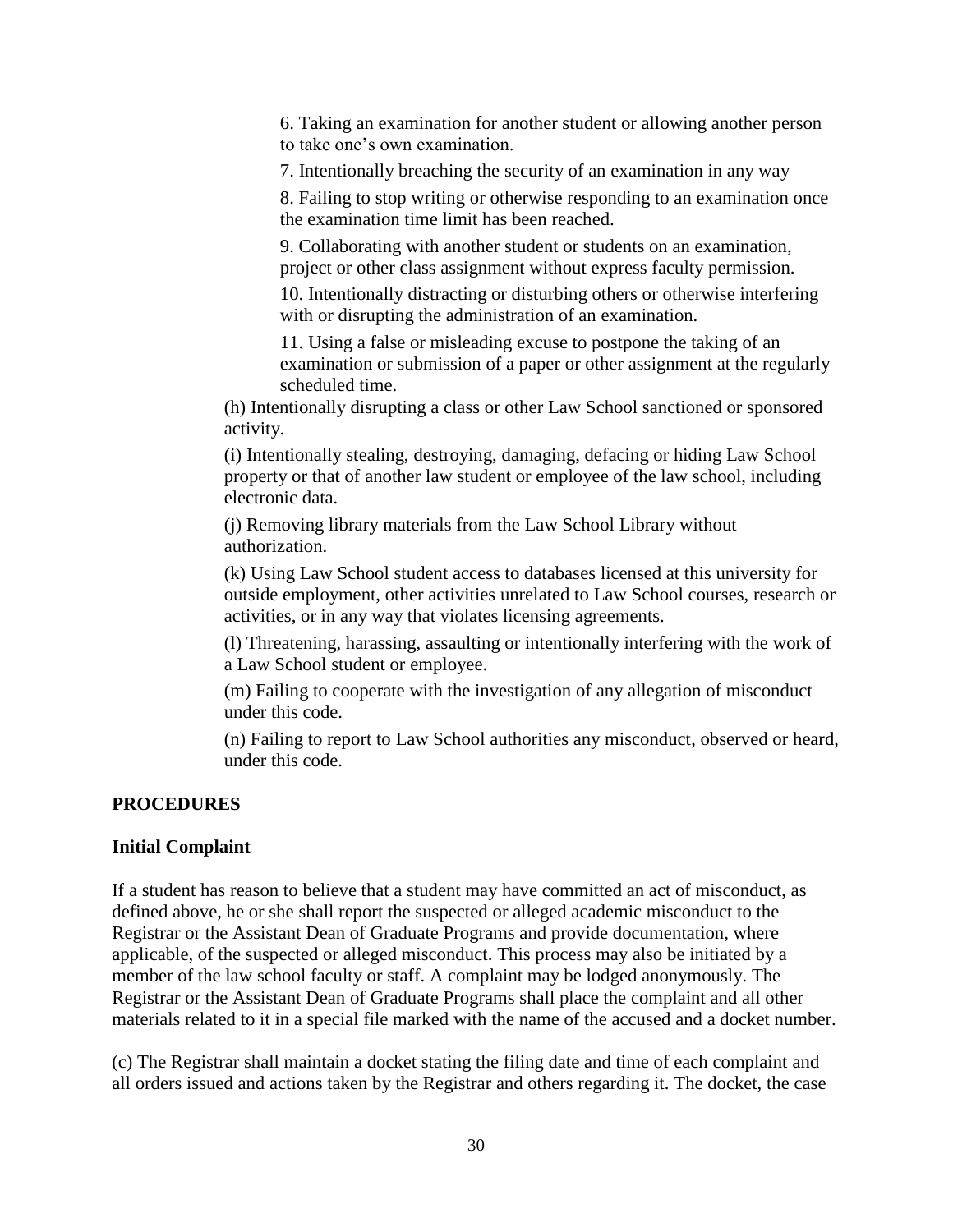file and all reports and records maintained pursuant to this Code shall be maintained confidentially unless otherwise provided in this Code.

(d) The Assistant Dean of Graduate Programs shall review all complaints to determine if the allegations in the complaint would constitute a violation of the Code, or at least present a colorable case of a violation that may be proved upon further investigation.

(e) The Assistant Dean of Graduate Programs shall investigate the merits of the complaint. If, after investigating the allegations of the complaint, there is reason to believe, in light of the complaint and any additional information collected, that the accused has violated the Code, an investigation shall be conducted according to §304 and §305 of this Code.

## **Notice**

The Assistant Dean of Graduate Programs shall notify, in writing, the student or students suspected or accused of the alleged act of misconduct. Such notice shall include copies of any applicable documentation (e.g., a copy of the paper with the allegedly plagiarized sections highlighted along with a copy of the source material with the applicable sections highlighted). Where the allegation is one of academic dishonesty and a grade is due to be entered, the Assistant Dean of Graduate Programs shall provide a copy of the notice to the Registrar with the direction to enter a grade of Incomplete ("I") until the matter is resolved. Any such notice is confidential and shall be kept separate from the student's other Law School records.

## **Emergency Suspensions**

(a) In extreme, dangerous or unusual circumstances the Law Dean or the Dean's designee may suspend the accused pending an investigation. An emergency suspension may be imposed when there is reason to believe that the accused has engaged and/or may engage in misconduct that may endanger the physical safety or mental welfare of students, faculty or employees of the Law School. Before such suspension takes place the Law Dean or the Dean's designee shall make reasonable efforts to interview the accused.

(b) An accused suspended under this section shall have the right to an expedited hearing before suspension. During the period of suspension the accused shall not enter the Law School campus, except to meet with the Dean's designee for an informal conciliation pursuant to §305.

## **Investigation**

The Assistant Dean of Graduate Programs will consult with the student within a reasonable period of time but as close as possible to the report and notice of the suspected or alleged misconduct. As part of the investigation, the Assistant Dean of Graduate Programs may consult with faculty, staff, students and/or others who may have some knowledge of the suspected or alleged misconduct.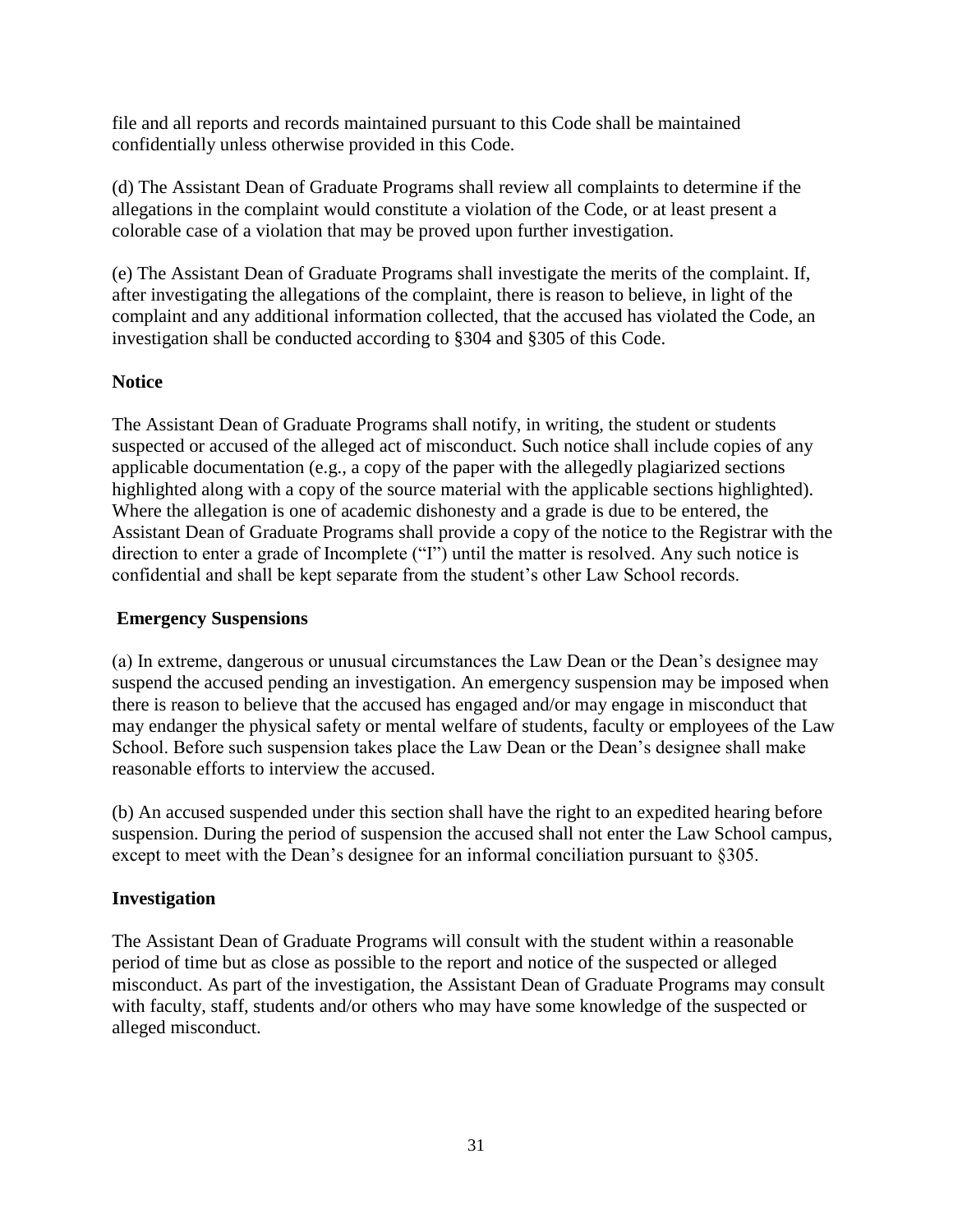#### **Informal Resolution Meeting & Sanctions**

(a) If the allegation is one of academic dishonesty, the faculty member involved may also attend such meeting. Neither the faculty member nor the student shall be represented or accompanied by an attorney or any other advisor, and no record of this informal meeting need be preserved. As a result of this meeting, with the agreement of the faculty member, the student may consent to appropriate sanctions including but not limited to:

(1) Admonition – An oral statement to the student that he or she has violated a Law School standard of academic honesty.

(2) Revision of Work – Requiring the student to replace or revise the work in which dishonesty occurred. (A grade of Incomplete will be entered pending replacement or revision of the work.)

(3) Reduction in Grade – With respect to the particular assignment/examination or the course.

(4) Mandatory Resignation – To be indicated on the transcript by an "R."

(5) Failure for Reason of Academic Dishonesty – To be indicated on the transcript by an "F."

(b) If the suspected or alleged misconduct does not involve academic dishonesty, the student will be offered the opportunity to meet with the Dean for Student Affairs and the Assistant Dean of Graduate Programs in an attempt to resolve the matter. The student shall not be represented or accompanied by an attorney or any other advisor, and no record of this informal meeting need be preserved. As a result of this meeting, the student may consent to an appropriate sanction including but not limited to:

(1) Admonition – An oral statement to the student that he or she has violated the Code of Conduct, with or without a written statement of admonition placed in the student's file.

(2) Warning – An oral statement to the student that he or she has violated the Code of Conduct and that further misconduct may result in more serious disciplinary action, with or without a written statement of warning placed in the student's file.

(3) Censure – A written reprimand detailing the violation and a warning of more serious disciplinary action if the student engages in further misconduct in violation of the code, with a written statement of censure to be placed in the student's file.

(4) Probation – A specified period of time during which the student will be excluded from certain Law School privileges and activities and/or required to meet certain specified conditions in order to avoid more serious disciplinary action. A written statement of this sanction and the reasons for it will be placed in the student's file.

(5) Suspension – Exclusion from enrollment and other Law School privileges or activities for a specific period of time. A written statement of this sanction and the reasons for it will be placed in the student's file.

(6) Expulsion – Termination of the student's enrollment either permanently or for an indefinite period of time, with conditions for later enrollment (if any) to be specified. A written statement of this sanction and the reasons for it will be placed in the student's file.

(7) Restitution – In addition to, or instead of, any of the above sanctions, financial reimbursement for damage, destruction or misappropriation of property.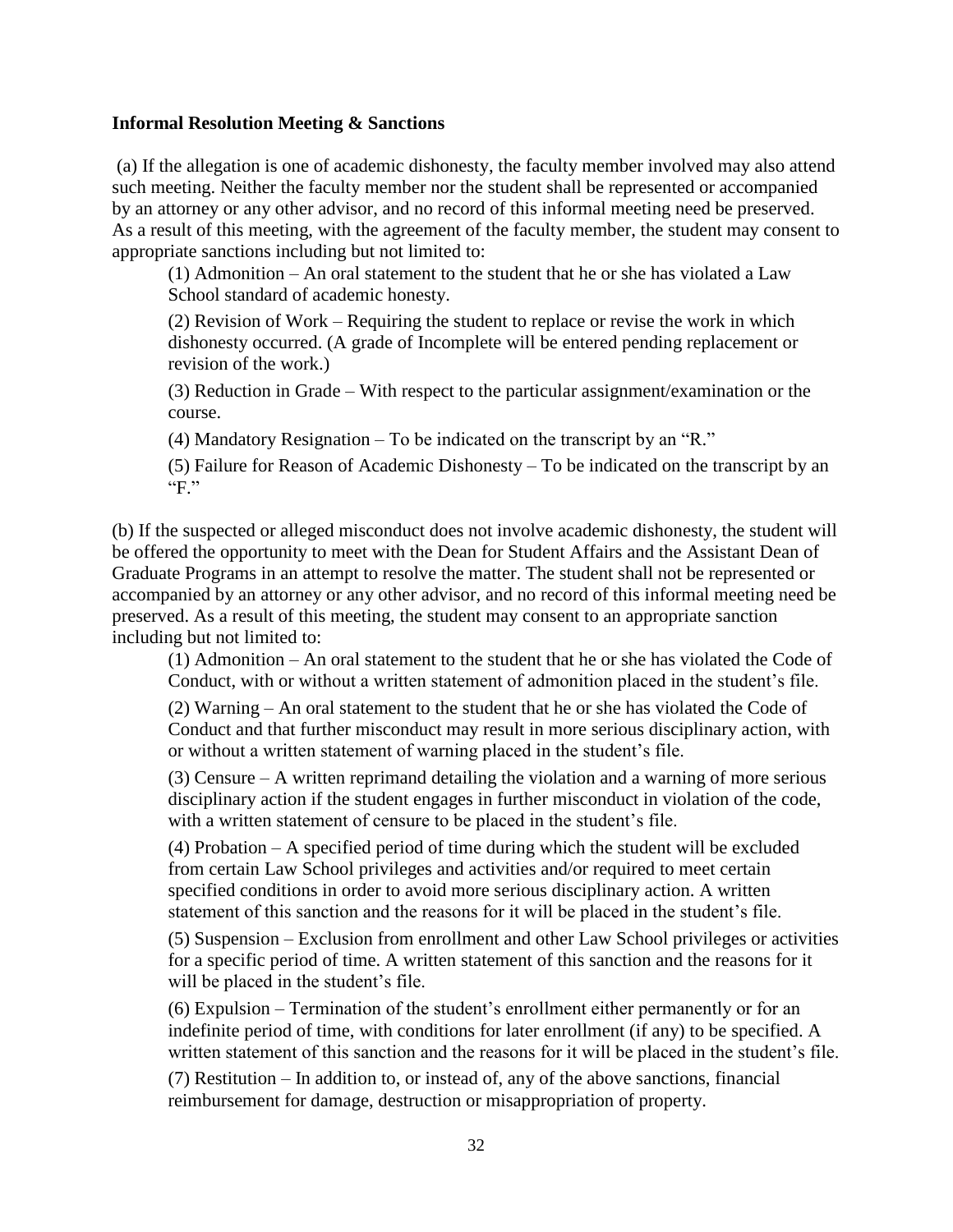#### **Determination and Recommended Sanction**

If no informal resolution is agreed to, the Assistant Dean of Graduate Programs will provide a findings determination to the student. The Assistant Dean of Graduate Programs shall advise the student of the sanctions in a "notice of decision and sanctions" letter.

### **Determination of Guilt and Recommended Sanctions**

If the Dean for Student Affairs and the Assistant Dean of Graduate Programs find that the student committed an act of misconduct, the recommend sanctions may be one or more of the following:

(a) In the case of academic dishonesty, any of the sanctions that the Instructor could have imposed as a consequence of an informal resolution meeting (Admonition; Revision of work; Reduction in grade; Mandatory resignation from the course; or Failure for reason of academic dishonesty) as well as Censure, Probation, Suspension or Expulsion, as those sanctions are defined above. Regardless of other sanctions, if a student is found guilty of academic dishonesty, a statement shall be placed in the student's academic record along with a description of the act of dishonesty. Such statement shall be disclosed to the Character and Fitness Committee or similar body of any jurisdiction for which the student seeks admission to the bar.

(b) In the case of any other violation of the Code of Conduct, any of the following sanctions: Admonition, Warning, Censure, Probation, Suspension, Expulsion and Restitution, as defined above.

## **Finding of Not Guilty**

If the Assistant Dean of Graduate Programs find that the student has not committed an act of academic misconduct under this Code, the matter shall be deemed closed and all copies of documentation, other than of a confidential file maintained separately by the Dean for Student Affairs, shall be destroyed.

#### **Notice of Decision**

The student shall be notified of all decisions (including any finding of guilt and recommended sanctions) by letter, a copy of which shall become part of the confidential file maintained separately by the Assistant Dean of Graduate Programs. If the student has been found guilty, the letter shall advise the student of the sanction(s) and the right to appeal.

#### **Appeal**

The student may appeal the recommended sanction(s) to the Dean of the Law School. This appeal must be made in writing and within 72 hours of the "notice of decision and sanctions" letter. The Assistant Dean of Graduate Programs shall provide the Dean of the Law School with a written statement of the evidence against the student, copies of any evidentiary documents or photographs, and the names of potential witnesses.

#### **Dean's Decision Upon Appeal**

If the student so chooses to appeal the decision of the Assistant Dean of Graduate Programs, the final determination of the sanction(s) to be imposed is to be made by the Dean of the Law School. In his or her discretion, the Law Dean may impose any sanction approved in this Code, except that he or she may not impose a sanction more severe than that presented in the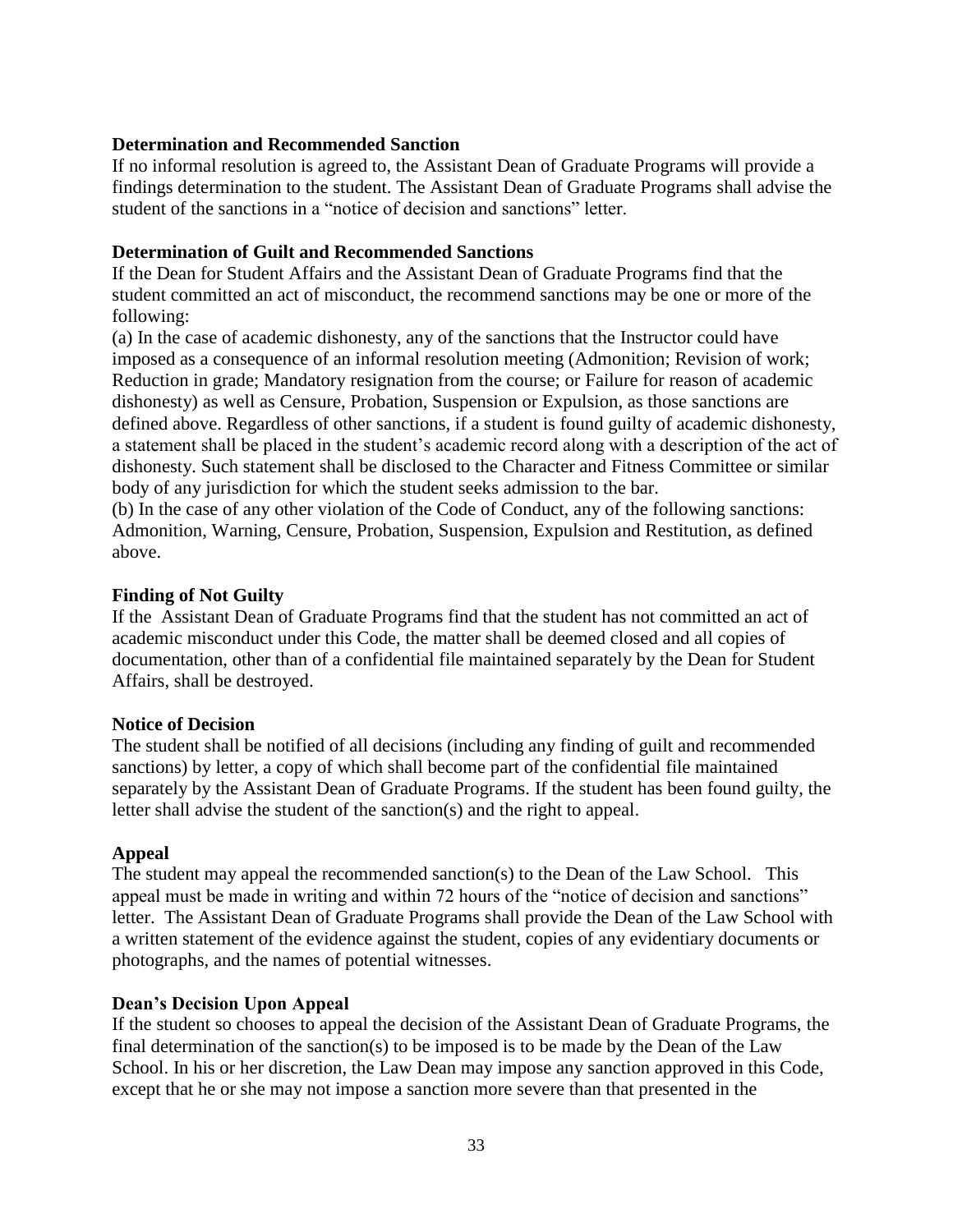determination and notice of sanctions letter. The Law Dean shall make his or her decision solely upon the basis of the report and documents provided by the Assistant Dean of Graduate Programs and the written statement of the student. The decision of the Law Dean is final and neither the student nor any other person shall have a right of appeal from that decision.

### **Miscellaneous**

#### **Amendments.**

This Code may be amended at any time in the same manner as it was ratified.

#### **Ratification.**

This Code becomes effective when approved by the affirmative vote of a majority of the fulltime members of the faculty of the Law School convened in a general or special meeting.

#### **Effective Date.**

This Code of Conduct will become effective on the first day of January 2015.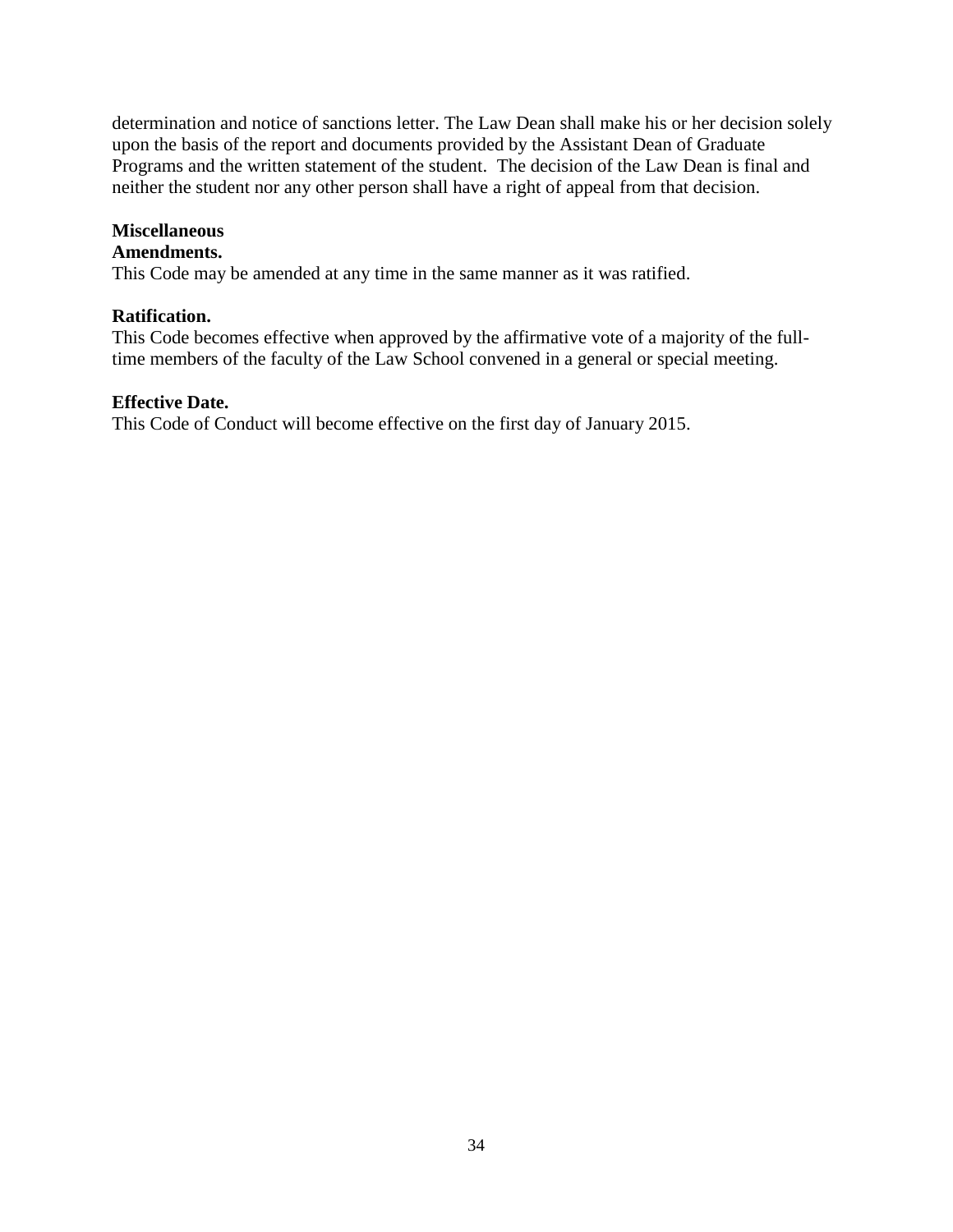#### **WIDENER UNIVERSITY-WIDE POLICIES**

#### **POLICY FOR ADDRESSING ISSUES OF STUDENTS WITH DISABILITIES**

1. **Statement of Policy**. It is the policy of Widener University ("University") to provide reasonable academic accommodations necessary to afford equal opportunity and accessibility in all University programs for qualified students with professionally verified disabilities. It is further the policy of the University to provide reasonable accommodations necessary to afford equal opportunity and accessibility for qualified individuals with professionally verified disabilities in employment. The University recognizes both its legal obligations to make reasonable accommodations designed to provide overall educational program and employment opportunity accessibility for qualified persons with disabilities as well as the benefits that may be offered from the skills and talents of those with disabilities. In keeping with these principles, the University seeks to accommodate qualified students and employees with disabilities on an individual basis based upon specific information and assessment data documented by a qualified professional. Faculty members also play an important role in ensuring equal educational opportunity and access for students and must recognize that modifications can be made in the classroom or in teaching style to accommodate individual students without affecting academic integrity. However, while the University will strive to accommodate students as fully as possible, reasonable accommodations do not include measures which fundamentally alter an academic program, which place an undue financial or administrative burden or hardship on the University, or which pose a safety risk to the individual or others. In the admissions and employment application processes, the University does not discriminate on the basis of disability, and any information concerning a student or employee applicant's disability provided during the admissions or application process will be on a voluntary or optional basis and will be kept confidential in accordance with applicable law. Following admission of a student applicant or the extension of an employment offer to an applicant for employment, the University invites and encourages voluntary self-identification by individuals with disabilities for purposes of verifying the disability and identifying the reasonable accommodations that the University will provide. It is the responsibility of disabled individuals who seek an accommodation to identify themselves to the appropriate University representative. This Policy shall apply to all schools and colleges of the University and all employees of the University.

2. **Definitions**. As used in this Policy, the following definitions shall apply:

(a) "Director of Disabilities Services" means the Director of Disabilities Services of Widener University.

(b) "Dean" means the Dean of the Widener University School of Law.

(c) "Person with a Disability" means any person who: (i) has a physical or mental impairment which substantially limits one or more major life activities; (ii) has a record of such impairment; or (iii) is regarded as having such impairment.

(d) "Provost" means the Provost of Widener University.

(e) "Qualified Person with a Disability" means either (i) a Person with a Disability who meets the academic and technical standards requisite to admission and participation in the individual's selected educational program and activities offered by the University; or (ii) a Person with a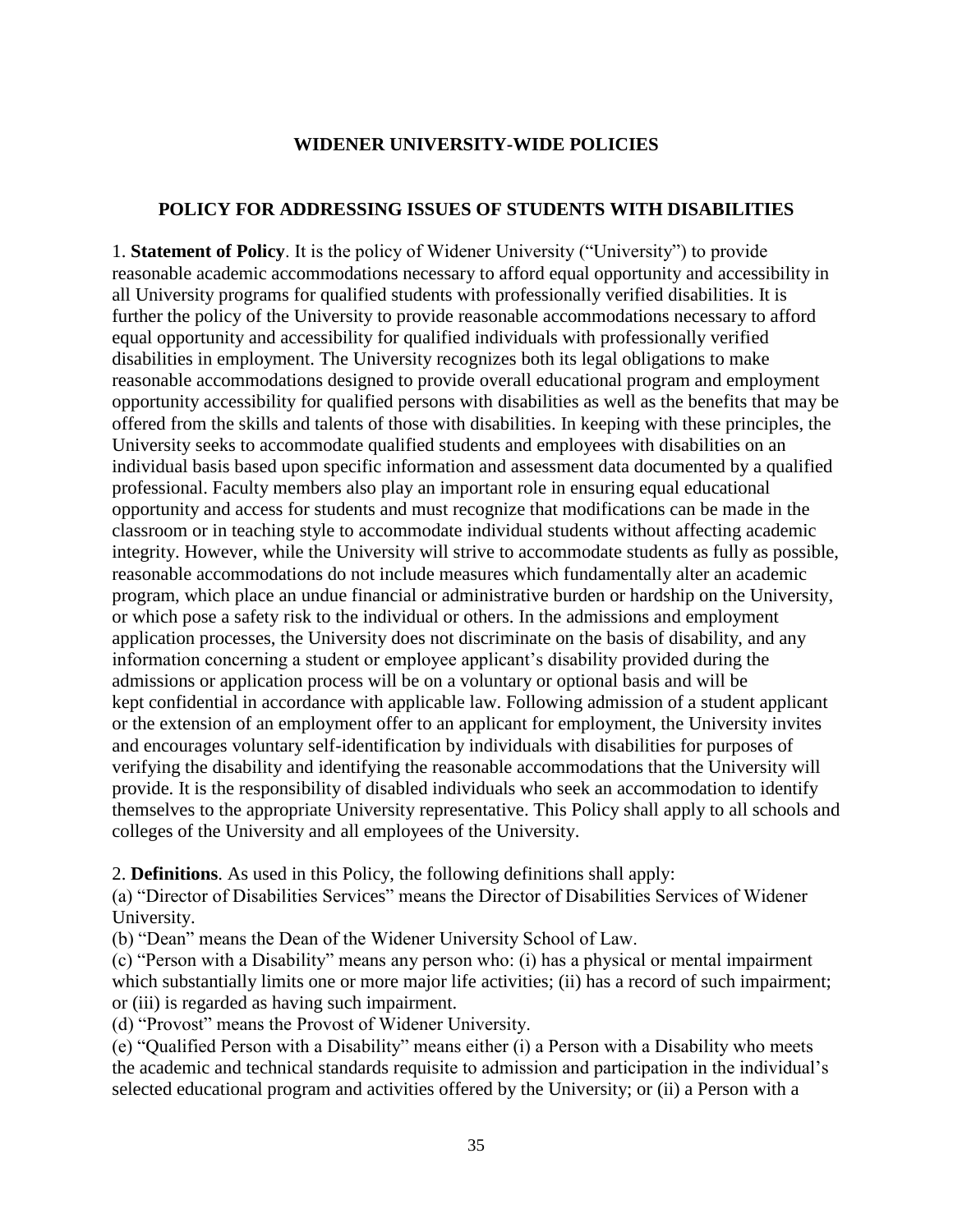Disability who can perform the essential functions of the individual's current or desired employment position with or without reasonable accommodation.

(f) "Reasonable Accommodation" means a possible action that the University may take to accommodate a Qualified Person with a Disability which does not cause an undue hardship or burden to the University. In the context of a Request for Academic Accommodation, a Reasonable Accommodation is a modification or adjustment to an academic program that enables a Qualified Person with a Disability full access to participation in such program without altering the fundamental purpose or requirements of the program. Accommodations are intended to be effective and reasonable; they may not be exactly what the Qualified Person with a Disability requests.

(g) "Request for Academic Accommodation" means any request made by a student for an accommodation covered by Section 4(d) hereof.

(h) "Request for Employment Accommodation" means any request made by an employee for an accommodation to enable the employee to perform the essential functions of his or her position.

(i) "Request for Non-Academic Accommodation" means any request made by a student for an accommodation not covered by Section 4(d) hereof.

(j) "University" means Widener University.

(k) "Vice President for Administration and Finance" means the Vice President for Administration and Finance of Widener University.

3. **Procedures for Requesting Accommodations.** A Qualified Person with a Disability may request accommodations as follows:

(a) Persons to whom Requests for Accommodation Must be Submitted. Requests for accommodation shall be made as follows:

(i) All undergraduate students and all graduate students other than law school students must submit their requests for accommodation to the Director of Disabilities Services,

Widener University, One University Place, Chester, Pennsylvania 19013, telephone number 610- 499-4179.

(ii) Law students must submit their requests for accommodation to the Dean of Students. The Dean of Students shall promptly forward such requests to the Director of Disabilities Services. (iii) All employees on the campus of the University must submit their requests for

accommodation to the Director of Administration, Widener University, One University Place, Chester, Pennsylvania 19013, telephone number 610-499-4182.

(iv) All employees on the campus of the University must submit their requests for Accommodations to the Associate Dean of Business/Administration, at his/her respective addresses on such campuses, telephone number 302-477-2248. The Associate Dean of Business/Administration shall promptly forward such requests to the Director of Administration. The individuals identified above to whom requests for accommodation must be directed are referred to herein as the "Disability Coordinators".

(b) Manner of Requesting Academic Accommodation. A student making a Request for Academic Accommodation must timely submit the request, together with verification of disability as provided for in subsections 3(d) and (e) below, to the appropriate Disability Coordinator. Where the Disability Coordinator is a Dean of Students, such Dean of Students shall promptly forward such Request for Academic Accommodation and verification of disability to the Director of Disabilities Services.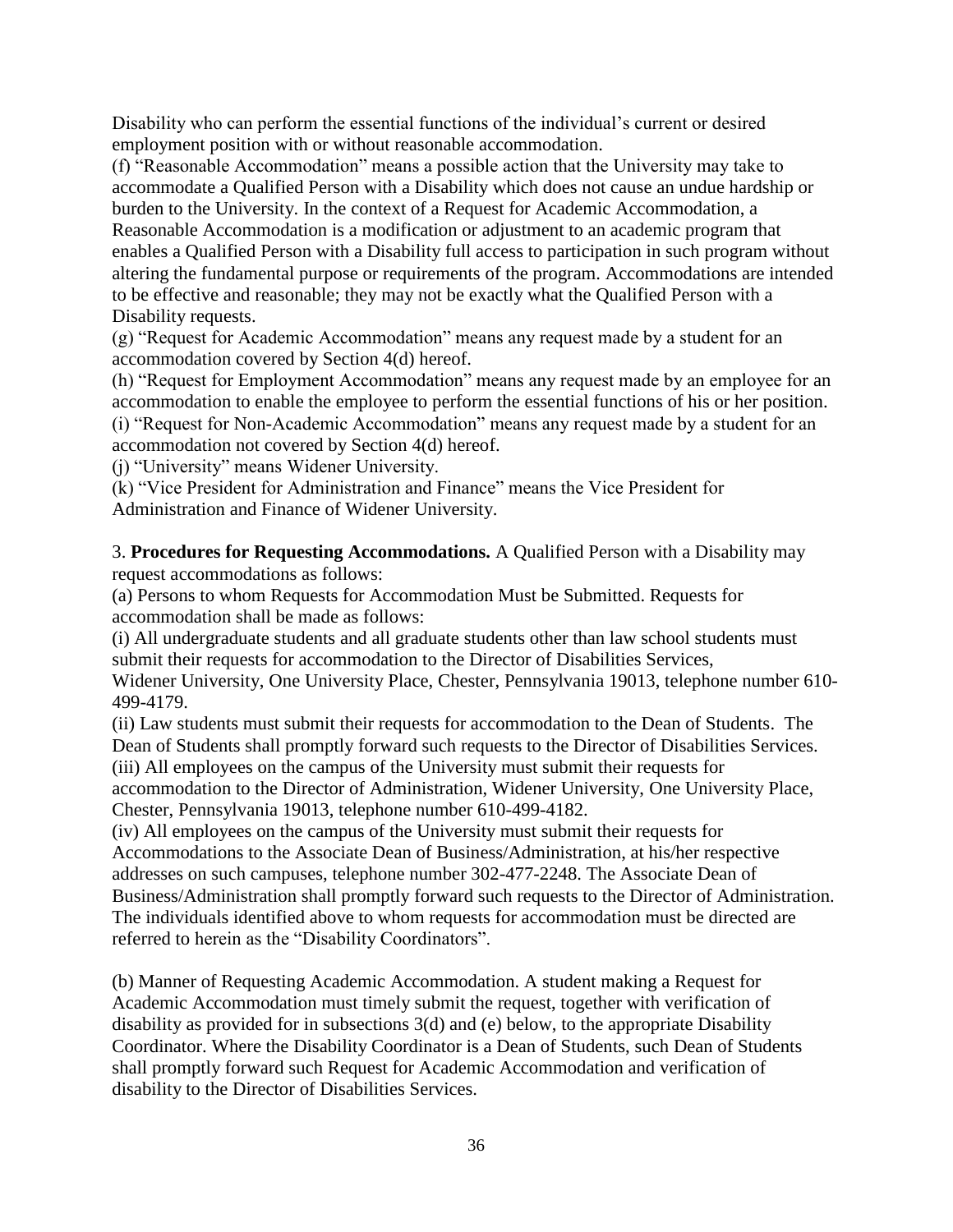(c) Manner of Requesting Non-Academic Accommodation or Employment Accommodation. A student making a Request for Non-Academic Accommodation or an employee making a Request for Employment Accommodation must timely submit the request, together with verification of disability as provided for in subsections 3(d) and (e) below, to the appropriate Disability Coordinator. The Disability Coordinator shall promptly forward such Request and verification of disability to either the Director of Disabilities Services or the Director of Administration, as applicable and where necessary.

(d) Verification of Physical Disabilities. An individual with a physical disability must provide recent professional verification certified by a licensed physician, psychologist, audiologist, speech pathologist, rehabilitation counselor, physical therapist, occupational therapist, or other professional health care provider who is qualified in the diagnosis of the disability. The verification must reflect the individual's present level of functioning of the major life activity affected by the disability. The cost of obtaining the professional verification shall be borne by the individual. If the initial verification is incomplete or inadequate to determine the present extent of the disability and appropriate accommodations, the University shall have the discretion to require supplemental assessment of a physical disability. The cost of the supplemental assessment shall be borne by the individual. If the University requires an additional assessment for purposes of obtaining a second professional opinion, then the University shall bear any cost not covered by any third party payor.

(e) Verification of Learning Disability or Attention Deficit Disorder. A student with a learning disability or attention deficit disorder must provide recent professional testing and evaluation results which reflect the individual's present level of processing information and present achievement level. The cost of obtaining the professional verification shall be borne by the student. The assessment must provide data which supports the Requests for Academic Accommodation. In the event that a student requests an academic accommodation that is not supported by the data in the assessment or, if the initial verification is incomplete or inadequate to determine the extent of the disability, then it is incumbent on the student to obtain supplemental testing or assessment at the student's expense. If the University requires an additional assessment for purposes of obtaining a second professional opinion, then the University shall bear any cost not covered by any third party payor.

(f) University Right to Waive Verification. The University reserves the right in its sole and absolute discretion to waive the verification requirements set forth in this Section 3. Any such waiver must be in writing and signed by either the Vice President for Administration and Finance, the Provost, or the Dean.

#### 4. **Procedures for Determination of Reasonable Accommodations.**

(a) The Director of Disabilities Services or the Director of Administration (hereinafter "Evaluator") will review all documents submitted to verify a disability and will conduct a personal interview to explore the needs of the individual.

(b) Individuals may be asked to submit to the Evaluator a history of accommodations received in postsecondary institutions or in places of employment. Such a history of accommodations will be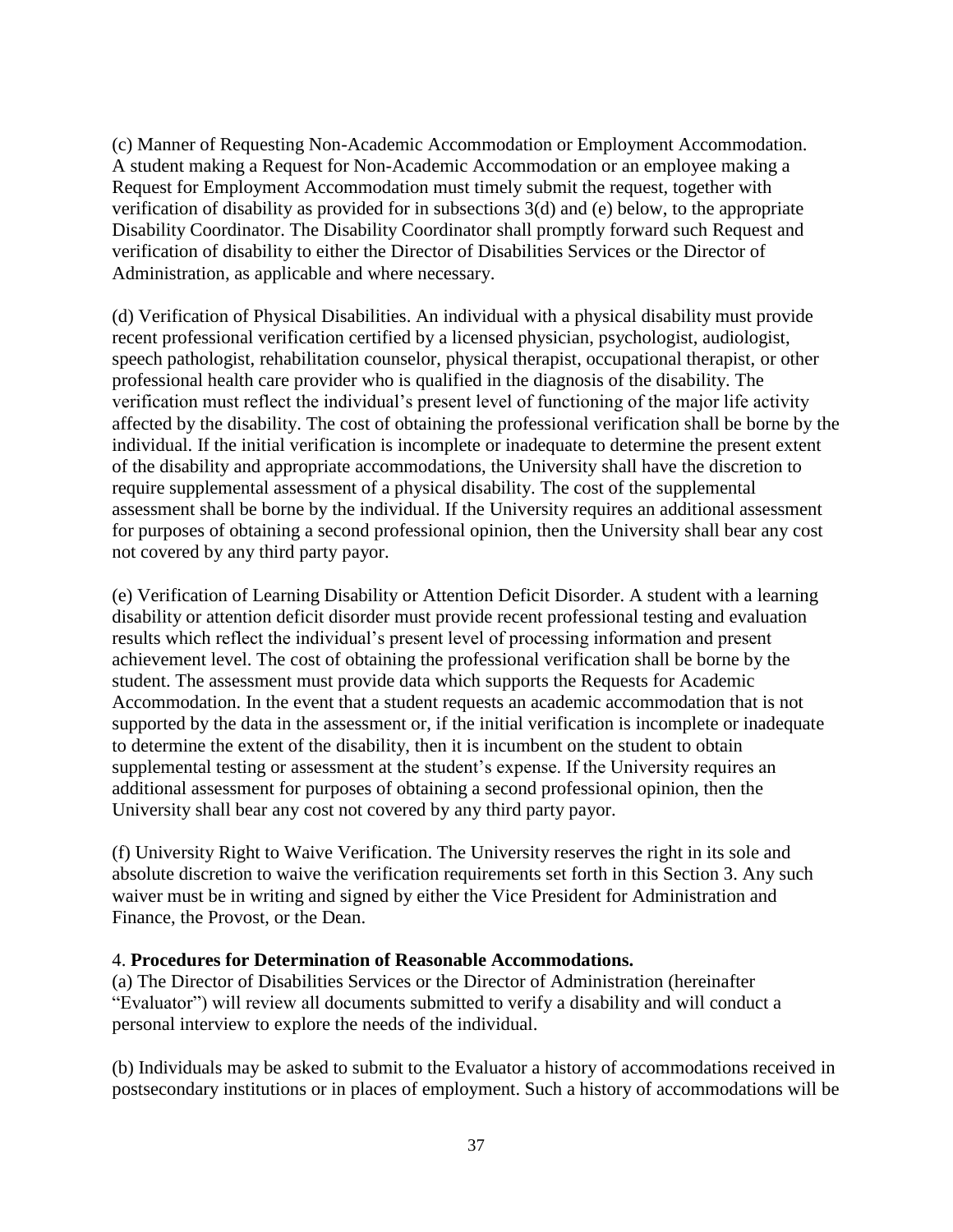subject to verification by the institution or place of employment that facilitated the accommodations.

(c) After considering the verification documents, the results of the personal interview, and the history of accommodations, the Evaluator will prepare a schedule of the accommodations appropriate for the individual to receive from the University. In arriving at such schedule, the Evaluator may consult with appropriate faculty and administrative staff of the University and professional consultants to the University.

(d) Reasonable academic accommodations designed to provide equal opportunity to students with disabilities may be made in the following three areas:

(i) Academic Program. Accommodations in this category include those necessary to enable a student to enroll in, study for, attend and participate in classes, and may include, without limitation, modification of course load, allowing extra time to complete assignments, reproducing print materials, charts and graphs in large print, allowing note-takers to attend classes and transcribe lectures, and recording lectures or use of assistive listening devices. (ii) Examinations. Examination accommodations will be made as necessary to minimize the effect of a particular disability. Any accommodations in the conduct of examinations which alter the form of the examination shall be made in consultation with the faculty member or instructor of the course for which the accommodation is sought. Additional forms of examination accommodations include, without limitation, allowing extra time to complete exams, allowing alternate test formats and permitting a student to take an exam in an alternate location to allow for use of needed equipment.

(iii) Auxiliary Aids. To the extent feasible, the University shall either provide or assist students with disabilities in acquiring educational auxiliary aids designed to enable them to participate fully in the academic program and may do so by contacting existing resources, such as federal, state and community agencies, private charitable organizations, and individual volunteers.

(e) The Evaluator shall provide the schedule of accommodations to the individual requesting accommodations. In cases involving academic accommodations, the schedule of accommodations will be provided to the student on a form(s) which the student will be responsible for providing to the appropriate instructor(s).

(f) Each individual receiving accommodations shall meet upon request with the Evaluator to review the effectiveness of the accommodations listed on the schedule. Each individual shall immediately report any dissatisfaction with an accommodation to the Evaluator, who shall attempt to resolve any such dissatisfaction. If resolution cannot be achieved, the individual may file a grievance in accordance with Section 6 of this Policy. Additionally, the schedule shall be subject to review and possible termination upon any change in the nature of the individual's disability or the individual's failure to properly utilize the services provided.

(g) Services for individuals who improperly procure accommodations under this Policy will be immediately terminated. Students who improperly procure accommodations under this Policy may be subject to possible disciplinary action under the applicable Student Code of Conduct. Employees who improperly procure accommodations under this Policy may be subject to disciplinary action up to and including termination of employment.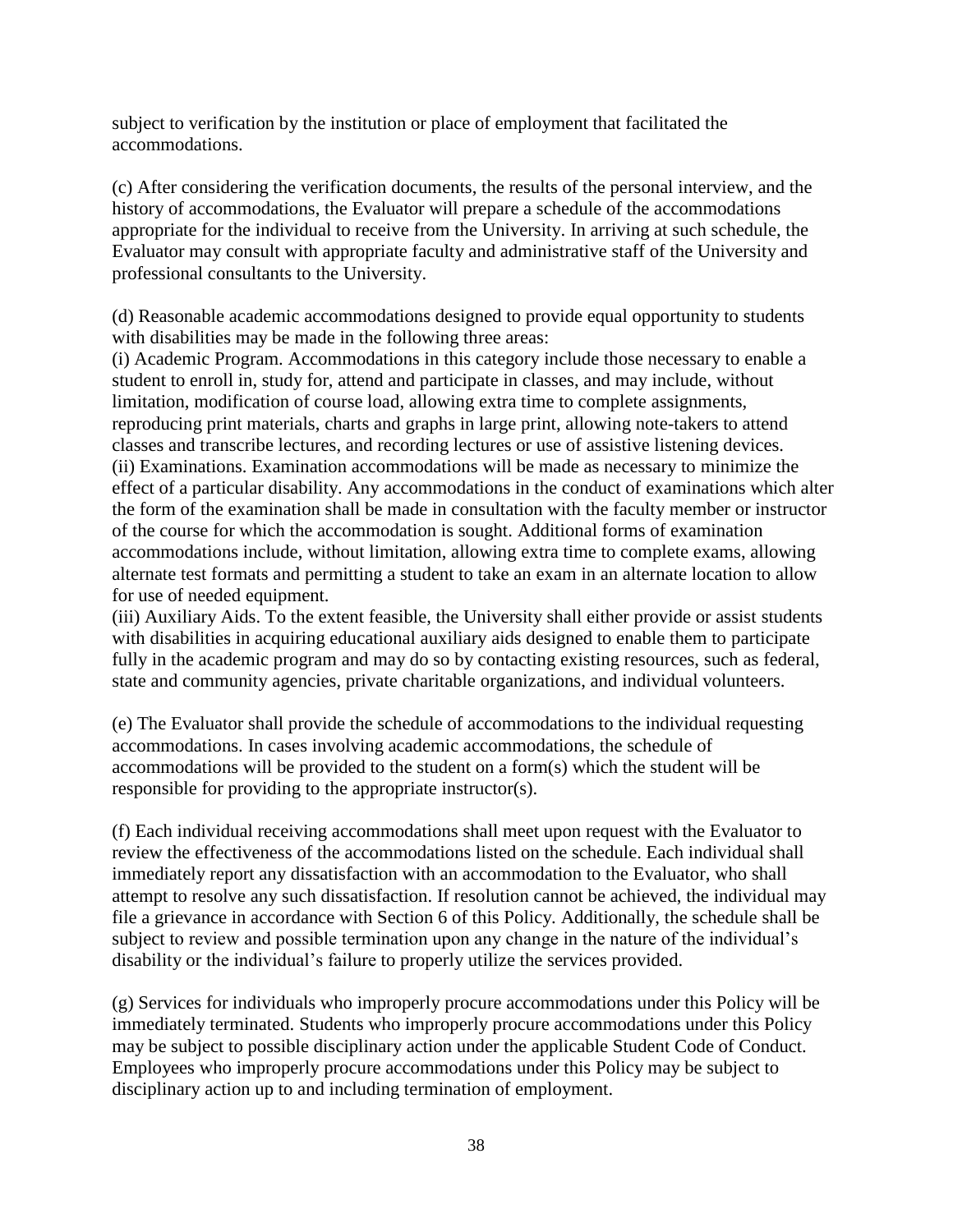(h) Subject to applicable rules of confidentiality, the Evaluator shall provide information to appropriate administrative officers, staff and faculty when necessary to arrange for efficient administration of accommodations.

## 5. **Records and Privacy.**

(a) The University shall maintain the confidentiality, to the extent practical, of all records relating to accommodations based upon disability. The records shall include the documentation submitted to verify the disability. The University will retain such records for a period of five years from the date of separation or graduation from the University or as otherwise required by applicable law.

(b) All documents produced by consultants in the performance of services for the University shall be and shall remain the property of the University.

6. **Grievance Procedures**. Individuals who remain dissatisfied with accommodations provided or not provided to them by the University following conclusion of the procedures set forth in Section 4 of this Policy may file grievances as follows:

(a) All grievances generally must be in writing and filed with the Grievance Officer (as hereinafter defined) as soon as possible but not later than thirty (30) days after conclusion of the procedures set forth in Section 4 of this Policy. Alternate means of filing grievances, such as personal interviews or a tape recording of the grievance, will be made available as needed upon request to the Director of Disabilities Services.

(b) With respect to all grievances relating to Requests for Academic Accommodations, the Grievance Officer shall be the Provost or his/her designee. Notice of any such grievance shall be given to the Vice President for Administration and Finance by the Grievance Officer. With respect to all grievances relating to Requests for Non-Academic Accommodations and/or Requests for Employment Accommodations, the Grievance Officer shall be the Vice President for Administration and Finance or his/her designee.

(c) Within fifteen (15) days after receipt of the grievance, the Grievance Officer will meet with the aggrieved individual to discuss the grievance and possible resolutions. The Grievance Officer may, but shall not be required to, form a committee of three individuals, including the Grievance Officer, to meet with the aggrieved individual, either at the time of such initial meeting or within a reasonable period of time thereafter. The other members of the committee shall be selected by the Grievance Officer in his/her sole discretion. It is intended, but not required, that one or both of the other members of the committee shall have education, background, experience and/or training in fields applicable to the grievance at issue. The Grievance Officer and/or the committee shall conduct such investigation and the Grievance Officer may assign such duties to the committee members as the Grievance Officer shall deem appropriate in the circumstances.

(d) Within fifteen (15) days after the later to occur of the initial meeting between the aggrieved individual and the Grievance Officer or the meeting between the aggrieved individual and the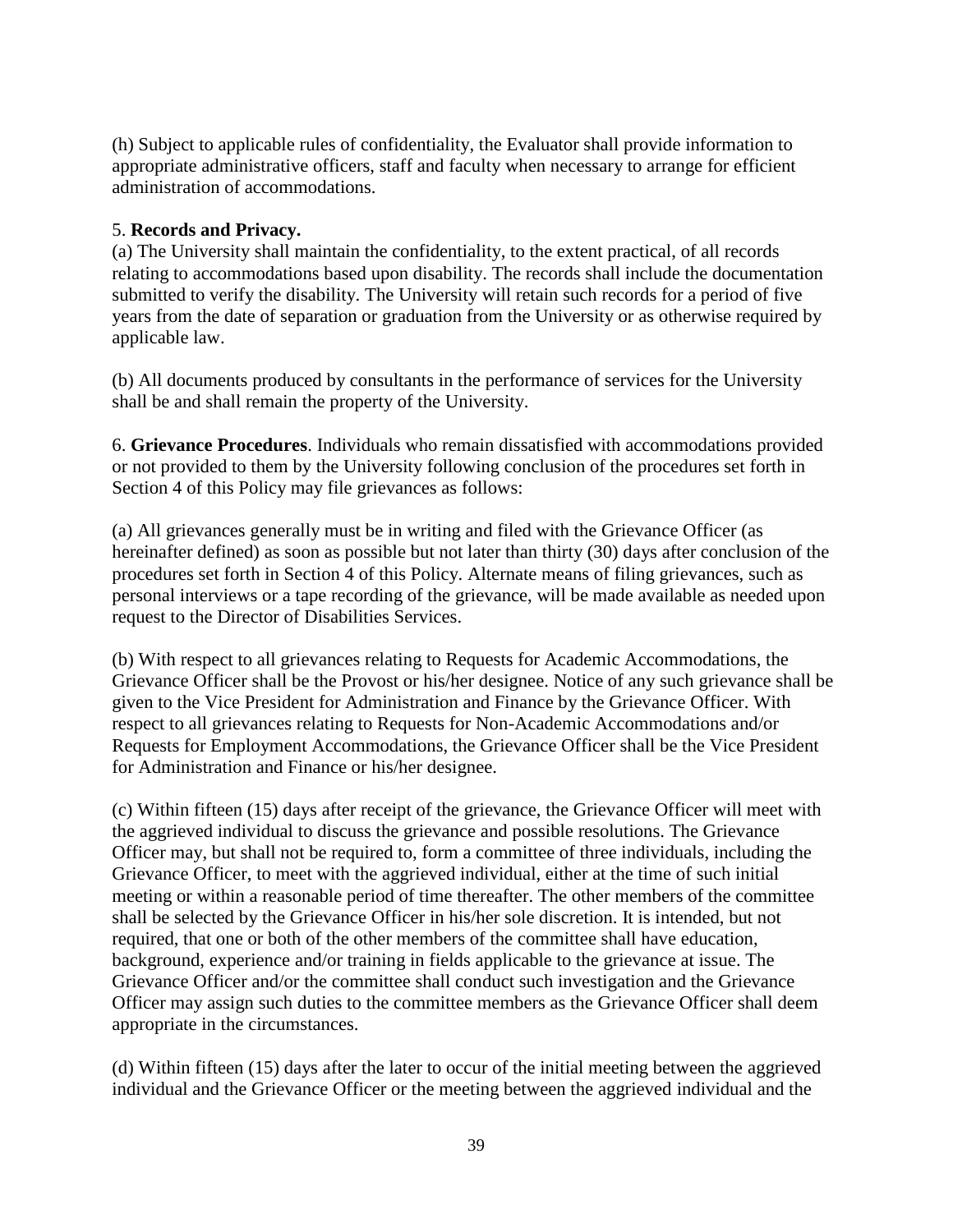committee formed by the Grievance Officer, the Grievance Officer shall respond to the grievance in writing, or where applicable in a format accessible to the aggrieved individual, with a final determination of the grievance.

## 7. **Miscellaneous.**

(a) Effective Date. This Policy shall be effective as of January 1, 2014.

(b) Amendments. This Policy may be amended, altered, modified or repealed at any time in the sole and absolute discretion of the University. Students are encourages to visit the disability services website for current information and additional resources at <http://www.widener.edu/academics/support/disabilities/>

(c) Time Periods. A failure by the University or any of its employees, agents or representatives to comply with any time limit specified in this Policy shall not be deemed a waiver of any finding or conclusion reached by or on behalf of the University, nor shall any such failure operate to create any claim against or impose any liability on the University.

(d) Effect of Formal Remedies. Nothing in this Policy is intended to prevent an individual from pursuing formal legal remedies or resolution through local, state or federal agencies or the courts. However, if an individual so proceeds, such individual cannot pursue University-based dispute resolution and any University-based proceeding may be terminated immediately in the sole discretion of the University. The University may in its discretion conduct or continue to conduct its own investigation of the matter.

(e) Conflicts of Interest/Bias. Any claims of conflict of interest or bias shall be raised at or prior to the time of filing a grievance under this Policy or shall be waived.

## **DELAWARE LAW SCHOOL LEGAL INFORMATION CENTER**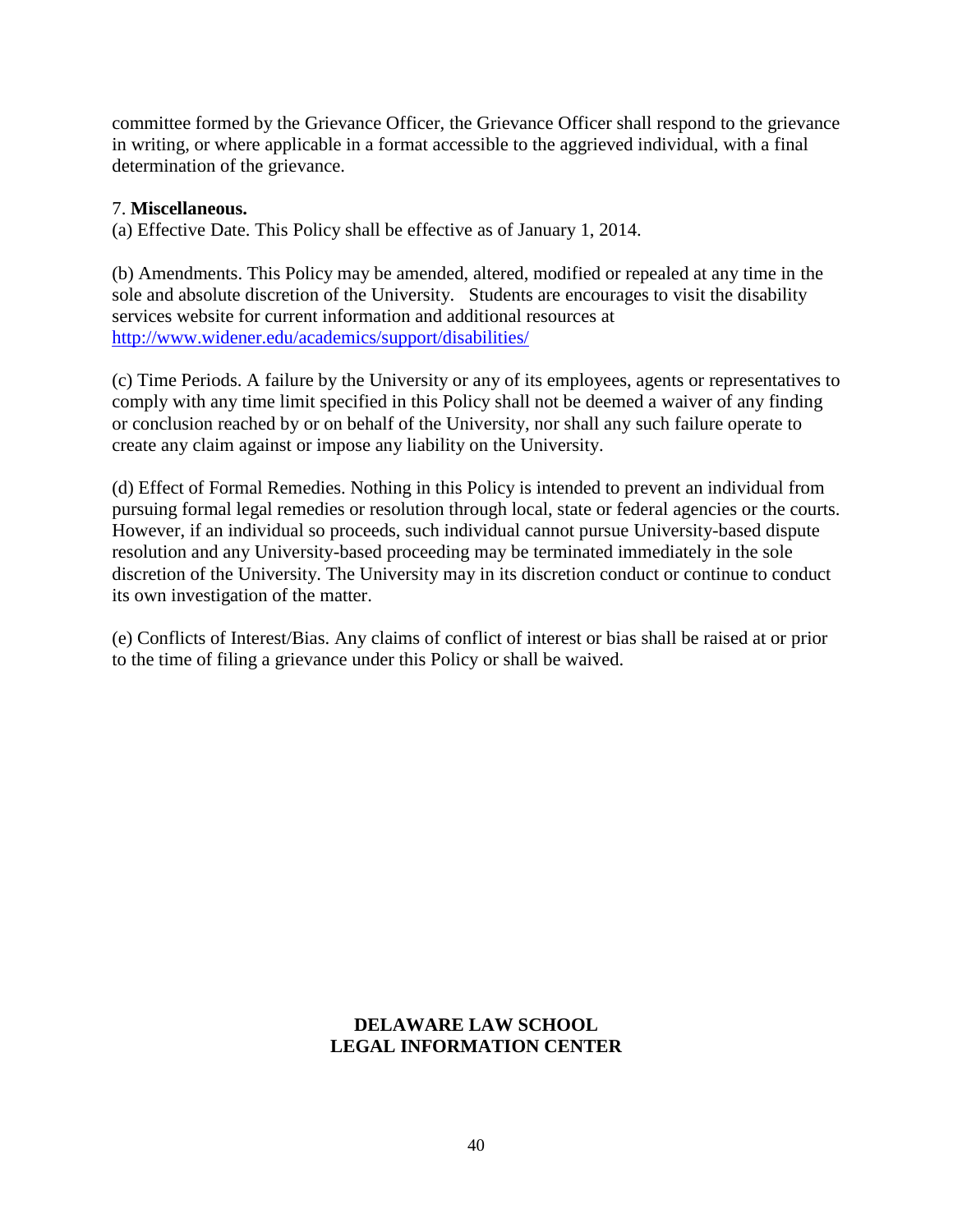The Legal Information Center is one of the major law libraries in the region containing an outstanding print collection which is complemented by a vast array of electronic resources. It is designed to serve as the gateway to your legal research needs. The combined collection of the Wilmington and Harrisburg campus libraries contains nearly 600,000 volumes and volume equivalents. The core focus of the collection is on United States legal materials with particular strengths in corporate, health, tax and constitutional law. We are a selective depository for United States government documents. The homepage offers easy links to facilitate legal research.

Knowledgeable and highly experienced librarians are easily accessible to students and always willing to provide personal assistance in researching the law, both in person and online. For a complete description of our services and policies consult the homepage.

#### **HOURS:**

## **Current semester hours are posted at http://delawarelaw.widener.edu/currentstudents/library/about-the-library/library-hours-reference-hours/**

To verify hours, call (302) 477-2244 for a recorded message.

## **KEY CONTACTS**

General Information (302) 477-2244 Reference (302) 477-2114 Document Delivery (ILL) (302) 477-2297 Administration (302) 477-2113 Fax (302) 477-2240 Reach us by email: LawLibRef@widener.edu

#### **LINK TO OUR HOMEPAGE**

**http://delawarelaw.widener.edu/current-students/library/**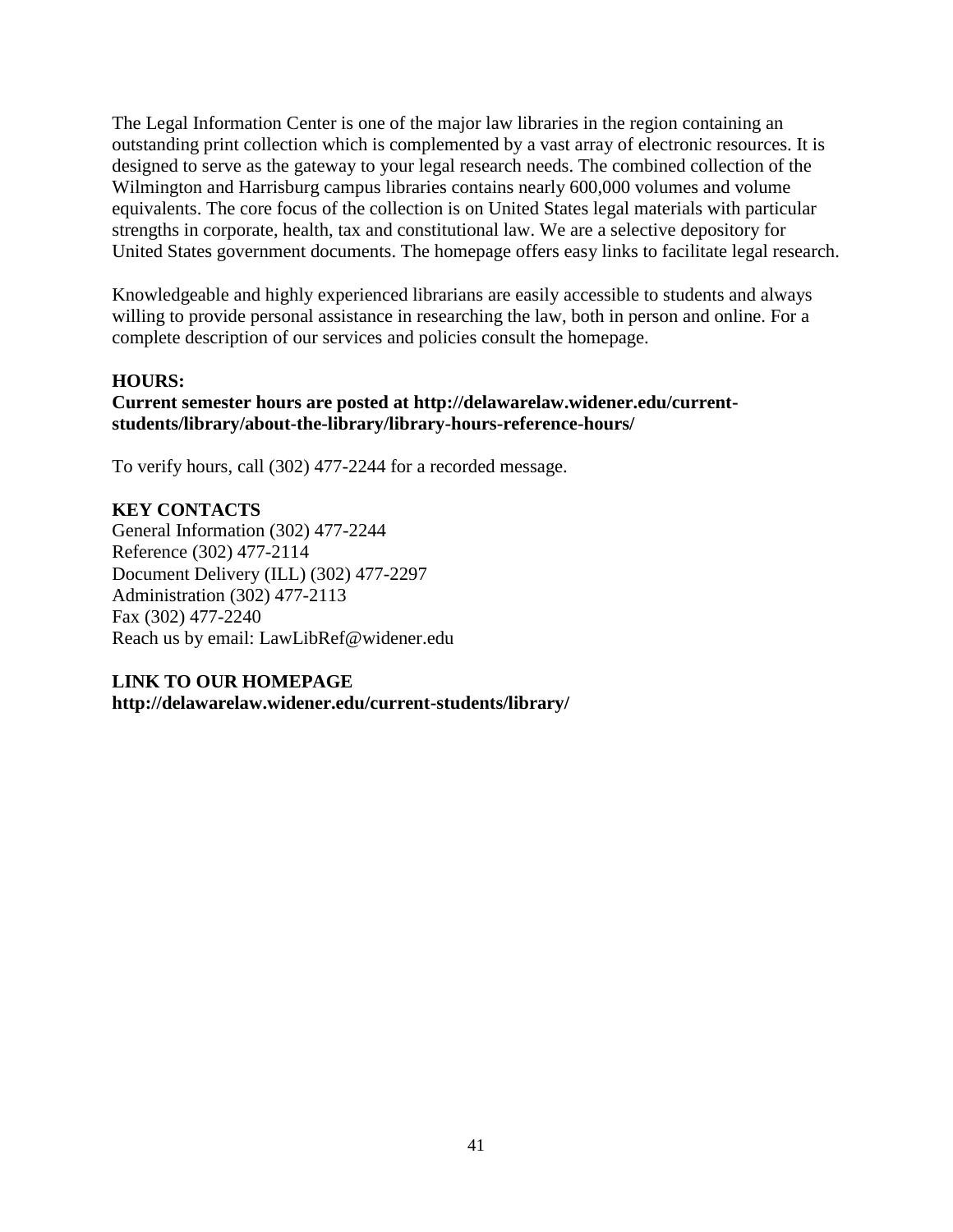## **DELAWARE LAW SCHOOL POLICY PERTAINING TO THE CONFIDENTIALITY OF, ACCESS TO AND DISCLOSURE OF STUDENT RECORDS**

#### **Section One. Scope of Policy.**

The Family Educational Rights and Privacy Act of 1974, also known as the Buckley Amendment ("FERPA" or "Act"), was enacted to assure parents of students, and students themselves if they are over the age of eighteen or attending an institution of post-secondary education, access to the students' education records and to protect such individuals' rights to privacy by limiting the transferability and disclosure of their records without their consent. In accordance with the Act and the regulations promulgated thereunder, the instant Policy has been adopted. This Policy applies to students presently enrolled in any school, college or division of Widener University ("University") and to alumni, but not to applicants who have not been admitted to or attended the University. The rights contained in this Policy are afforded to such students as well to the parents of "Dependent Students" as such term is defined herein. **This Policy is intended to provide general guidance only, and any questions as to its applicability, operation or enforcement should be referred to the Senior Vice President for Administration and Finance of the University.**

#### **Section Two. Definitions.**

For purposes of this Policy, the following definitions shall apply:

(a) "Attendance" includes, but is not limited to  $-$ 

(1) Attendance in person or by paper correspondence, videoconference, satellite, Internet, or other electronic information and telecommunications technologies for students who are not physically present in the classroom; and

(2) The period during which a person is working under a work-study program.

(b) "Biometric Record" as used in the definition of personally identifiable information means a record of one or more measurable biological or behavioral characteristics that can be used for automated recognition of an individual. Examples include fingerprints; retina and iris patterns; voiceprints; DNA sequence; facial characteristics; and handwriting.

(c) "Dependent Student" shall have the meaning as defined in Section 152 of the Internal Revenue Code of 1954, as same may be amended from time to time. For purposes of this Policy, all undergraduate students will be considered as "dependent" unless the student specifically informs the Registrar's Office that he/she considers himself/herself "independent." All graduate students, University College students, and Weekend College students will be considered as "independent," unless the student specifically informs the Registrar's office that he/she is a "dependent." Notwithstanding the foregoing, a student claimed as a dependent on a parent's federal income tax return will in all cases be considered as a "dependent" student.

(d) "Directory Information" means information contained in an Education Record of a student that would not generally be considered harmful or an invasion of privacy if disclosed. (1) Directory Information includes, but is not limited to, the student's name; home and campus address; telephone listing(s); electronic mail address; photograph; major field of study; grade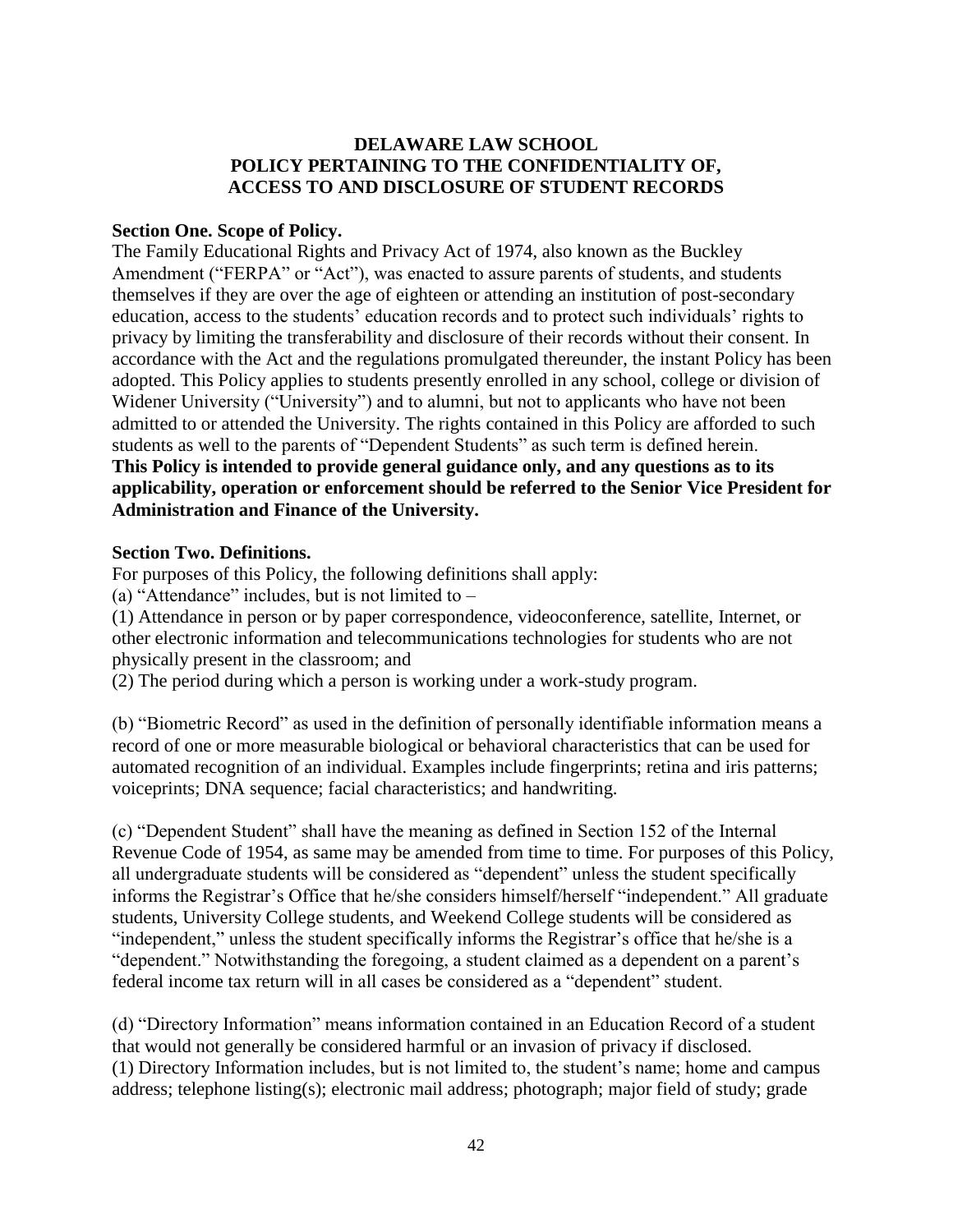level; enrollment status (e.g., undergraduate or graduate, fulltime or part-time); dates of attendance; participation in officially recognized activities and sports; weight and height of members of athletic teams; degrees, honors and awards received; and the most recent educational agency or institution attended.

(2) Directory Information does not include a student's –

(i) Social Security Number; or

(ii) Student Identification (ID) number, except as provided in paragraph (3) of this section.

(3) Directory Information includes a student ID number, user ID, or other unique personal identifier used by the student for purposes of accessing or communicating in electronic systems, but only if the identifier cannot be used to gain access to Education Records except when used in conjunction with one or more factors that authenticate the user's identity, such as a personal identification number (PIN), password, or other factor known or possessed only by the authorized user. The University (and its vendors) may not use a social security number or other non-directory information, either alone or in combination with other data elements, to identify student records when disclosing or confirming directory information without written consent of the student.

(e) "Disciplinary Action or Proceeding" means the investigation, adjudication, or imposition of sanctions by the University with respect to an infraction or violation of the internal rules of conduct applicable to students of the University.

(f) "Disclosure" means to permit access to or the release, transfer, or other communication of personally identifiable information contained in Education Records by any means, including oral, written, or electronic means, to any party except the party identified as the party that provided or created the record.

(g) "Education Records" means those records, files, documents and other materials which contain information directly related to a student and which are maintained by the University or by a person acting for the University. The term "Education Records" does not include the following:

(1) records of instructional, supervisory, and administrative personnel and educational personnel ancillary thereto which are in the sole possession of the maker thereof and which are not accessible or revealed to any other person except a substitute;

(2) records maintained by a law enforcement unit of the University that were created by that law enforcement unit for the purpose of law enforcement;

(3) in the case of persons who are employed by the University but who are not in attendance at the University, records made and maintained in the normal course of business which relate exclusively to such person in that person's capacity as an employee and are not available for use for any other purpose;

(4) records on a student who is eighteen years of age or older, or is attending the University, which are made or maintained by a physician, psychiatrist, psychologist, or other recognized professional or paraprofessional acting in his professional or paraprofessional capacity, or assisting in that capacity, and which are made, maintained, or used only in connection with the provision of treatment to the student, and are not available to anyone other than persons providing such treatment, except that such records can be personally reviewed by a physician or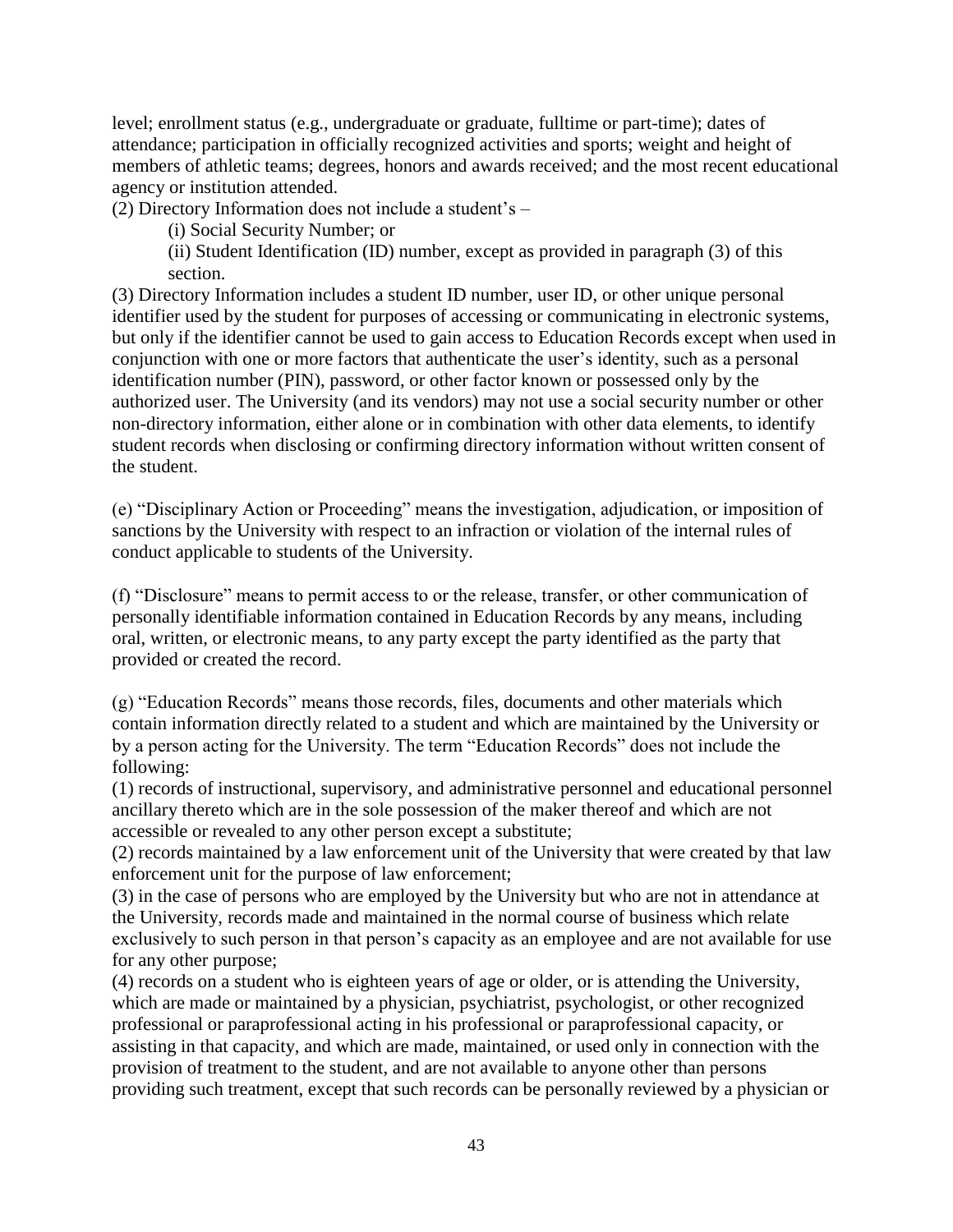other appropriate professional of the student's choice;

(5) records created or received by the University after an individual is no longer a student in attendance and that are not directly related to the individual's attendance as a student; or (6) grades on peer-graded papers before they are collected and recorded by a teacher.

(h) "Parent" means a parent of a student and includes a natural parent, a guardian, or an individual acting as a parent in the absence of a parent or guardian.

(i) "Personally Identifiable Information" includes, but is not limited to  $-$ 

(1) the student's name;

(2) the name of the student's parent or other family members;

(3) the address of the student or student's family;

(4) a personal identifier, such as the student's social security number, student number, or biometric record;

(5) other indirect identifiers, such as the student's date of birth, place of birth, and mother's maiden name;

(6) other information that, alone or in combination, is linked or linkable to a specific student that would allow a reasonable person in the school community, who does not have personal knowledge of the relevant circumstances, to identify the student with reasonable certainty; or (7) information requested by a person who the University reasonably believes knows the identity of the student to whom the Education Record relates.

(j) "Record" means any information recorded in any way, including, but not limited to, handwriting, print, computer media, video or audio tape, film, microfilm and microfiche.

## **Section Three. Permitted Disclosures.**

(a) Except for certain exceptions stated in the Act, no one shall have access to Education Records without the written consent of the student concerned. However, the student concerned may authorize in writing the disclosure of Education Records to specified individuals or to a class of organizations or persons for the purpose of employment, graduate study, or fellowships or for other purposes specified by the student. A valid written consent under the Act must be in writing, signed by the student and dated and shall specify the Education Records to be released, the reasons for such release and the party or the class of parties to whom the disclosure may be made. The student may also request a copy of the Education Records to be released. The exceptions to the consent requirement include the following:

(1) University officials with legitimate educational interests. A University official is a person employed by the University in an administrative, supervisory, academic or research, or support staff position (including, without limitation, law enforcement unit personnel, health staff, athletic coaches and trainers and admissions counselors and recruiters); a person or company with whom the University has contracted as its agent to provide a service instead of using University employees or officials (such as an attorney, auditor, contractor, consultant, volunteer or collection agent); a person serving on the Board of Trustees; or a student serving on an official committee, such as a disciplinary or grievance committee, or assisting another University official in performing his or her tasks. A University official has a legitimate educational interest if the official needs to review an Education Record in order to fulfill his or her 100 professional responsibilities for the University;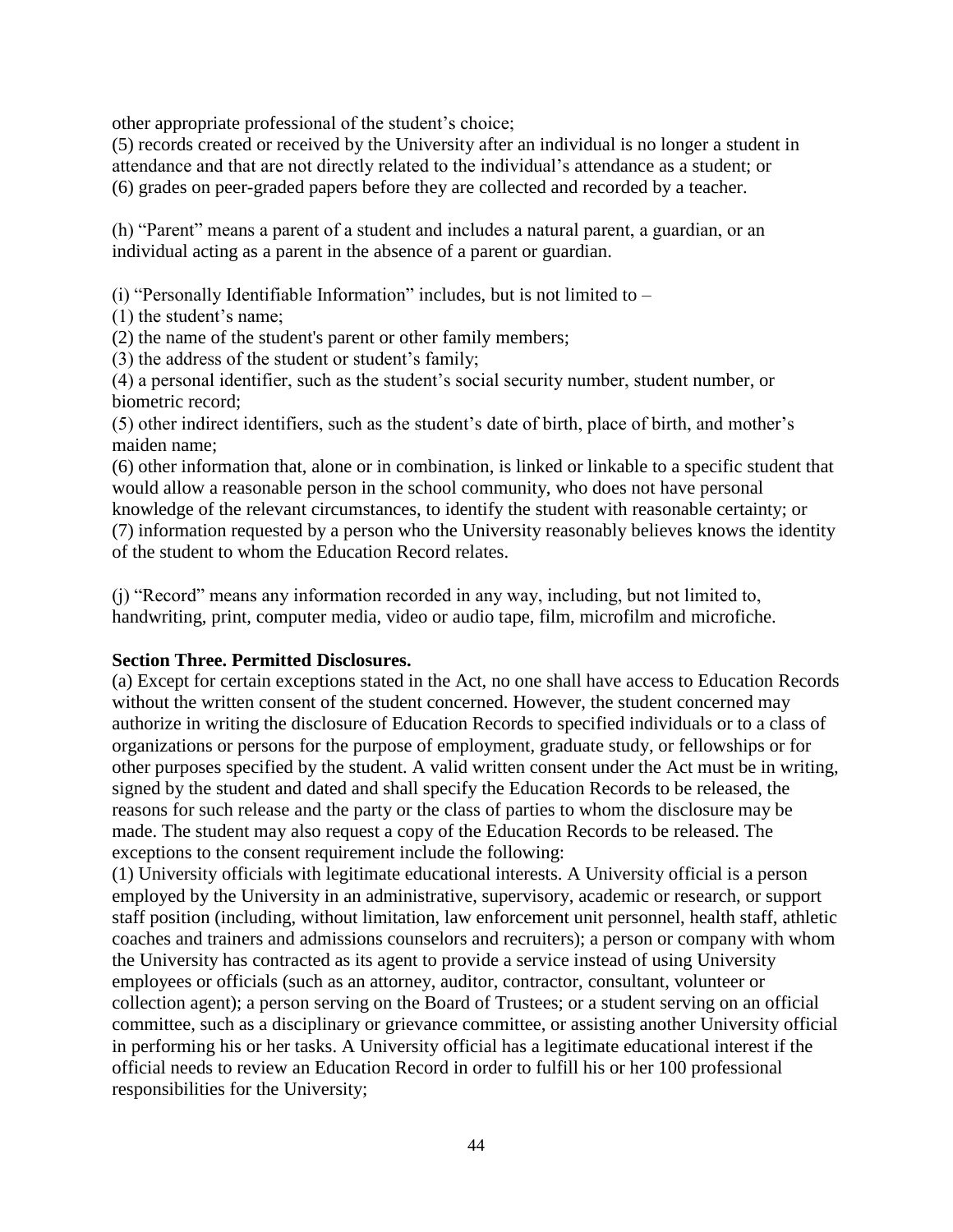(2) under certain specific conditions, officials of other schools, school systems, or institutions of higher education where the student seeks or intends to enroll, or where the student is already enrolled, so long as the disclosure is for purposes related to the student's enrollment or transfer;

(3) under certain specific conditions, authorized representatives of the Controller General of the United States, the Attorney General of the United States, the United States Secretary of Education or state educational authorities in connection with the audit and evaluation of Federally-supported education programs or in connection with the enforcement of Federal legal requirements which relate to such programs;

(4) under certain specific conditions, authorized representatives of the United States Attorney General for law enforcement purposes;

(5) persons processing financial aid for which the student has applied or which the student has received, if the information is necessary to determine eligibility for or the amount of the aid, the conditions for the aid or to enforce the terms and conditions of the aid;

(6) under certain specific circumstances, state and local officials or authorities to whom such information is specifically allowed to be reported or disclosed pursuant to state statute if the allowed reporting or disclosure concerns the juvenile justice system and the system's ability to effectively serve the students whose records are to be released;

(7) organizations conducting studies for, or on behalf of, educational agencies or institutions for the purpose of developing, validating, or administering predictive tests, administering student aid programs, or improving instruction, subject to certain conditions;

(8) accrediting organizations in order to carry out their accrediting functions; (9) parents of a Dependent Student, as defined in this Policy;

(10) if the University determines that there is an articulable and significant threat to the health or safety of a student or other individuals, but only to those persons whose knowledge of the information is necessary to protect the health or safety of the student or other individuals. In these circumstances, a record must be kept of the threat and the parties to whom the information was disclosed;

(11) under certain specific circumstances, to an entity or persons designated in a judicial order or lawfully issued subpoena, or pursuant to certain ex parte court orders obtained by the United States Attorney General (or designee not lower than an Assistant Attorney General) concerning investigations or prosecutions of certain offenses or an act of domestic or international terrorism; (12) the disclosure is information the University has designated as "Directory Information"; provided, however, that any student may withhold disclosure of any or all of such Directory Information by notification in writing to the Registrar's Office of the University or the School of Law, as applicable;

(13) the disclosure is to the student;

(14) the disclosure is to a victim of an alleged perpetrator of any crime of violence (as that term is defined in Section 16 of Title 18 of the United States Code) or a non-forcible sex offense of the final results of any Disciplinary Proceeding conducted by the University against the alleged perpetrator of such crime or offense with respect to such crime or offense. The University may disclose the final results of the Disciplinary Proceeding to the victim regardless of whether the University concluded a violation was committed. Nothing in this section shall be construed to prohibit the University from disclosing to individuals or entities other than the victim the final results of any such Disciplinary Proceeding if the University determines as a result of such Disciplinary Proceeding that: (i) the student is an alleged perpetrator of a crime of violence or sexual offense; and (ii) with respect to the allegations made against him or her, the student has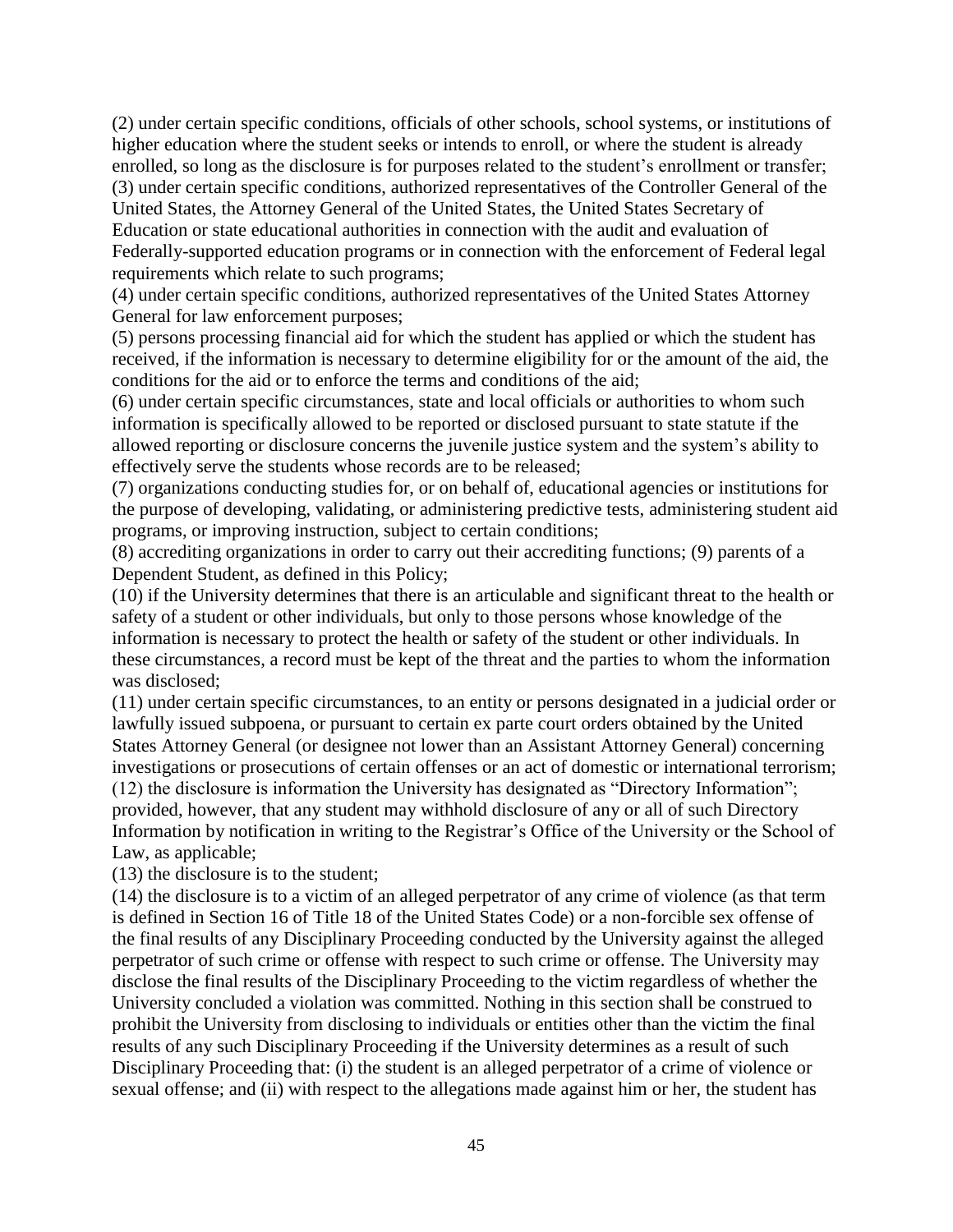committed a violation of the University's rules or policies. For purposes of this section, the final results of any Disciplinary Proceeding: (i) shall include only the name of the student, the violation committed and any sanction imposed by the University on that student; and (ii) may include the name of any other student, such as a victim or witness, only with the written consent of that other student;

(15) the disclosure relates to appropriate information in the Education Records of any student concerning disciplinary action taken against such student for conduct that posed a significant risk to the safety or well-being of that student, other students or other members of the University community, and the disclosure is made to faculty, administration, or other University officials, or faculty, administration or officials of other schools or institutions of postsecondary education, who have legitimate educational interests in the behavior of the student;

(16) the disclosure is to the parent of a student and relates to information regarding any violation by a student of any Federal, state or local law, or of any rule or policy of the University, governing the use or possession of alcohol or a controlled substance, regardless of whether that information is contained in the student's Education Records if: (i) the student is under the age of 21 at the time of the disclosure to the parent; and (ii) the University determines that the student has committed a disciplinary violation with respect to such use or possession; provided, however, that no provision of applicable state law prohibits the University from making such disclosure;

(17) the disclosure concerns sex offenders and other individuals required to register under applicable law and the information was provided to the University under applicable law and guidelines; or

(18) when the University is returning records to the apparent creator (e.g., of a transcript or letter) to verify authenticity.

(b) Whenever a student's Education Records or information from such records is disclosed to any organization, agency or individual, and it is required by applicable law, a transmittal letter shall inform the recipient that such records or information are not to be disclosed to any other party without the prior written consent of the student.

(c) Each University office which maintains Education Records shall keep with the records of each student a form which lists, with the exceptions stated below, all individuals, agencies or organizations which have requested or obtained access to such student's Education Records. This form shall also include the legitimate interest the requestor had, if any, in making the request. This requirement does not apply to disclosures to University officials described in Section  $3(a)(1)$  hereof, to the student or his or her parent, to parties to whom disclosure has been specifically approved by the student, to disclosures of Directory Information, or to a party seeking or receiving the records as directed by a Federal grand jury or other law enforcement subpoena and the issuing court or agency has ordered that the information furnished in response thereto not be disclosed or an ex parte court order obtained by the United States Attorney General (or designee not lower than an Assistant Attorney General) concerning investigations or prosecution of certain offenses or an act of domestic or international terrorism. Where it is required by applicable law, personal information shall only be transferred to a third party on the condition that such party will not permit any other party to have access to such information without the written consent of the student.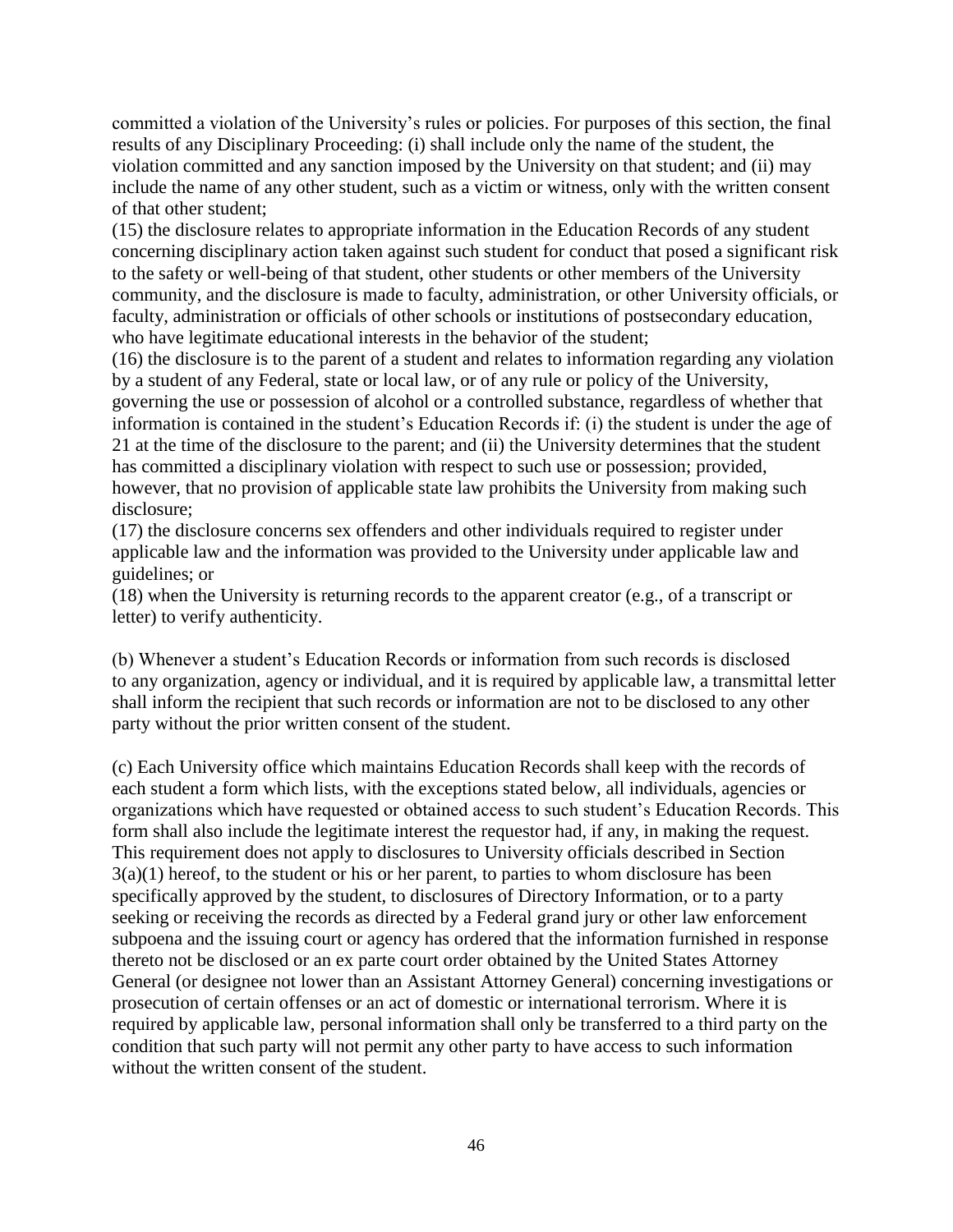## **Section Four. Student's Rights to Access.**

## (a) **General**.

(1) The types of Education Records maintained by the University include academic records (transcripts, advising records, and letters of evaluation) and other personal records, such as workstudy and financial records, and records of Disciplinary Proceedings. The offices in which such records are maintained include the Provost's Office, the Deans' offices of the various schools/colleges of the University, offices of faculty advisors and department/division heads, the Registrars' Offices, Counseling Center, Placement Offices, the Offices of the Deans of Students and the subordinate sections, Admissions, Financial Aid, Special Programs and the Business Offices.

(2) With certain exceptions set forth in this Policy or in the Act, the Education Records of a particular student shall be open for inspection by that student.

(3) The following types of information shall not be released to students:

(i) financial records of the parents of the student or any information contained therein;

(ii) confidential letters and statements of recommendation, which were placed in the Education Records prior to January 1, 1975, if such letters or statements are not used for purposes other than those for which they were specifically intended; and (iii) if the student has signed a waiver of the student's right of access in accordance with subsection (4) below, confidential recommendations –

(A) respecting admission to any educational agency or institution;

(B) respecting an application for employment, and

(C) respecting the receipt of an honor or honorary recognition.

(4) A student or person applying for admission may waive his right of access to confidential statements described in clause (iii) of subsection (3) above, except that such waiver shall apply to recommendations only if (i) the student is, upon request, notified of the names of all persons making confidential recommendations and (ii) such recommendations are used solely for the purpose for which they were specifically intended.

(5) Subject to the limitations otherwise stated herein, a student may waive any of his or her rights granted pursuant to the Act and the regulations promulgated thereunder. The University will not require such a waiver as a condition of admission, receipt of financial aid or receipt of any other services or benefits. A waiver under this Section may be made with respect to specified classes of Education Records and persons or institutions. A waiver under this Section may be revoked, in writing, with respect to any actions occurring after the revocation.

(6) If any material or demand in the Education Records of a student includes information on more than one student, the student (or the parent of a Dependent Student) shall have the right to inspect and review only such part of such material or document as relates to such student or to be informed of the specific information contained in such part of such material.

#### (b) **Procedures for Access to Records.**

(1) A request by a student (or the parent of a Dependent Student) to inspect his or her Education Records shall be made to the office which maintains such records. Each office maintaining Education Records shall designate a person to receive and process such requests. Upon receipt of a dated, signed request form and proper identification, the designated person receiving the request shall give the student or parent a written confirmation or receipt of the request. Such person shall also inform the student or parent when the requested records will be made available,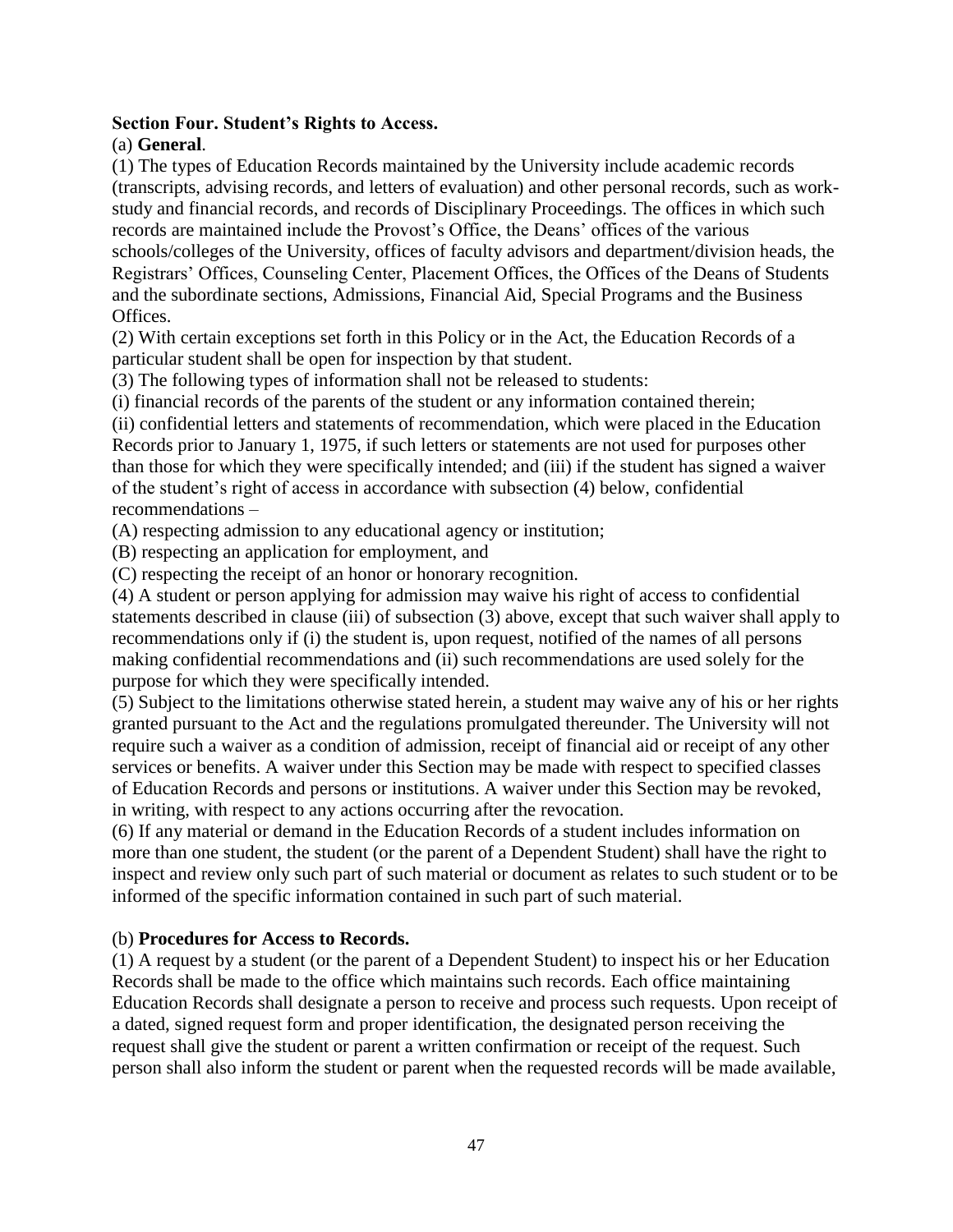as soon as is reasonably possible, but in no event more than forty-five (45) days after receipt of the request.

(2) After the designated person has removed from the student's file all information which may not be disclosed under this Policy or the Act, the records shall be made available to the student or parent on the specified date, after the student or parent again displays proper identification, for inspection and review under supervision of the designated person. If a student or parent requests a copy of one or more of such records, the requested copies, with limited exceptions, shall be transmitted to the student or parent upon payment of a fee. Unless otherwise specifically stated, the fee for such copies shall be Twenty-Five cents (\$.25) per page. The University may deny the request for a copy of records for legitimate cause, provided that such denial and the circumstances do not effectively prevent the student from exercising the right to inspect and review the records. In order to have this right, the circumstances surrounding the possible denial of a copy of records must be described. **In no event will the records of another institution which a student attended be released to any person including a student or his/her parent.** (3) After reviewing his or her records, a student or parent has a right to challenge the contents of

such records as being inaccurate, misleading or otherwise in violation of the privacy or other rights of the student. Unless otherwise established by the school/college in which a student has matriculated, a student or parent may not challenge the correctness of a grade which has been assigned to the performance of the student in a course, but may challenge the accuracy of the recording of the grade.

(4) Upon deciding that some aspect of the student's record(s) is inaccurate, the student or parent shall so inform the designated person in the office where the records are maintained and shall attempt to resolve the problem through informal discussion with such person and the person in charge of that office.

(5) If no agreement is reached through informal discussions, the student may submit in writing to the Dean of the School or College in which the student has matriculated, a rebuttal and/or request for a hearing, specifying the record or records alleged to be inaccurate, misleading or otherwise inappropriate. If the Dean's review of the hearing request and file also does not result in an agreement, the Dean shall appoint as hearing officer a University official with no direct interest in the outcome of the hearing. Unless the student or parent withdraws his request or requests a delay, the hearing shall be held within forty-five (45) days after receipt of the student's or parent's request, the hearing officer shall provide the student or parent notice of the date, time and place of the hearing reasonably in advance of the hearing. At the hearing, the student or parent shall be given an opportunity to present evidence in support of the challenge and the student or parent may, at his/her own expense, be assisted or represented by one or more individuals of his/her own choice, including an attorney. The impartial official conducting the hearing shall render his/her decision in writing within thirty (30) days after the hearing, which decision must include a summary of the evidence and the reasons for the decision. If the decision denies the challenge, the student or parent may have inserted in the student's records a written explanation concerning the allegedly inappropriate contents.

#### **Section Five. Miscellaneous Policy Items.**

(a) This Policy and a copy of the Act and regulations promulgated thereunder shall be made available at the Registrar's Office during regular registration periods. In addition, copies of this Policy may be found in the offices of the Deans of Students and the offices of the Deans of the University.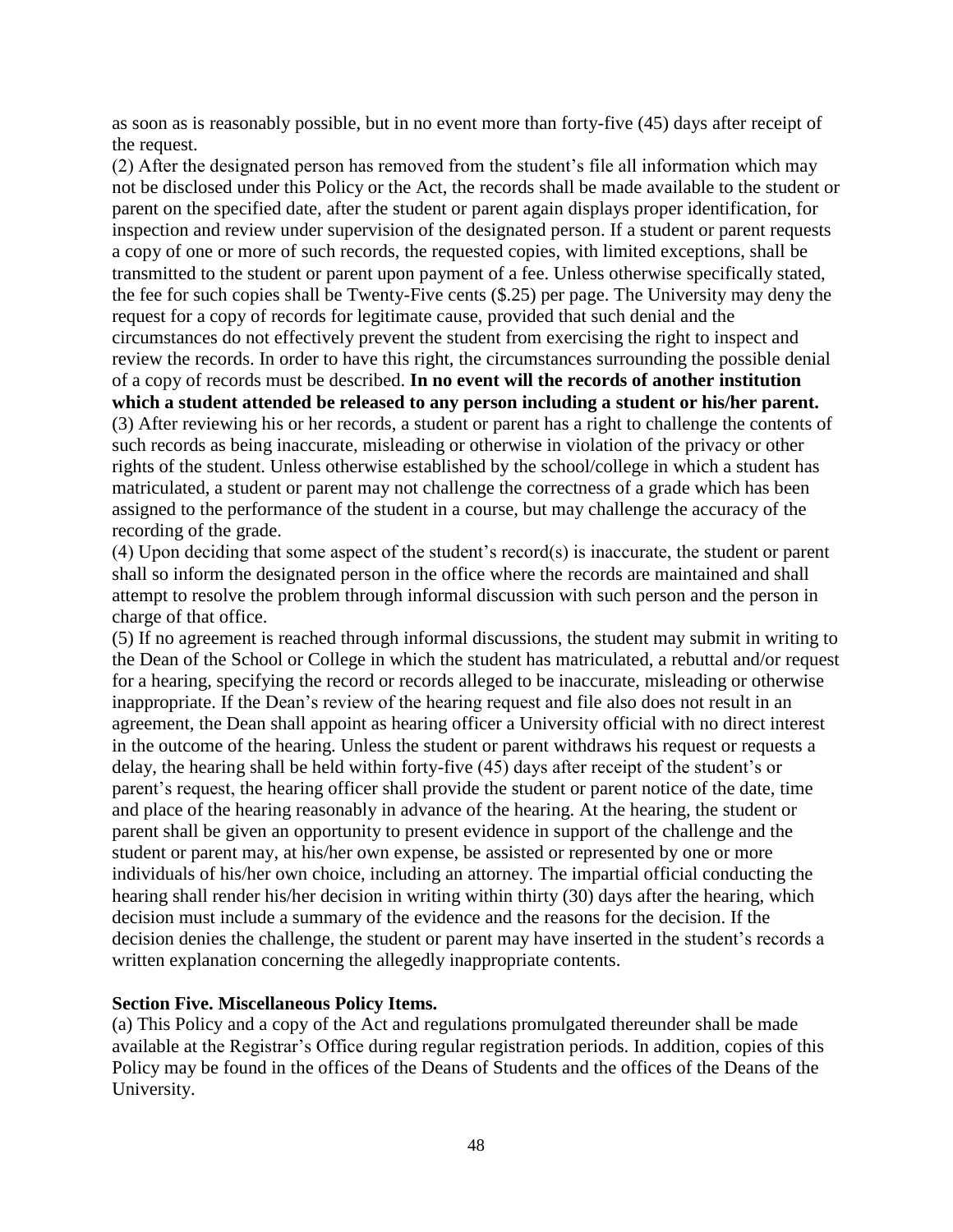(b) An annual notification of rights under the Act shall be given to students in attendance at the University. This notification shall typically be contained in the student handbooks.

(c) If a student feels that the University has failed to comply in some way with the Act or the regulations promulgated thereunder, and has failed to answer his or her complaint satisfactorily, he or she has the right to file a complaint with the Family Policy Compliance Office, U.S. Department of Education, 400 Maryland Avenue, S.W., Washington, DC 20202.

(d) Nothing in this Policy may be construed to prohibit the University from disclosing information concerning registered sex offenders.

(e) This Policy shall be effective as of the commencement of the 2009-2010 academic year.

This Policy may be amended, supplemented or revoked by the University at any time.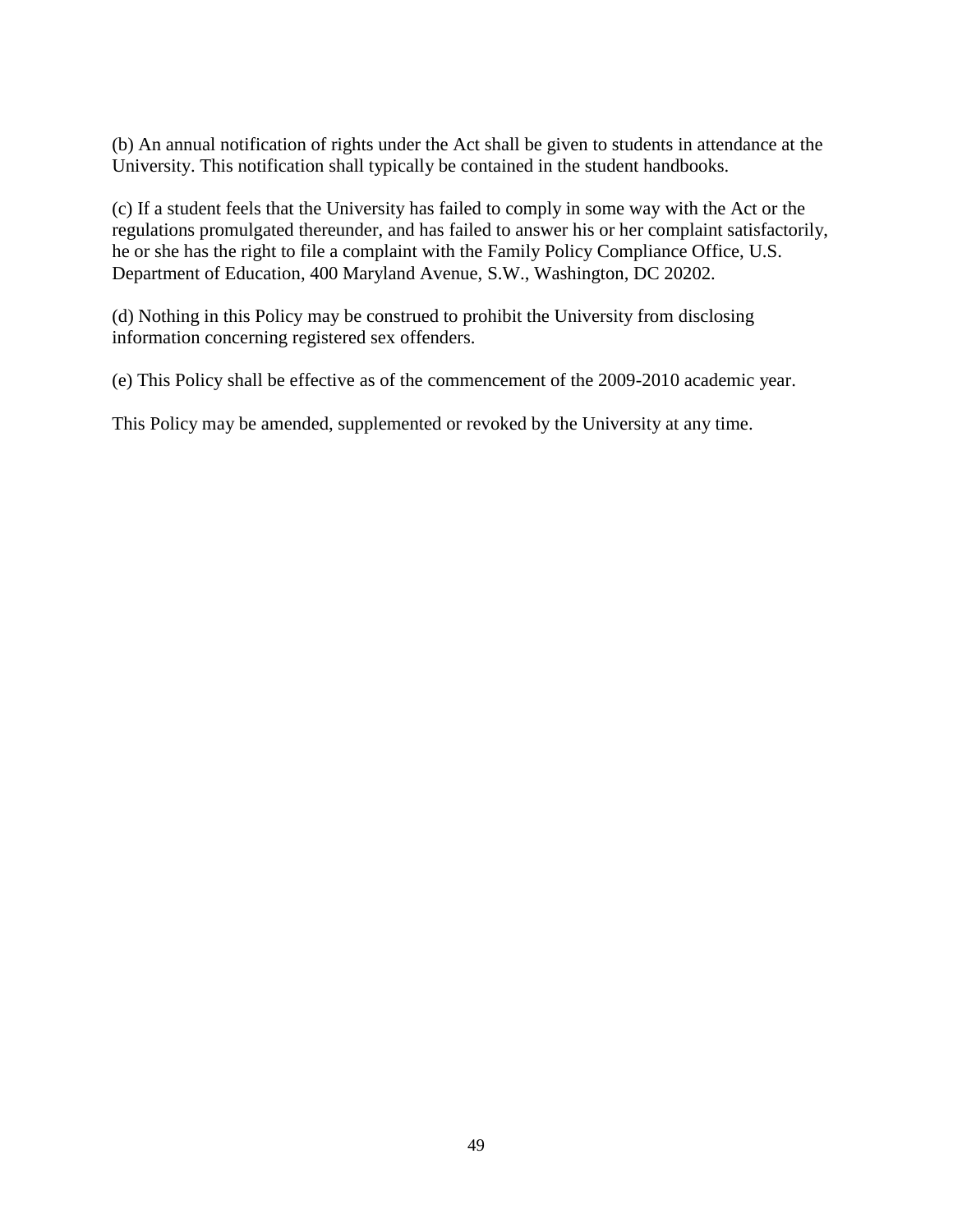#### **ANNUAL NOTICE TO STUDENTS REGARDING EDUCATION RECORDS**

The Family Educational Rights and Privacy Act ("FERPA") affords eligible students certain rights with respect to their education records. (An "eligible student" under FERPA is a student who is 18 years of age or older or who attends a postsecondary institution.) These rights include:

1. The right to inspect and review the student's education records within 45 days after the day the University receives a request for access. A student should submit to the registrar, dean, head of the academic department, or other appropriate official, a written request that identifies the record(s) the student wishes to inspect. The University official will make arrangements for access and notify the student of the time and place where the records may be inspected. If the records are not maintained by the University official to whom the request was submitted, that official shall advise the student of the correct official to whom the request should be addressed.

2. The right to request the amendment of the student's education records that the student believes are inaccurate, misleading, or otherwise in violation of the student's privacy rights under FERPA. A student who wishes to ask the University to amend a record should write the University official responsible for the record, clearly identify the part of the record the student wants changed, and specify why it should be changed. If the University decides not to amend the record as requested, the University will notify the student in writing of the decision and the student's right to a hearing regarding the request for amendment. Additional information regarding the hearing procedures will be provided to the student when notified of the right to a hearing.

3. The right to provide written consent before the University discloses personally identifiable information ("PII") from the student's education records, except to the extent that FERPA authorizes disclosure without consent. The University discloses education records without a student's prior written consent under the FERPA exception for disclosure to University officials with legitimate educational interests. A University official is a person employed by the University in an administrative, supervisory, academic, research, or support staff position (including, without limitation, law enforcement unit personnel, health staff, athletic coaches and trainers, and admissions counselors and recruiters); a person serving on the board of trustees; or a student serving on an official committee, such as a disciplinary or grievance committee. A University official also may include a volunteer or contractor outside of the University who performs an institutional service or function for which the University would otherwise use its own employees and who is under the direct control of the University with respect to the use and maintenance of PII from education records, such as an attorney, auditor, contractor, consultant, or collection agent, or a student volunteering to assist another University official in performing his or her tasks. A University official has a legitimate educational interest if the official needs to review an education record in order to fulfill his or her professional responsibilities for the University. Upon request, the University also discloses education records without consent to officials of another school in which a student seeks or intends to enroll. Such education records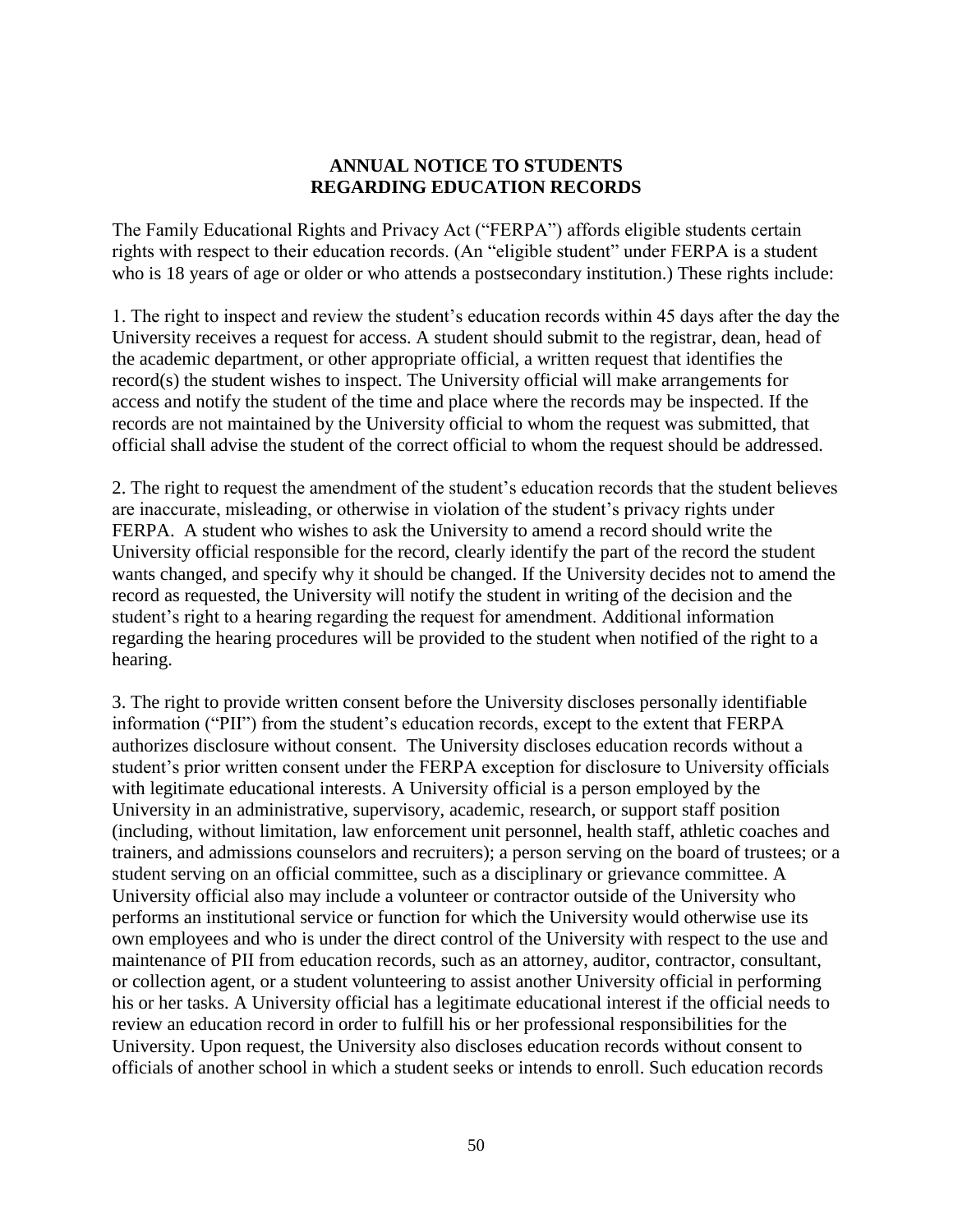may include updated or corrected information, including, without limitation, disciplinary and health records.

4. The right to file a complaint with the U.S Department of Education concerning alleged failures by the University to comply with the requirements of FERPA. The name and address of the Office that administers FERPA is:

> Family Policy Compliance Office U.S. Department of Education 400 Maryland Avenue, SW Washington, DC 20202

5. The right to withhold public disclosure of any or all items of "directory information" by written notification to the Registrar's Office of the University or Delaware Law School, as applicable, within two (2) weeks after the commencement of the fall or spring semesters of any given academic year. Under current University policy, the term "directory information" includes, without limitation, a student's name, home and campus address, telephone listing(s), electronic mail address, photograph, major field of study, grade level, enrollment status (e.g., undergraduate or graduate, full-time or part-time); dates of attendance, participation in officially recognized activities and sports, weight and height of members of athletic teams, dates of attendance, degrees, honors, and awards received, and the most recent educational agency or institution attended.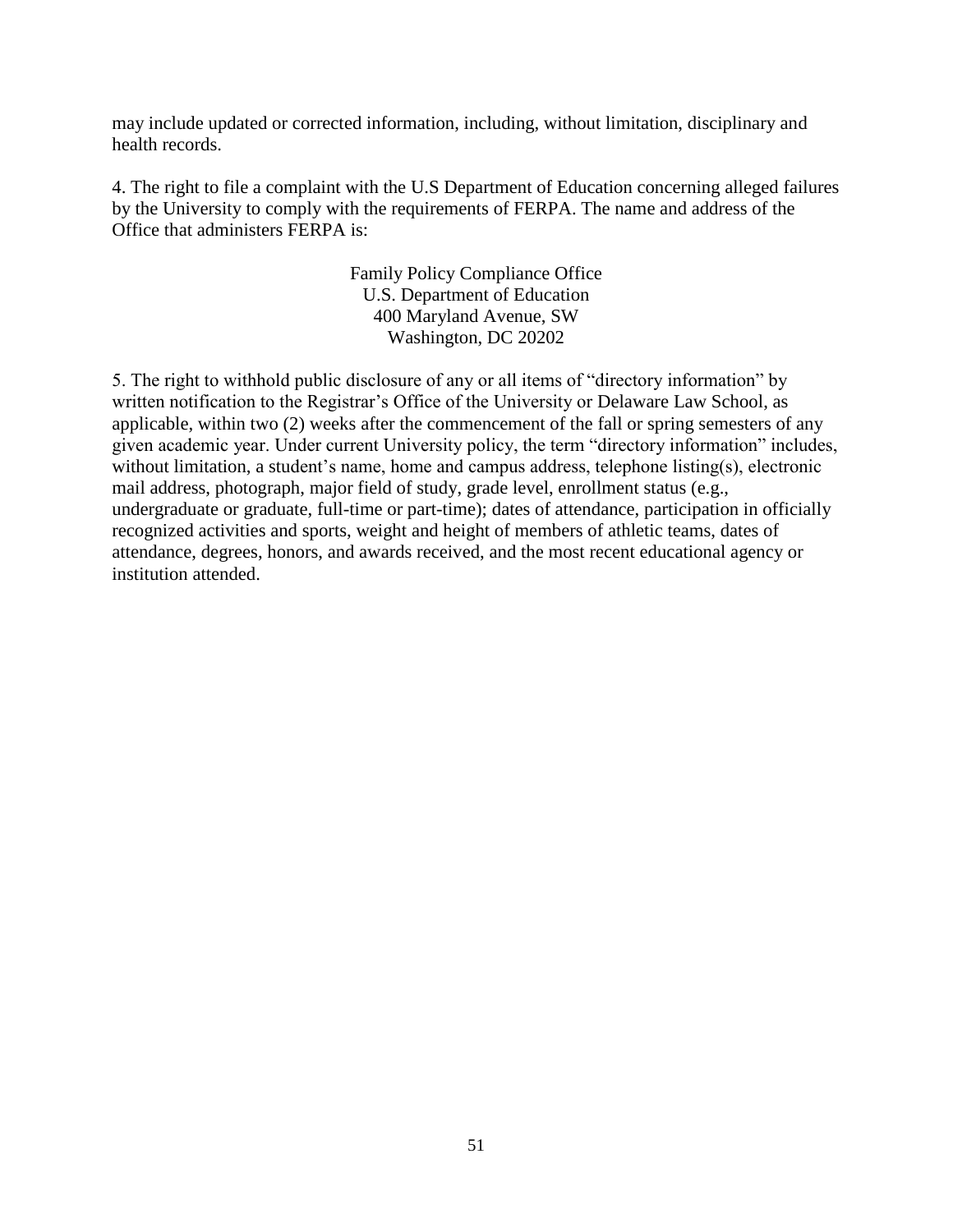## **DELAWARE LAW SCHOOL Tobacco-Free Enforcement Policy For Faculty, Staff, Students, Visitors Contractors and Guests**

#### **Purpose**

Widener University and Delaware Law School are dedicated to providing and promoting a healthy and productive environment for faculty, staff, students, visitors, contractors and guests. The Tobacco-Free Policy adopted by the university in May of 2009 is consistent with that goal. By endorsing this policy, Delaware Law School demonstrates its commitment to eliminating environmental tobacco smoke (ETS) exposure, promoting best healthcare practices and choices for individuals, and establishing a university culture of wellness.

This policy applies to all university faculty, staff, students, visitors, contractors and guests at all times. Tobacco use includes any lighted tobacco product and/or any oral tobacco product. The use of all tobacco products is prohibited within the boundaries of each of the university's four campuses. The prohibited areas within each of the campuses boundaries include all buildings, facilities, indoor and outdoor spaces and grounds owned, rented and licensed by the university. This policy also applies to parking lots, walkways, sidewalks, sports venues, university vehicles and private vehicles parked or operated on university property.

#### **Enforcement**

All members of Widener University and the Delaware Law School community are asked to respectfully remind faculty, staff, students, visitors, contractors and guests who are smoking or chewing tobacco on university property about the university's Tobacco-Free Policy. Small information cards will be available for distribution to tobacco users by any member of the Delaware Law School community. The cards will indicate that Widener University is a Tobacco-Free university; they will be available to faculty, staff, students, visitors, contractors and guests. There will be guidance for assistance including the Widener University tobacco-free website address.

Campus Safety staff will also be responsible for reminding any faculty, staff, student, visitor, contractor or guest who is using tobacco on university property about the university's tobaccofree policy and for providing them with a copy of the Tobacco-Free information card. Campus Safety staff may ask to see identification for faculty, staff, students, visitors, contractors and guests and complete an incident report for anyone who is found violating the university's policy. The original incident reports will be directed to the Campus Safety Office. Incident reports will be reviewed and copies of reports for students will be sent to the appropriate Student Affairs Office for processing through the student disciplinary process. Copies of reports for all employees for all campuses will be sent to the Human Resources Office in Chester for processing through the employee disciplinary process. The Human Resources Office will send a copy of the incident report to the employee's supervisor.

There will be four levels of offenses, with a requirement for each offense that a cited student or employee attend an educational program or seek assistance for cessation, in addition to the noted penalties as follows:

1st Offense – Warning 2nd Offense – \$25.00 Fine 3rd Offense – \$50.00 Fine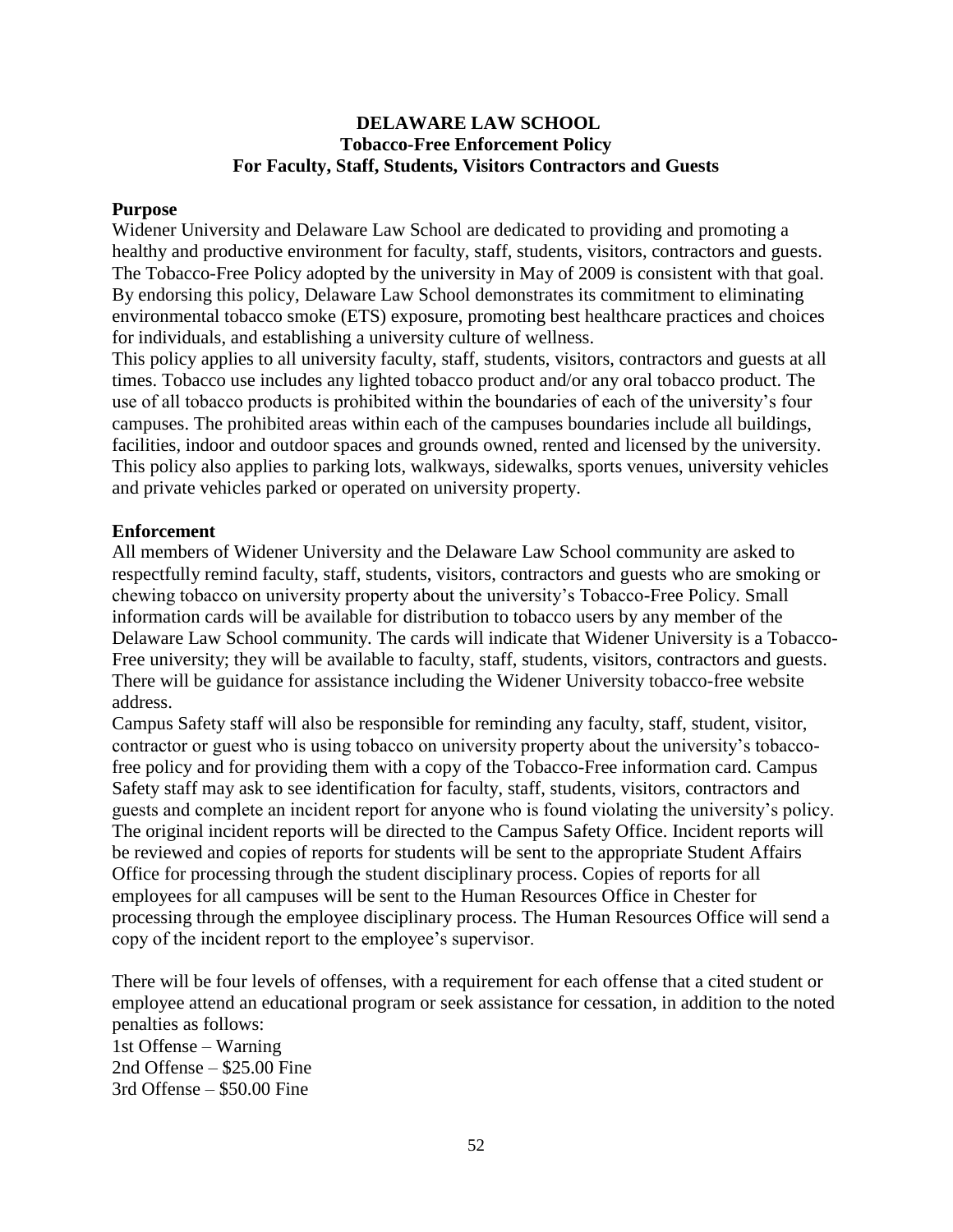4th Offense – up to dismissal or termination of employment/enrollment, based on the respective disciplinary code.

Campus Safety staff will give a copy of the Tobacco-Free information card to visitors using tobacco on university property and ask them to extinguish cigarettes, cigars or pipes or dispose of smokeless tobacco products. If a visitor refuses to comply with this request, Campus Safety staff may ask the visitor to leave campus (as is currently done when visitors violate the university's alcohol and drug policy).

## **Assistance**

Educational and cessation assistance programs will be offered to students, faculty and staff throughout the 2010/11 academic year to help them quit using tobacco products. Any money collected from the noted fines will support the wellness education program.

## **Campus Tobacco-Free Boundaries**

Widener University Campus – The boundaries are generally described as I-95 to the south, the west side of Melrose Avenue to the east, the south side of 18th Street to the north and the east side of Providence Avenue to the west. Other facilities included in the tobacco-free boundaries include the Maintenance complex on 12th Street, the Spang parking lot at Melrose Avenue and 14th Street, the entire Athletic Complex, including 17th Street, the sidewalk along 17th Street and the softball field in Ridley Township, the Child Development Center at Walnut and 18th Streets, Balin Hall at Providence Avenue and 22nd Street, the Access Center at Providence Avenue and 21st Street, the parking lot on the west side of Providence Avenue between 16th and 17th Streets, the Development Office on 15th Street, the Bell property in Upland and all of the university owned properties along Melrose Avenue and throughout Sun Hill.

Delaware Law School Campus – The boundaries are generally described as Concord Pike to the west, the moat between the shopping center and the campus to the south, the country club to the east and the maintenance complex, rugby field, the townhouses and adjacent parking lots to the north. We ask that you be respectful of the private property owners that are within the general campus boundaries.

Commonwealth Law School Campus – The boundaries are generally described as all of the property bounded by Thea Drive to the south, both sides of Vartan Way going north, including the parking lot, buildings, basketball/tennis courts and the surrounding land. Also included in the tobacco-free boundaries is the Maintenance complex on Progress Avenue.

Exton Campus – The boundaries are generally described as the walkways, parking lot and driveways surrounding 825 Springdale Drive.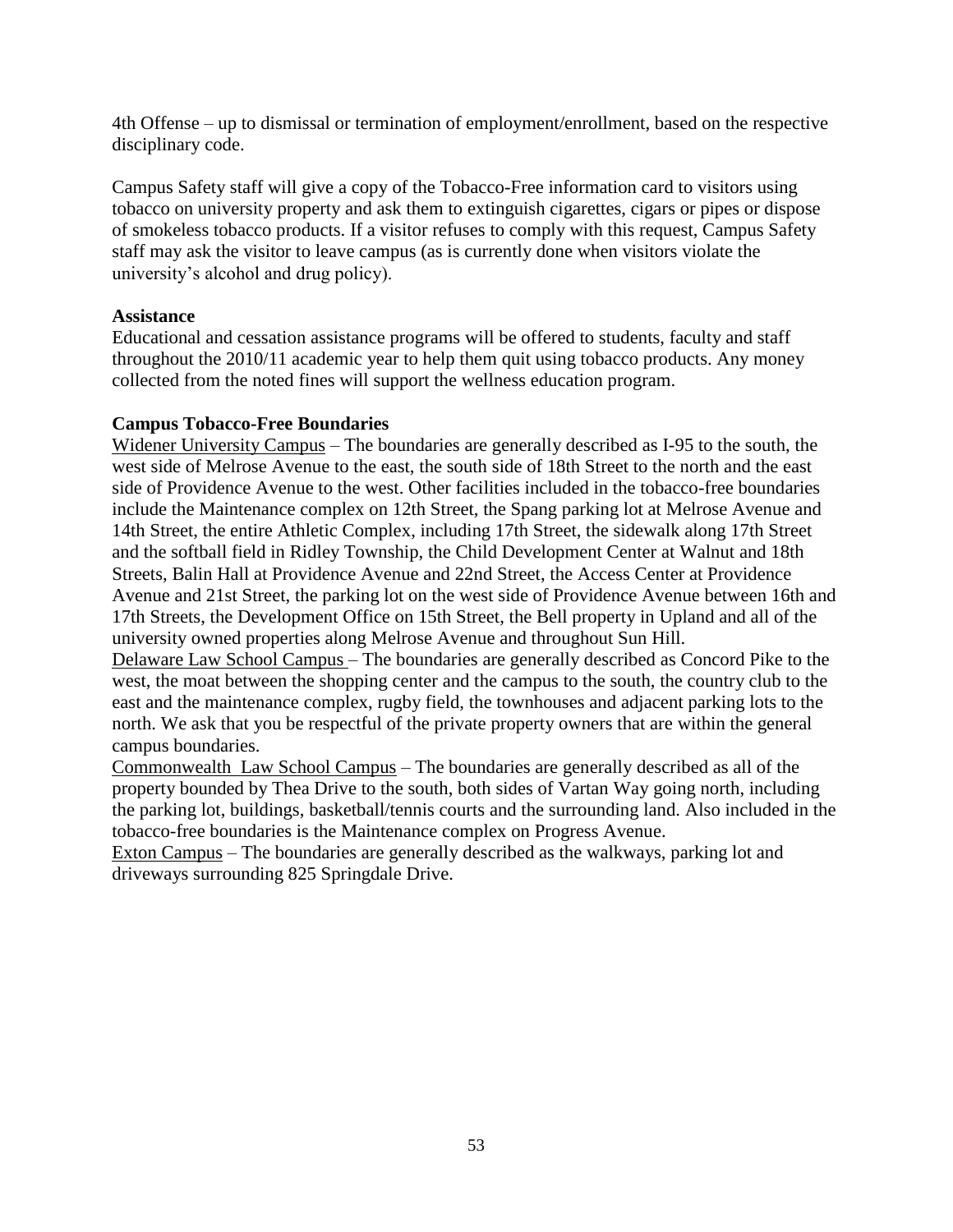## **WIDENER UNIVERSITY DELAWARE LAW SCHOOL Alcohol & Controlled Substances Policy For Students, Visitors and Guests**

#### **Alcoholic Beverages and Controlled Substances Policy**

Federal law requires that in order for an institution of higher education to receive federal funds, it must adopt and implement a program to prevent the possession, use, or distribution of illegal or illicit drugs and alcohol by students and employees. In keeping with the foregoing, all students are required to strictly adhere to the standards of conduct outlined below.

a) Alcoholic Beverages: In keeping with the laws of Pennsylvania and Delaware, university policy regarding alcoholic beverages is as follows:

1) It is illegal for any person under 21 years of age to possess alcoholic beverages or to attempt to purchase or to consume or transport any alcoholic beverage within Pennsylvania or Delaware. 2) It is illegal for any person to sell or give alcoholic beverages of any kind to a minor. 3) It is illegal for any person to misrepresent his or her own age or the age of any other person to obtain alcoholic beverages. For students and their guests of legal age, alcoholic beverages are confined to resident rooms with doors closed, or to a location designated and approved by the Student Affairs Office. All individual students or guests in any student room must be of legal age (21 years or older) when alcohol is present. Alcohol is prohibited in all public areas, including, without limitation, porches, lounges, stairs, lobbies, classrooms, hallways, and offices. In those situations in which exceptions are made, the university reserves the right to require additional procedures to ensure safety and responsible consumption. No alcohol is permitted in Schwartz Athletic Center, and alcoholic beverages are not allowed in the University Center unless during an event where all in attendance are of age and the sponsoring group has received the explicit written permission of the associate provost and dean of students. No alcohol is permitted in the university stadium during athletic events or at university athletic events played elsewhere. Public intoxication is also prohibited, regardless of age. Special procedures may exist for 21-and-older events, particularly those involving alcohol. Organizations are responsible for abiding by the university's alcohol policy. In addition, Widener University does not permit organizations contracting with third party vendors to facilitate "open bar" events. Alcohol consumption at organization events must be in accordance with the Inter-Fraternity Council BYOB standards for all organizations, including a cash sale per drink or its equivalent.

b) Bulk Container Policy: Widener University promotes an environment that complies with the laws of Pennsylvania and Delaware and our university alcohol policy. We do permit individual students who are 21 years of age or older to possess and consume alcoholic beverages within their individual room, suite, or apartment, as long as no one under the age of 21 is present. The university does have a bulk container policy that regulates the amount of alcohol a student who is 21 or older may possess in our residence halls or while on university property. The essential elements of that policy are as follows:

1) No kegs or beer balls are permitted in the residence halls or on university property.

2) No alcoholic punch/mix/concoction is permitted in the residence halls or on university property.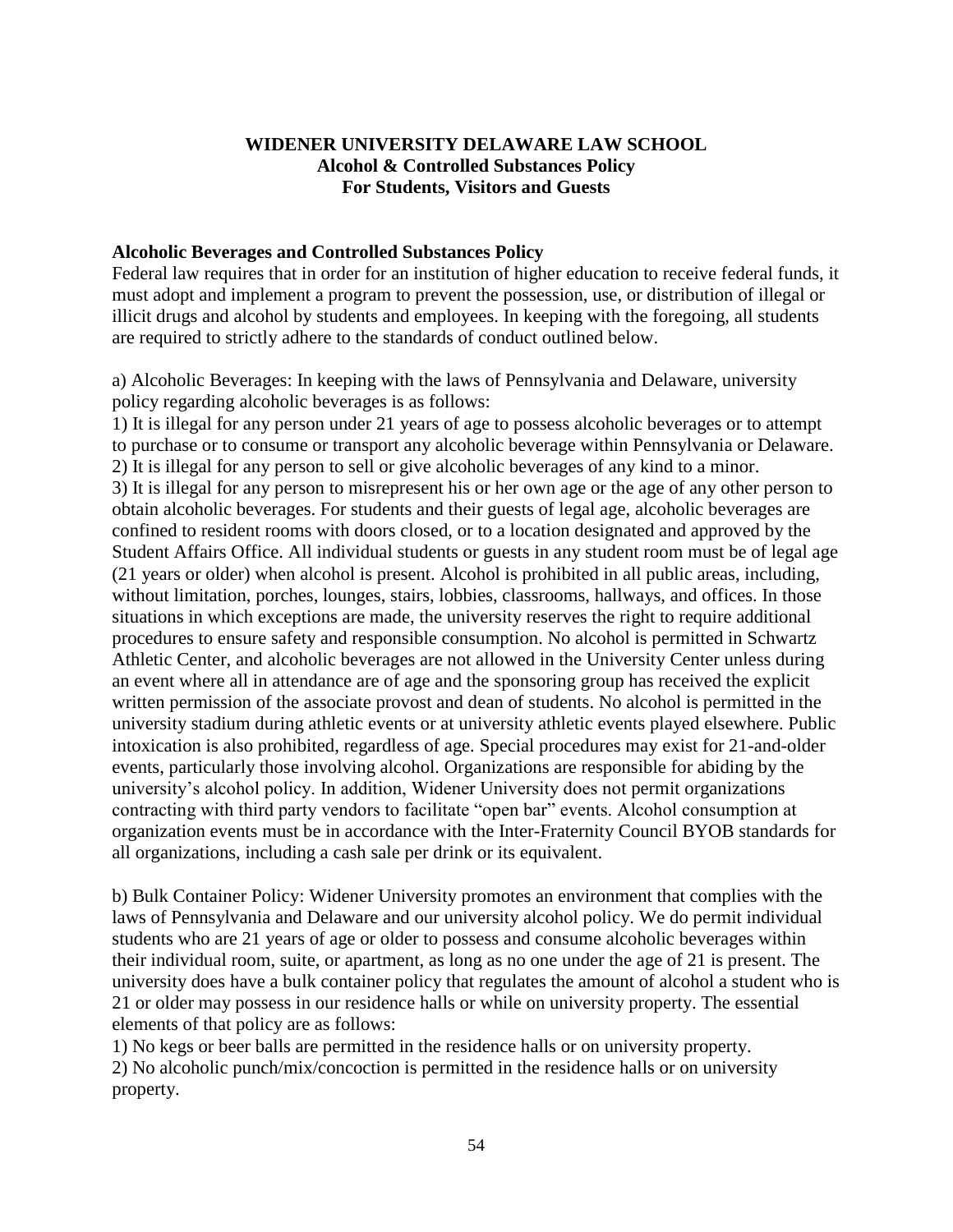3) No student may possess more than two total units in any combination of the following list of alcohol unit amounts:

- One gallon of wine.
- One liter of hard liquor or natural or distilled spirits used or intended for consumption.
- One case of beer or malt products (24 12-ounce bottles or cans).

• One case of wine coolers or similar alcoholic products (24 12-ounce bottles or cans). Bulk amounts and common sources of alcohol are strictly prohibited for individual and campus organizations unless provided by a third-party vendor and registered with the Student Affairs Office. Examples of bulk amounts and common sources of alcohol are kegs and beer balls or jug wines. Alcohol used in violation of university policy will be confiscated.

The laws of Pennsylvania and Delaware carry strict sanctions for violation of alcohol-related offenses, including jail sentences, substantial fines, and revocation of one's driver's license. Additionally, the City of Chester enforces an ordinance that prohibits open containers (e.g., cans, bottles, cups, squeeze bottles, etc.) of alcohol in outdoor public areas, including streets, roofs, porches, yards, sidewalks, and any external areas of the residence structure that are construed as part of the Widener University Main Campus. Students are reminded that off-campus violations of the university Alcoholic Beverages and Controlled Substances Policy are subject to disciplinary action via the Campus Judicial System.

In addition, empty alcoholic containers and paraphernalia—including wine bottles, beer cans/bottles, liquor bottles of any size, shot glasses, beer bongs and funnels—are prohibited on university property, including those for decorative purposes.

c) Drugs and Other Controlled Substances: The possession, use, and sale of illegal drugs, narcotics, and other controlled substances is a federal and state offense subject to mandatory heavy fines and imprisonment. The university cannot and will not shield students from the law and its consequences. Widener University must and will cooperate with law enforcement agencies.

Any Widener University student who (1) possesses, uses, or distributes narcotics or illegal drugs or drug-related paraphernalia either on or off campus (not specifically prescribed by a physician or without the knowledge of the associate provost and dean of students on the Chester Campus or the associate dean of student affairs on the Wilmington Campus or the dean of students on the Harrisburg Campus); (2) brings such narcotics or illegal drugs or drug-related paraphernalia onto university premises; or (3) causes such narcotics or illegal drugs or drug-related paraphernalia to be brought onto university premises may be suspended, dismissed, expelled, and/or referred for prosecution. Any antisocial conduct resulting from illegal drugs or other controlled substances will result in appropriate disciplinary action up to and including expulsion from the university. Applicable federal law states that any student convicted of various illegal drug offenses will lose his or her student aid eligibility for specified periods of time depending upon whether the conviction was for use or sale and how many times the student has been convicted.

(d) Prohibited Conduct: The following nonexclusive list of behaviors may result in disciplinary action, including suspension, dismissal, expulsion, and referral for prosecution: 1) Disobedience of any of the general regulations as noted in the Student Code of Conduct, Student Handbook, Student Drug and Alcohol Policy, or any other generally available set of guidelines.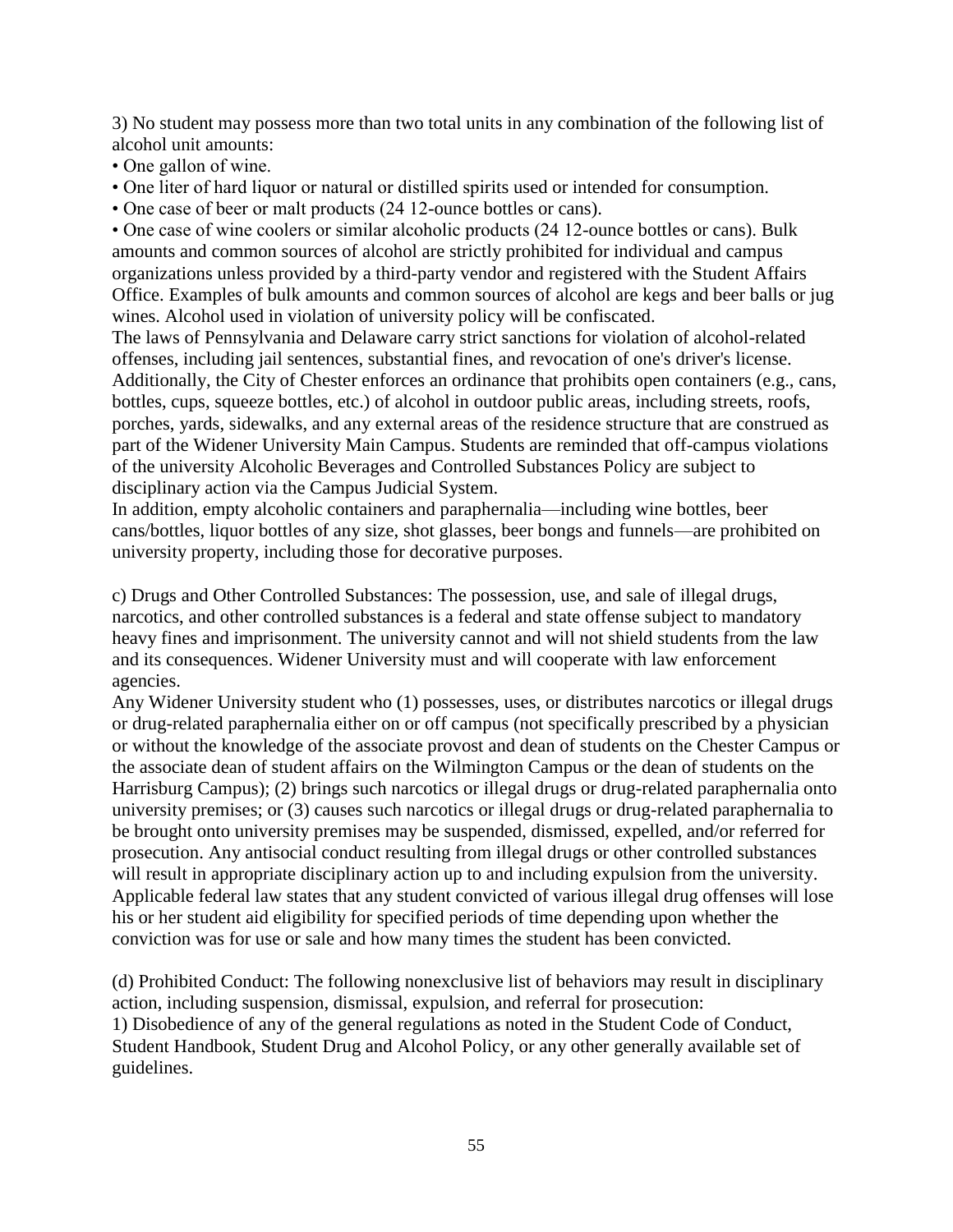2) The possession, use, or distribution, either on or off campus, of illegal or illicit drugs, drug paraphernalia, narcotics, or medicine requiring a physician's prescription and used without such prescription.

3) Violation of federal, state, or local criminal laws.

4) Violation of the university's policies on the use and possession of alcoholic beverages as outlined in university publications such as the Student Handbook and Student Drug and Alcohol Policy.

Students are reminded that violations of university policy are not limited to the above list. Rather, this information is provided merely to highlight some important rules and regulations which must be observed.

## **The Health Risks of Substance Abuse**

For the benefit of every Widener University student, a list has been prepared to heighten awareness of the dangers of drugs and their effects upon the user and is available as an addendum on the Widener Law website. The list is for illustrative purposes only and is not allinclusive. Any doubts as to which are considered illicit should be raised with Student Affairs, Health Center, or Counseling Center professionals.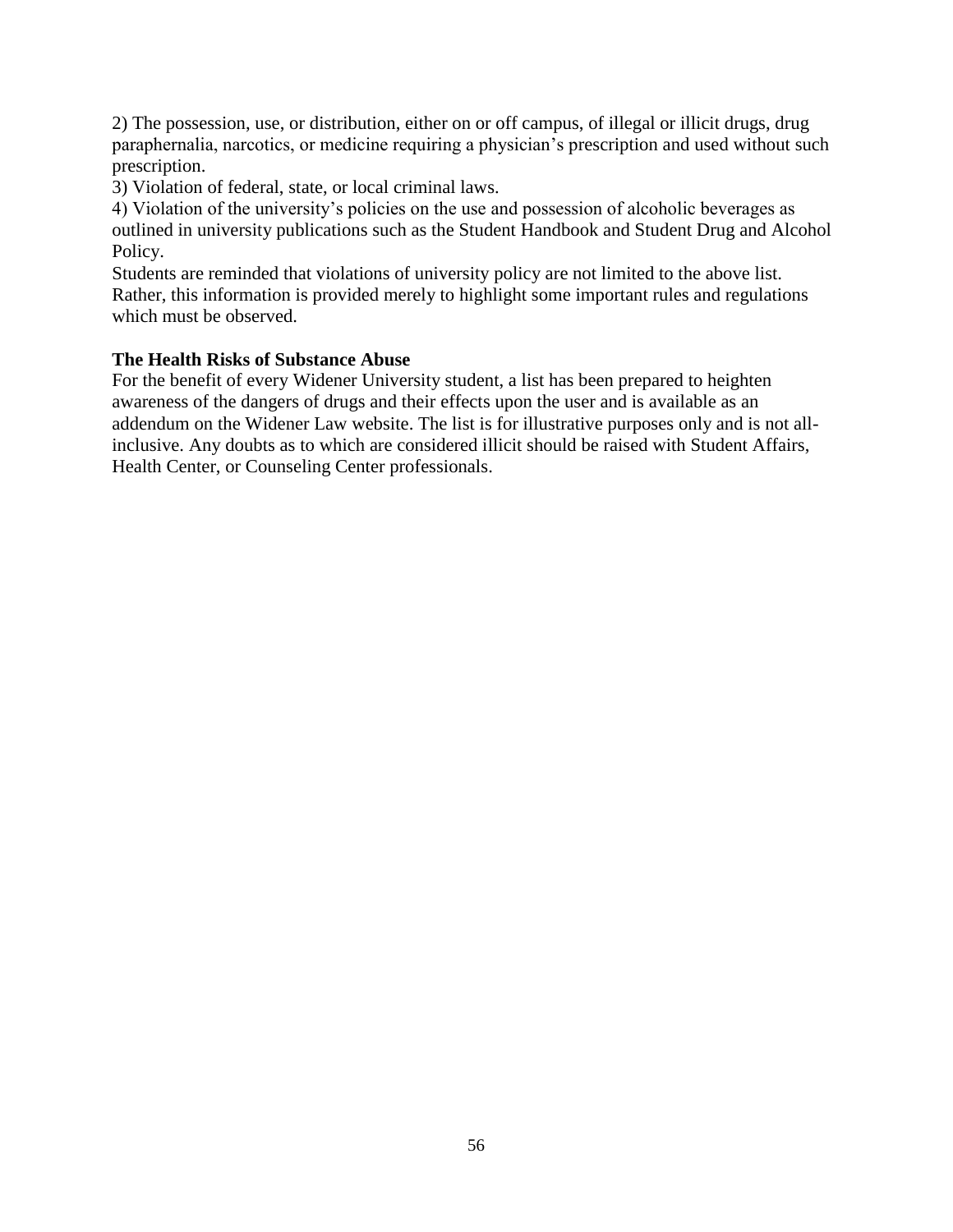## **WIDENER UNIVERSITY DELAWARE LAW SCHOOL CHILDREN ON CAMPUS AND WORKING WITH CHILDREN POLICY**

**A. PURPOSE:** The purpose of this Policy is to ensure the fulfillment of the University's moral obligation to protect children as vulnerable members of society and the University's obligation to its students, staff and visitors to conduct its operations and maintain its facilities in a manner consistent with its mission as an institution of higher education.

**B. SCOPE:** This Policy applies to activities and programs taking place on any University campus, or under the authority and direction of the University at other locations in which Minors will be physically present and participating. This Policy shall not apply to research programs subject to the review and approval of the University's Institutional Review Board. All camps involving Minors, whether athletic, academic, recreational or otherwise, are subject to this Policy.

**C. DEFINITIONS:** The following definitions apply to this Policy:

1. "Minor" means any person under the age of 18, including, without limitation, those persons referred to in this policy as "children"; provided, however, that it shall exclude any person who is at least the age of 17 who is enrolled as an undergraduate student of the University.

2. "Authorized Adult" means a parent, legal guardian or adult who has complied with the requirements to be present with Minors under this Policy and who is responsible for escorting or supervising the Minor(s) while on campus or while participating in any activities identified in this Policy.

## **D. REQUIREMENTS OF POLICY GOVERNING PRESENCE OF MINORS ON CAMPUS:**

1. General Rule: As a general rule, because the University's work is higher education, University campuses are not appropriate environments for children unless they are enrolled in a program specifically designed for children and appropriately supervised by adults with the proper training and credentials. The University manages its campuses primarily for adults, and does not have the capacity to provide safe places for children who are not enrolled in a specific program. As such, parents and guardians who find it necessary to bring a Minor onto campus must adhere strictly to the following rules:

(a) No Minor may be left alone on campus at any time for any reason; the University will call the police if any child is found locked or alone in a car or wandering alone around the campus; (b) Minors may not accompany University students to class;

(c) Personnel may not bring Minors to work unless the University has specifically designated a time and place for staff children to be present;

(d) Resident students may not "babysit" children in their rooms; in addition,

resident students may not have guests in their rooms who are Minors.

(e) The University understands that child care emergencies happen.

However, the University is not in a position to provide emergency child care on campus. We advise students, faculty and staff who have child care emergencies to choose to remain at home rather than trying to bring the child to class, work or other events on campus. We ask supervisors and faculty members to be lenient in excusing absences that result from child care emergencies.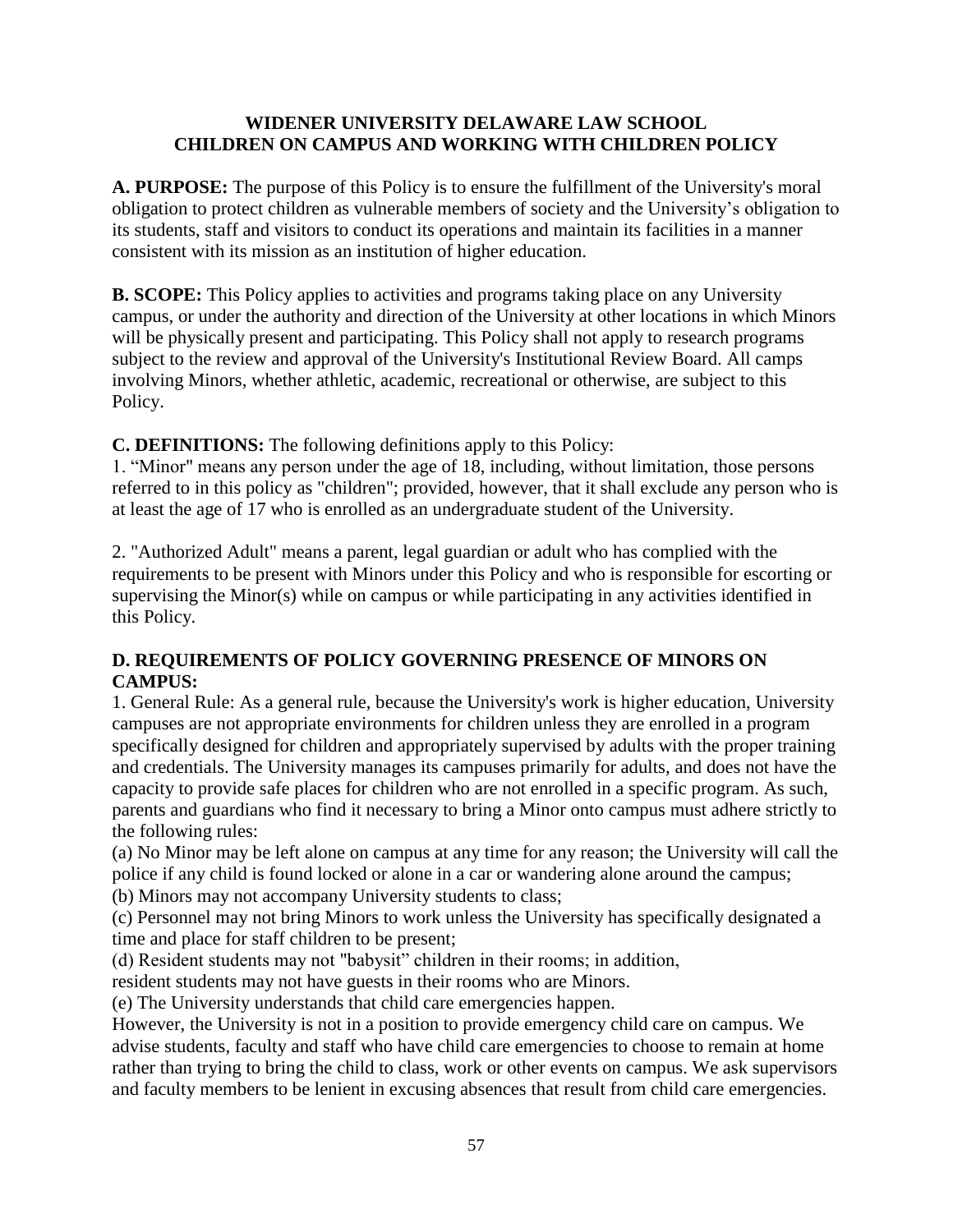If, despite this policy statement, a student brings a child to class or an employee brings a child to work, the faculty member or supervisor may act at his or her discretion in handling the immediate situation, but in all cases, should remind the student or employee of this Policy. In all cases involving students, the faculty member should inform the respective dean of the situation so that appropriate follow-up communications can occur in a timely way.

2. Requirements Governing Presence of Minors on Campus: In order to ensure that the essential functioning of the University is not impaired and that the safety of all Minors on campus is provided for, it is necessary to establish certain requirements governing the presence of Minors on the University's campuses.

These requirements are as follows:

(a) All Minors:

(i) All Minors not registered for classes who are otherwise participating in a University program or a program taking place on University property must be supervised by an Authorized Adult(s) at all times while they are participating in that program.

(ii) All supervised Minors participating in a University program or a program taking place on University property are permitted in the general use facilities (Athletic Fields, Public Spaces, Academic Buildings, Dining Areas, etc.) but may be restricted from certain areas of the facilities or from utilizing certain equipment.

(iii) Minors accompanied by an Authorized Adult are permitted at events and venues open to the public. However, the University reserves the right to determine, in its sole discretion, whether selected events or venues are appropriate for unescorted or unsupervised Minors, such as recruiting events.

(b) Pre-High School Age Children:

(i) All pre-high school age children on University campuses must be escorted or supervised at all times by an Authorized Adult. It is the responsibility of the parents, legal guardians or other Authorized Adult to make appropriate off-campus arrangements if these children cannot be accompanied at all times while on campus.

(ii) Pre-high school age children, not participating in University sponsored programs or a program taking place on University property, are prohibited from laboratories and other areas where significant potential safety hazards and liabilities may exist and where strict safety precautions are required. In addition, unsupervised or unescorted pre-high school age children are prohibited from entering areas that include, but are not limited to, storage rooms, equipment rooms and certain athletic facilities such as locker rooms, training rooms, courts, swimming pools and playing fields.

(c) High School Age Children:

(i) High school age children not participating in University programs or programs taking place on University property may utilize University facilities such as the Library and the University bookstore as long as they meet behavioral standards expected of enrolled students. When using these facilities, all high school age Minors must be accompanied by an Authorized Adult. High school age children not meeting University community conduct standards for University students will be asked to leave the campus.

(ii) High school age students are not allowed in classrooms while classrooms are in session unless permission is granted by the faculty member having authorized access to the classroom. Should a high school age student become disruptive, the University student and visitor may be asked to leave.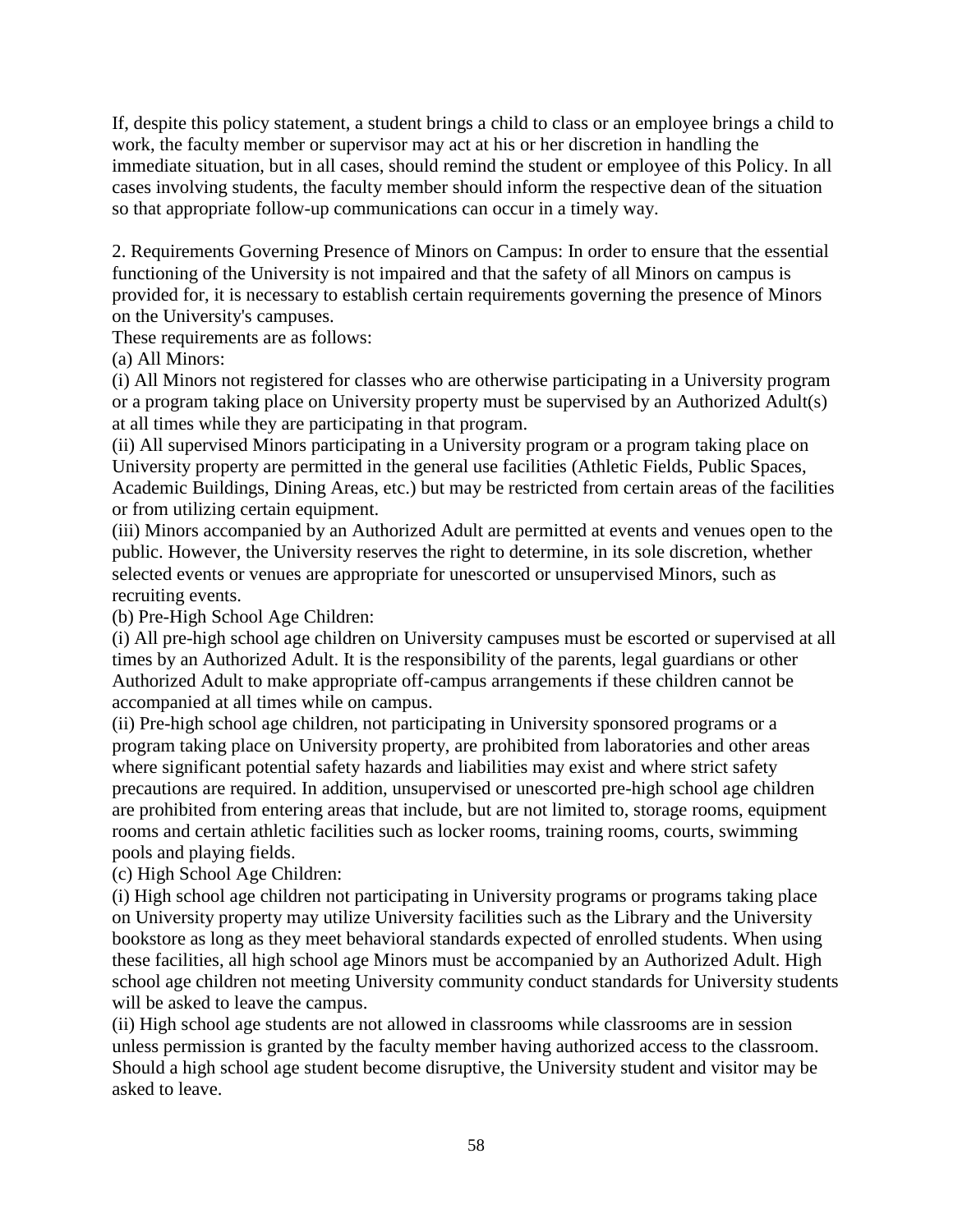#### **E. IMPLEMENTING THIS POLICY:**

1. Program Registration: Departmental units shall, through an appropriate supervisor or department head, prior to the beginning of the University's fiscal year for ongoing programs and activities and at least sixty days prior to the first scheduled date of participation by Minors, inform the Associate Vice President - Administration of the details of the program or activity on forms provided by that department. Any requests for clarification as to whether a particular program or activity is subject to this Policy, or a request for a waiver to this Policy, should also be sent to the Senior Vice President for Administration & Finance and the Associate Vice President for Administration. Information provided shall include, at a minimum, the University employee in charge of the program or activity; the dates and locations where Minors will be participating; the general nature of the activities and program to be undertaken or offered; the names of all adults who will be participating directly with Minors in the program or activity; and the administrative requirements associated with the program or activity, including but not limited to waivers and permission slips to be obtained from the parent/guardians of participating Minors and medical emergency forms.

2. Background checks: A successful background check will be required of each adult prior to his or her direct participation with Minors in a program or activity covered by this Policy and at least once every four (3) years thereafter. Background checks may be conducted by an outside contractor with the approval of the Associate Vice President -Administration at the contractor's expense, though certain background requests may be accessed directly by the applicant (e.g., Pennsylvania Child Abuse History Clearance

http://www/dpw.state.pa.us/resources/documents/pdf/fillinforms/dpw childabuse.pdf). Background check request forms and information will be available from the Associate Vice President-Administration. It is the responsibility of the person in charge of the program or activity to assure that each participating adult has submitted the required background check request forms and has subsequently received clearance to participate. The Associate Vice President Administration will maintain a roster of individuals who have been cleared to participate and the dates on which a new background check will be required. The background check will be limited to criminal offenses, including, but not limited to, child abuse, for which an individual has been convicted, plead guilty to a felony or misdemeanor, or where such charges are currently pending. The University may accept successful documented background clearances from governmental agencies (e.g., School Districts) that have been completed within four (4) years from the start date of employment. A decision not to permit an individual to participate in a program or activity covered by this Policy based on the results of a background check will be made by the Associate Vice President for Administration after consultation with the Senior Vice President for Administration and Finance or others as needed. The results of background checks conducted under this Policy will be used only for the purposes of this Policy, except that the University reserves the right to take appropriate action with respect to employees who may have falsified or failed to disclose information material to their employment or employment applications uncovered as a result of the background check, including and up to immediate termination of employment. Copies of background check reports shall be retained in the Department of Human Resources.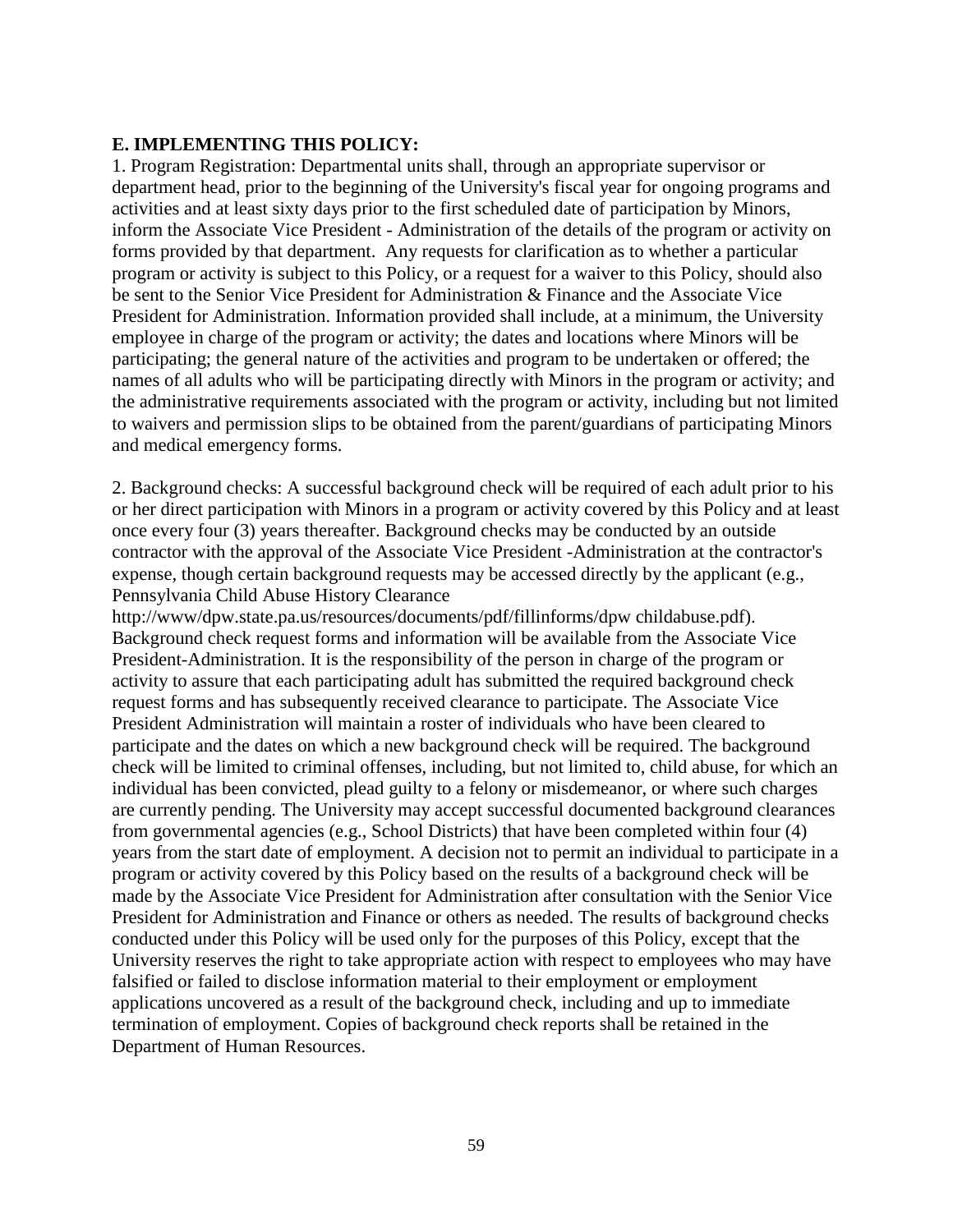3. Training: Each adult who will be participating with Minors in a covered program or activity shall attend annual mandatory training on the conduct requirements of this Policy, on protecting Minors from abusive emotional and physical treatment, and on appropriate or required reporting of incidents of improper conduct (including, but not limited to, appropriate law enforcement authorities). The Senior Vice President for Administration and Finance or his/her designee may enhance and/or modify the required training program to meet specific needs of the particular program or activity involved, but any such enhanced or modified program must include all the elements described in this section. In addition, the Senior Vice President for Administration and Finance or his/her designee shall arrange for sufficiently frequent training sessions to permit covered programs and activities to continue to function on a regularly scheduled basis.

4. Conduct Requirements: Adults participating in programs and activities covered by this Policy shall not:

(a) Have one-on-one contact with Minors; in general, it is expected that activities where Minors are present will involve two or more adult participants.

(b) Participate in a sleepover under the auspices of the program or activity, unless (1) one of the Minor's parents or legal guardians is present or (2) one of the Minor's parents or legal guardians has given written consent and there is at least one other adult, and the two adults remain in each other's presence at all times.

(c) Engage in abusive conduct of any kind toward, or in the presence of, a Minor.

(d) Strike, hit, administer corporal punishment to, or touch in an inappropriate or illegal manner any Minor.

(e) Pick up Minors or drop off Minors from their homes, other than the driver's child or children or friend of the driver's child or children, in the adult's personal vehicle, whether before, during, or after the program or activity.

(f) Engage in the use of alcohol or illegal drugs, or be under the influence of alcohol or illegal drugs during such programs or activities.

(g) Make pornography in any form available to Minors participating in programs and activities covered by this Policy or assist them in any way in gaining access to pornography.

5. Allegation of Inappropriate Conduct: Adults participating in programs and activities covered by this Policy shall:

(a) Immediately report any violation of the Conduct Requirements of this Policy to the person in charge of the program or activity and to the Senior Vice President for Administration and Finance and the Director of Campus Safety, and shall contact law enforcement and emergency responders as may be appropriate under the circumstances.

(b) Assure the safety of Minors participating in programs and activities covered by this Policy, irrespective of any other limitation or requirement, including removal of Minors from dangerous or potentially dangerous situations. In such case, the Director of the Campus Safety must be notified immediately.

(c) Discontinue any further participation in programs and activities covered by this Policy when an allegation of inappropriate conduct has been made against him or her, until such allegation has been satisfactorily resolved.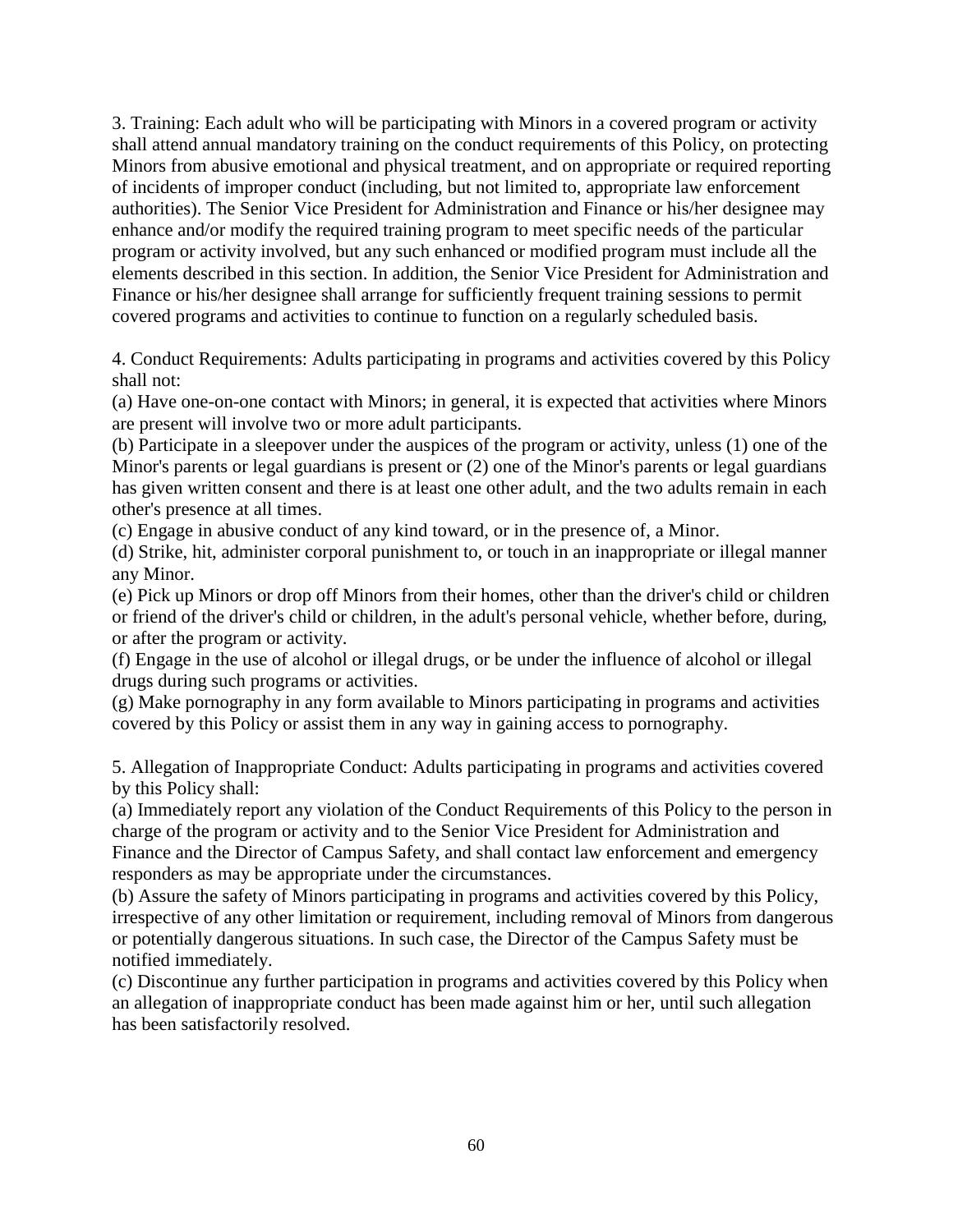F. **RETALIATION:** The University prohibits retaliation against any individual who, in good faith, reports a violation of this Policy or who participates in any investigation or disciplinary action arising from a report of a violation of this Policy. Individuals found to have participated in retaliatory action, either personally or through any agent or representative, in contravention of this Policy shall be subject to disciplinary action, up to an including termination of employment or expulsion.

G. **EFFECTIVE DATE AND AMENDMENT:** This Policy shall be effective as of 2012, and may be amended at any time thereafter by the President of the University.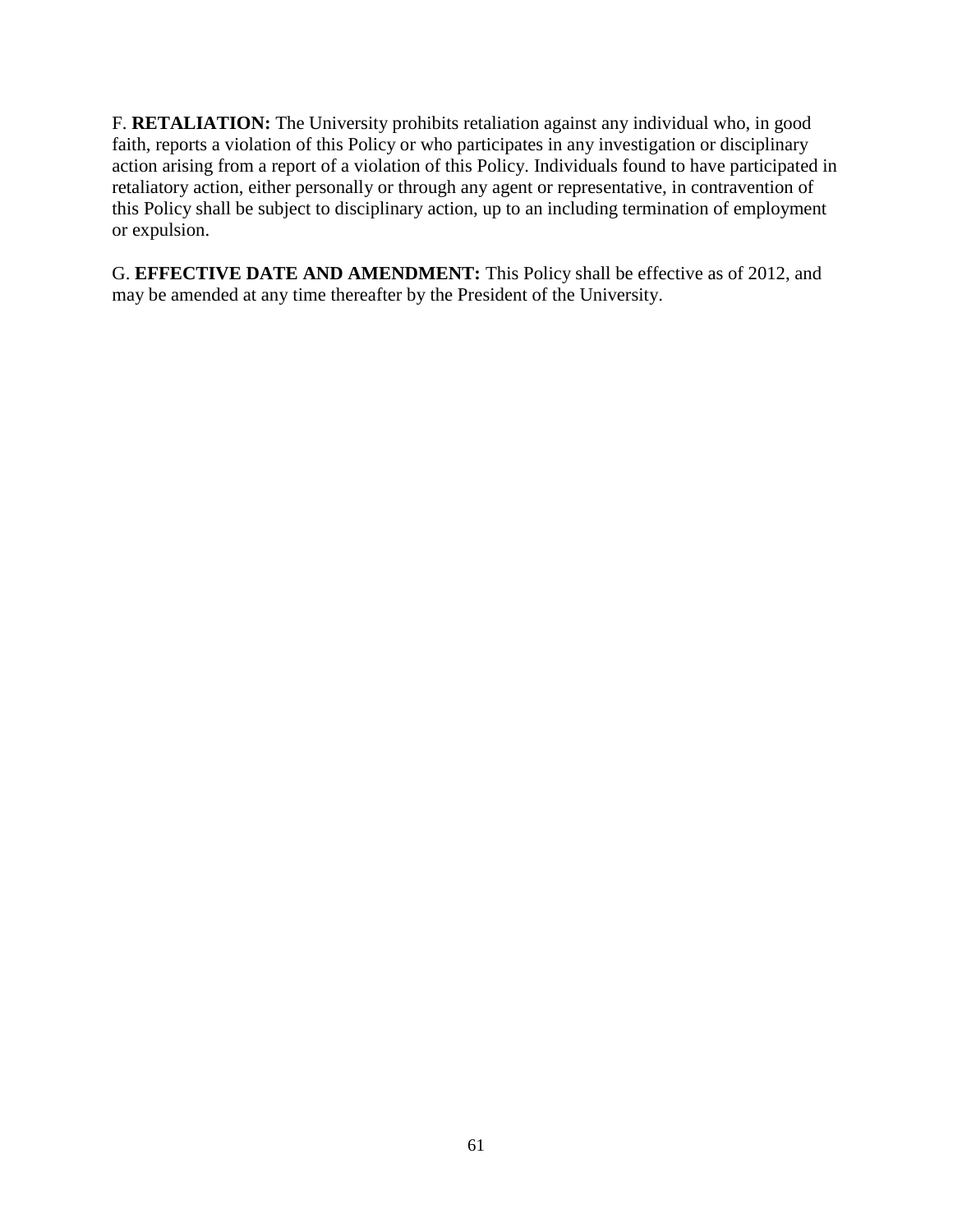## **EXHIBIT "A" WIDENER UNIVERSITY DELAWARE LAW SCHOOL BACKGROUND CHECK AND CLEARANCE REQUIREMENTS**

**A. PURPOSE**: As mandated by the Widener University Children on Campus and Working with Children Policy ("Policy"), the University requires criminal background checks and child abuse clearances for all employees, volunteers, contract workers, vendors and third (3rd) party groups who work directly with minors, as defined herein.

**B. SCOPE**: All programs and/or departments that engage in activities that involve working directly with minors are covered under the Policy and this Exhibit. As such, at least sixty (60) days prior to the start of any activity and/or program involving minors, the Department Head must complete a Working with Minors Activity Form (Exhibit "B" to the Policy) and return it to the Associate Vice President of Administration. (These forms are available in the Office of Human Resources and can be conveyed electronically upon request.)

**C. DEFINITIONS**: The following definitions apply:

1. "Direct contact with minors" includes, without limitation, the possibility of care, supervision, guidance or control over children.

## **D. REQUIRED BACKGROUND CHECKS:**

1. Pennsylvania State Criminal History Record Check (Form SP4-164): All those who work directly with minors are required to submit to a Pennsylvania criminal background check, regardless of their state of residence. The University will perform this background check, at its own expense, for all University students, employees and volunteers who will have direct contact with minors. All others must submit to this background check and provide a copy of the results to the University's Associate Vice President of Administration before commencing any activities in which direct contact with minors is involved.

a. The Pennsylvania Criminal History Record Check (Form SP4-164) may be obtained in the Office of Human Resources or completed online at https://epatch/state.pa.us/Home.jsp. The cost for the background check is \$10.00, which can be paid via credit card. The online search results are generally instant. In the alternative, individuals may submit to the background check by sending \$10.00, via certified check or money order, payable to the Commonwealth of Pennsylvania, and mailed along with a completed Form SP4-164 to Pennsylvania State Police Central Repository-164, 1800 Elmerton Avenue, Harrisburg, PA 17110-9758. Note: It may take up to four (4) weeks for results to be received.

2. Pennsylvania Child Abuse History Clearance (CY113): All those who work directly with minors are required to submit to a Pennsylvania Child Abuse History Clearance, regardless of their state of residence. The University will bear the expense of this clearance for all University students, employees and volunteers who will have direct contact with minors. All others must submit to this clearance and provide a copy of the results to the University's Associate Vice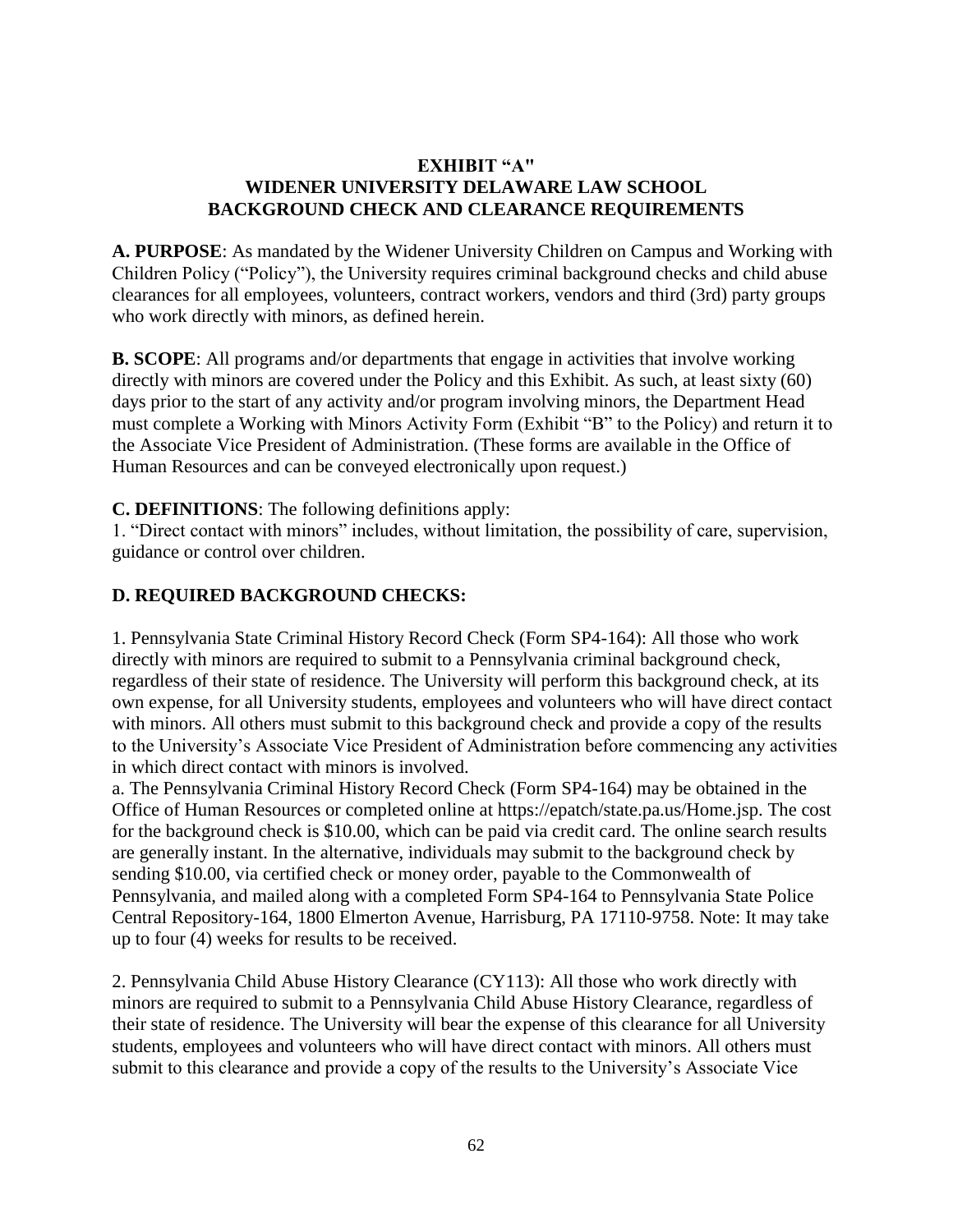President of Administration before commencing any activities in which direct contact with minors is involved.

a. The Pennsylvania Child Abuse History Clearance Form (CY113) may be obtained online at the Pennsylvania Department of Public Welfare website.

b. http://www.dpw.state.pa.us/ucmprd/groups/webcontent/documents/form/s\_001762.pdf or from the University's Associate Vice President of Administration.

c. This clearance may not be submitted online. Individuals must submit the CY113, along with a money order payment of \$10.00, to Childline and Abuse Registry, Department of Public Welfare, PO Box 8170, Harrisburg, PA 17105-8170. **A copy of a processed Request for Criminal Record (Form SP4-164) must be attached to this application**. While the University does not require that all individuals who have direct contact with minors submit to a federal background check, out of state residents must attach a copy of their FBI Clearance Form (FD-

258) in order to process this clearance.

3. Certified Delaware Criminal History: All individuals who will have direct contact with minors on the University's Delaware campus must obtain and submit to the University's Associate Vice President of Administration a certified Delaware Criminal History Report. Information on how to obtain such a report is available at http://dsp.delaware.gov/SBIinfo. The cost to obtain a Delaware Criminal History Report is \$45.00 and individuals must physically submit to fingerprinting at a state approved site, set forth on the official Delaware state website.

4. Residents of Other States: In addition to the background checks set forth herein, individuals who reside outside of either Pennsylvania or Delaware, and who will have direct contact with minors, must obtain and submit to the University's Associate Vice President of Administration a certified criminal background check from their individual state of residence.

## **Widener University Working with Minors Policy University Programs and Activities**

Department Name: Department Head Name: Office Extension: <br> Email Address: Description of Activity/Program: Dates of Activity/Program: How will the Minors Participate in the Activity: Who Will be Supervising or Accompanying the Minors while Participating in the Activity: **Signatures:**  Department Head: Sr. Vice President/Dean:

Please send the completed and signed form to the attention of Suzanne Driscoll-Beckett, Assistant Director of Human Resources, Talent Acquisition, Office of Human Resources *at least thirty days prior to* the first scheduled date of participation by Minors.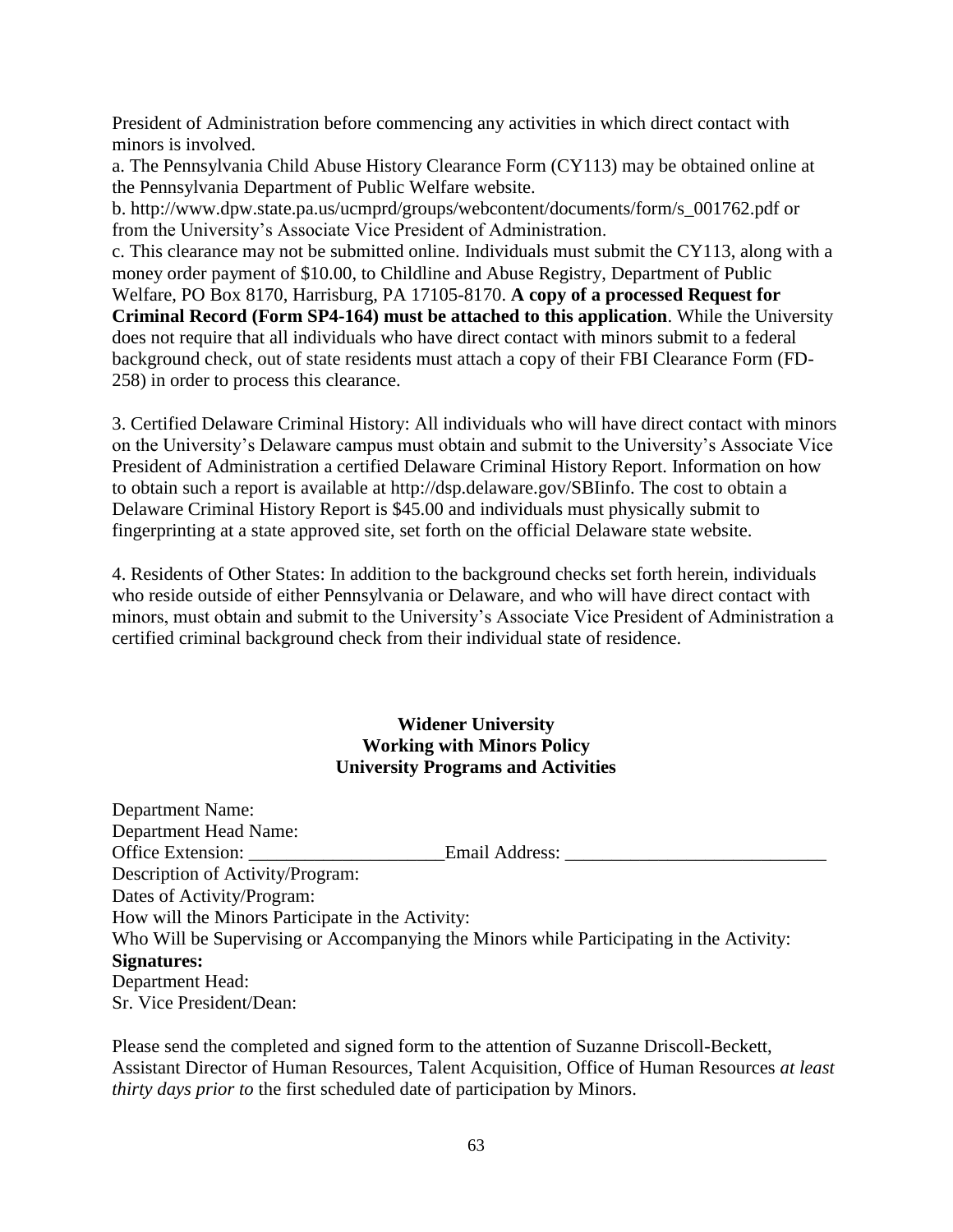## **WIDENER UNIVERSITY DELAWARE LAW SCHOOL INFORMATION TECHNOLOGY SERVICES**

Widener University's computing resources are managed by the Office of Information Technology Services (ITS), which is located on the second floor of Academic Center North (ACN) on the Main Campus and also has offices on the Wilmington and Harrisburg campuses. ITS provides central computing resources, including Internet access via LAN and wireless, numerous lab-based academic-specific software applications, residential computing connections, and technical support. ITS maintains general-purpose labs on all campuses, with two on the Chester campus and one each on the Wilmington and Harrisburg campuses. Students are issued a network login and password to access the computers in the general labs. ITS maintains several computer classrooms throughout the university and provides support for Main Campus classrooms equipped with multimedia presentations (DE and HB classrooms are supported by Media Services).

ITS also provides CampusCruiser as the web-based information portal for the university. Widener University provides each student with an e-mail account and other multiple services on CampusCruiser. All "official" university correspondence will be sent to student's CampusCruiser e-mail accounts. It is the student's responsibility to routinely check their e-mail. CampusCruiser allows the university community to access personal and group calendars, e-mail, class schedules, and campus events. CampusCruiser also allows users to register for classes and review personal academic information such as GPA, financial status, and more.

**Student Employment:** ITS is also a major student employer for both work study and non-work study positions. ITS currently employees over 30 Lab Attendants/Consultants for work in the University's general computing labs, 6 Student Support Techs, 2 Accounts Payable Clerks who assist our purchasing specialist with the daily operations of accounts payable, and 3 Technical Assistants who assist our professional staff on a daily basis. For more information on our Student Employment, please visit the Student Computing virtual office in CampusCruiser.

**Student Technical Support:** The university is dedicated to providing both commuter and residential students technical support through the ITS Student Technical Support program. Students are hired and trained extensively by the ITS department to be the first line of support for students experiencing technical problems with their computers. This includes virus issues, spyware/adware removal, software incompatibility, hardware issues, and problems connecting to the university's network. A walk-in support office is also available to students throughout the week, located in the ITS offices

For additional information about the Student Computing Support Center visit the Student Computing virtual office in CampusCruiser.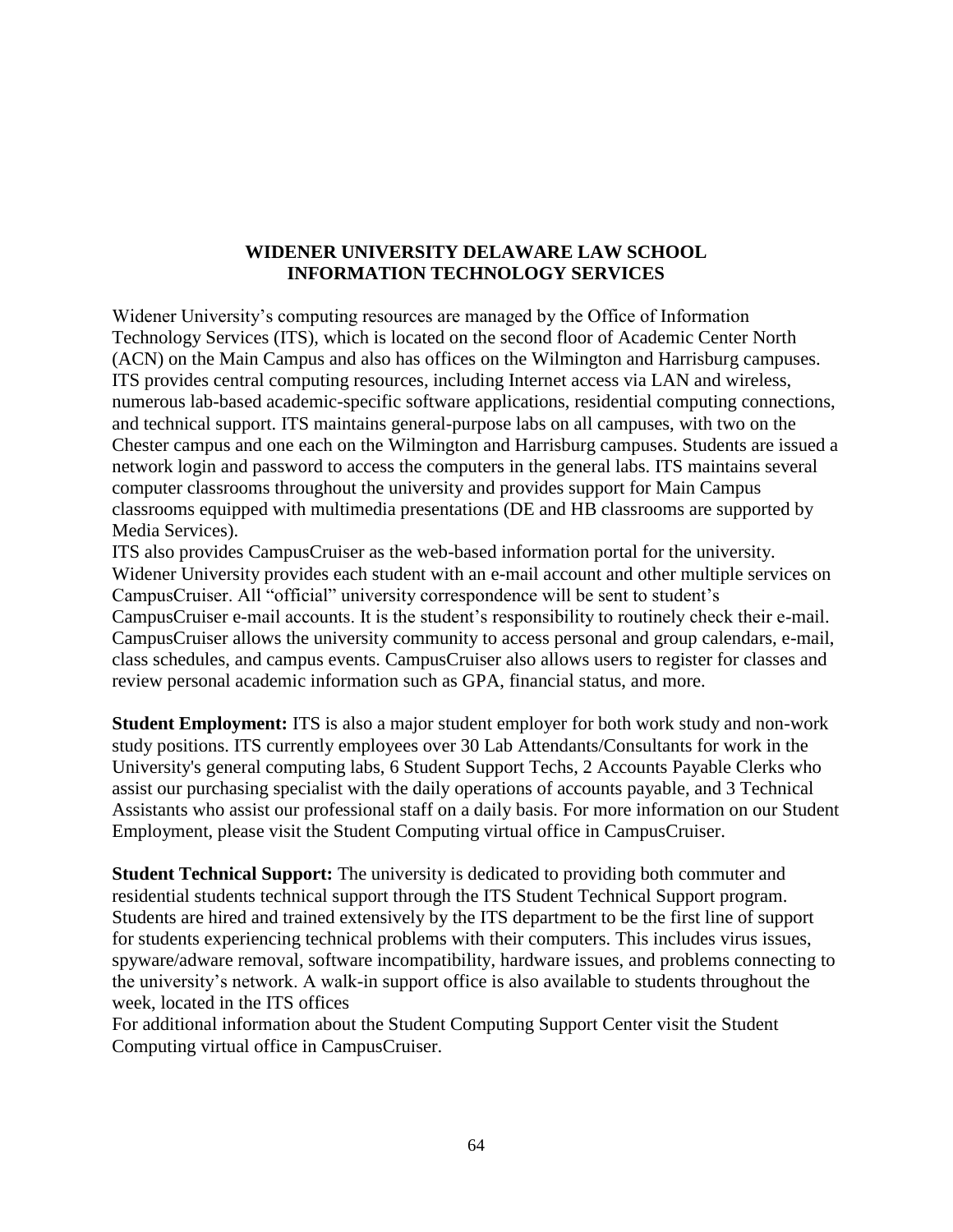## **FINANCIAL INFORMATION**

#### **Billing /Student Account Statement Information**

Complete information on tuition billing, due dates, payment and payment plan options, direct deposit of refunds, and withdrawal policies can be found in the Law School Guide to Fees and Payment at http://Widener.edu/BursarOffice.

You will be able to view a copy of your student account and your online activity through CampusCruiser and the "My Online Student Account" function. If you have a monthly balance due, you will also be able to view through your e-bill. Each time we upload an e-bill, you will receive an email notification to your Widener assigned CampusCruiser email address. All electronic statements will be sent to any authorized users that have been set up by the student.

All other policies regarding financial aid shall be found by reviewing the webpage at <http://law.widener.edu/Admissions/Discover/CostsandFinancialAid.aspx>